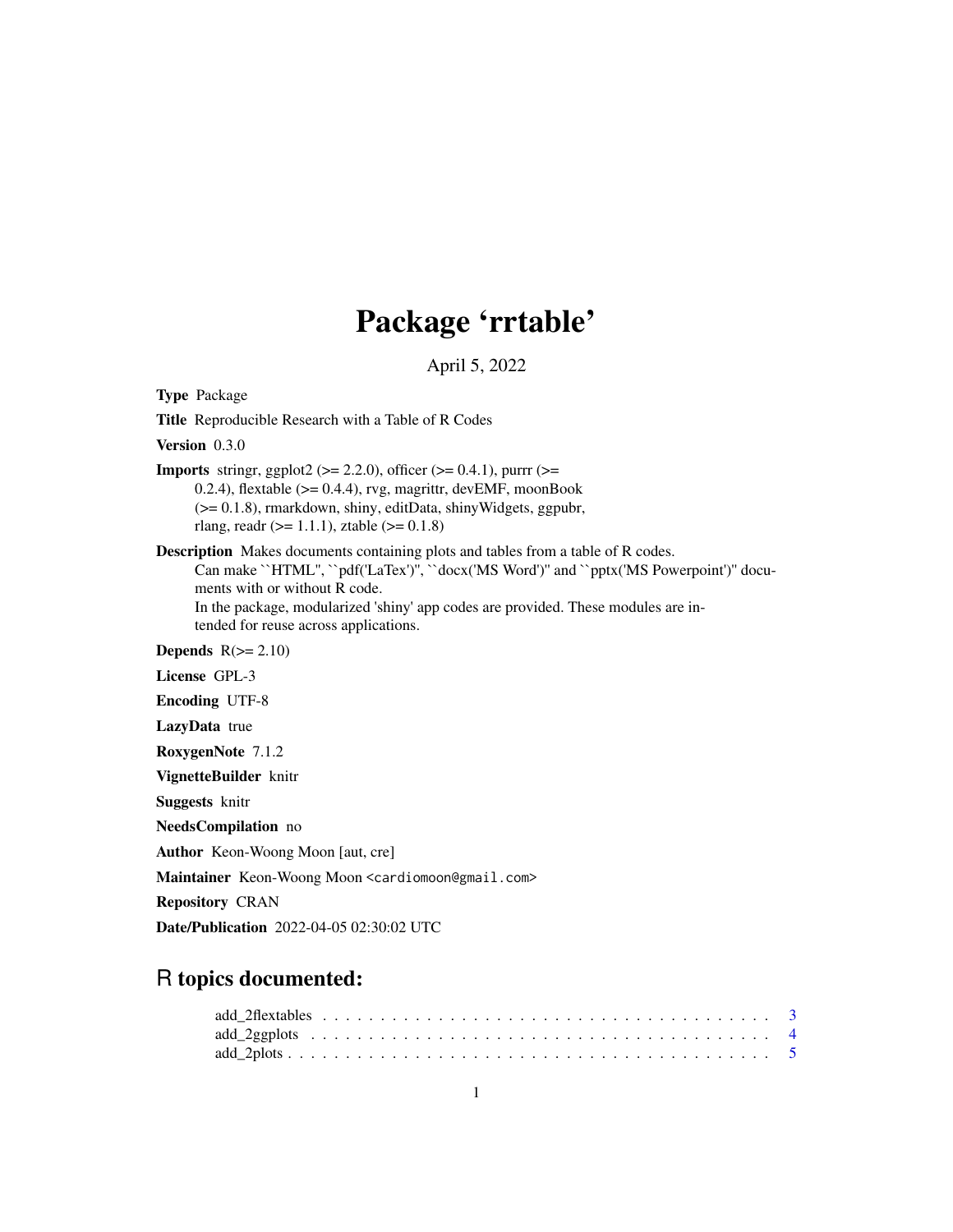|                                                                                                                             | 6              |
|-----------------------------------------------------------------------------------------------------------------------------|----------------|
|                                                                                                                             | $\overline{7}$ |
|                                                                                                                             | 8              |
|                                                                                                                             | 9              |
|                                                                                                                             | 10             |
|                                                                                                                             | 11             |
|                                                                                                                             | 11             |
|                                                                                                                             | 12             |
|                                                                                                                             | 12             |
|                                                                                                                             | 13             |
|                                                                                                                             | 13             |
|                                                                                                                             | 14             |
|                                                                                                                             | 14             |
|                                                                                                                             | 15             |
|                                                                                                                             | 16             |
|                                                                                                                             | 16             |
|                                                                                                                             | 17             |
|                                                                                                                             | 17             |
|                                                                                                                             | 18             |
|                                                                                                                             | 19             |
|                                                                                                                             | 19             |
|                                                                                                                             | 20             |
|                                                                                                                             | 20             |
|                                                                                                                             | 21             |
|                                                                                                                             | 22             |
|                                                                                                                             | 23             |
|                                                                                                                             | 24             |
| $data2pptx2$                                                                                                                | 25             |
|                                                                                                                             | 25             |
|                                                                                                                             | 27             |
|                                                                                                                             | 27             |
|                                                                                                                             | 28             |
|                                                                                                                             | 28             |
|                                                                                                                             | 29             |
|                                                                                                                             | 29             |
| file2pdf                                                                                                                    | 30             |
|                                                                                                                             | 30             |
|                                                                                                                             | 31             |
|                                                                                                                             | 31             |
|                                                                                                                             | 32             |
|                                                                                                                             | 32             |
|                                                                                                                             | 33             |
| $image2docx \ldots \ldots \ldots \ldots \ldots \ldots \ldots \ldots \ldots \ldots \ldots \ldots \ldots$                     | 33             |
|                                                                                                                             | 34             |
| image2pptx                                                                                                                  | 35             |
| $insert\_argument \dots \dots \dots \dots \dots \dots \dots \dots \dots \dots \dots \dots \dots \dots \dots \dots \dots$    | 35             |
| is_ggplot<br>a dia amin'ny fivondronan-kaominin'i Nouvelle-Aquitaine, ao amin'ny faritr'i Languedoc-Aquitaine, ao amin'ny f | 36             |
|                                                                                                                             | 36             |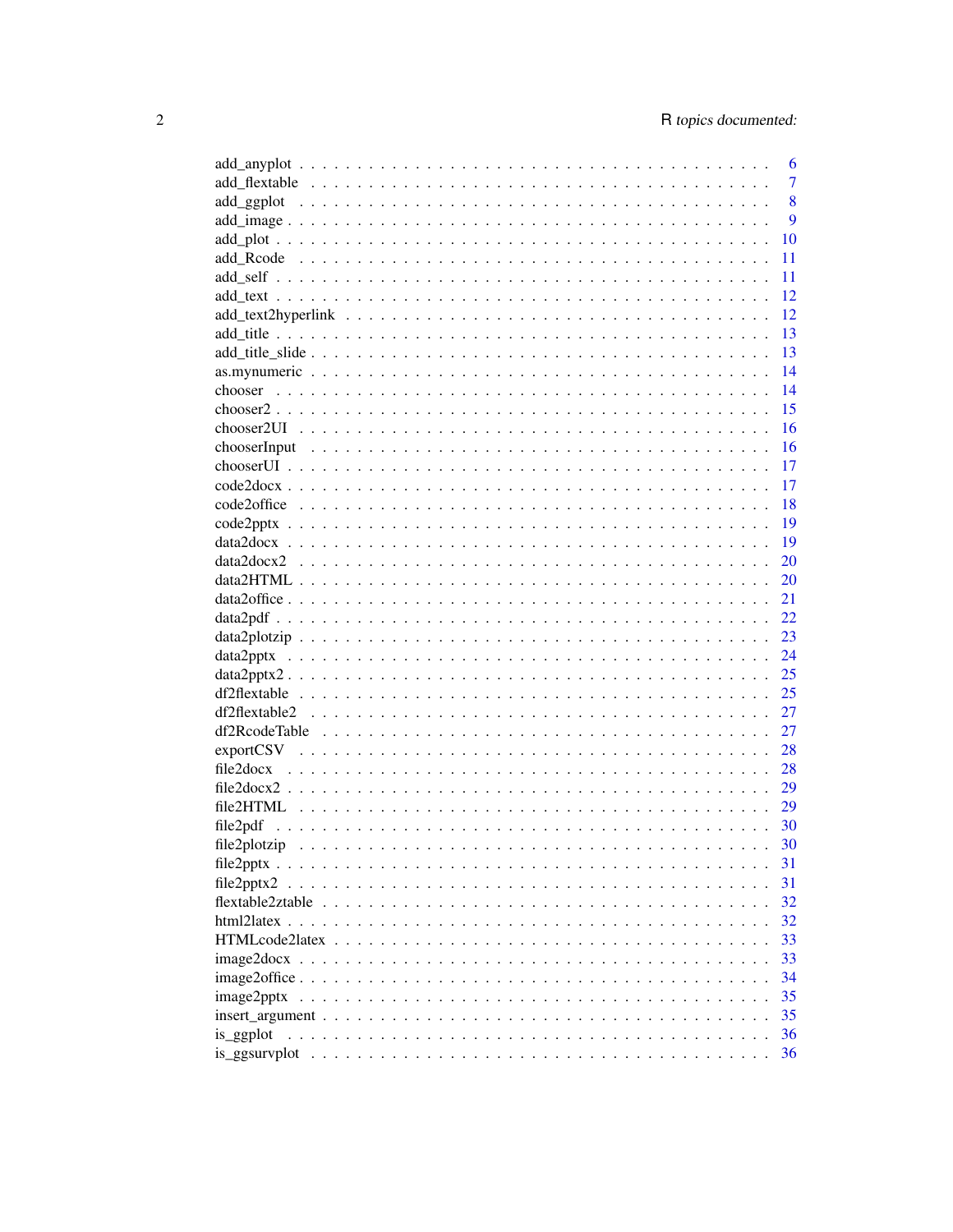<span id="page-2-0"></span>

|                                | 37 |
|--------------------------------|----|
|                                | 37 |
| mygrep                         | 37 |
|                                | 38 |
|                                | 38 |
|                                | 39 |
|                                | 40 |
|                                | 40 |
|                                | 41 |
|                                | 41 |
| plot2pptx                      | 43 |
|                                | 43 |
|                                | 44 |
|                                | 45 |
|                                | 45 |
|                                | 46 |
|                                | 46 |
|                                | 47 |
|                                | 47 |
|                                | 48 |
|                                | 48 |
|                                | 49 |
|                                | 49 |
|                                | 50 |
|                                | 50 |
| sampleData3                    | 51 |
|                                | 51 |
| $table2docx$ ,                 | 52 |
|                                | 52 |
|                                | 53 |
| tensiSplit                     | 54 |
|                                | 54 |
|                                | 55 |
| $ztable2 \ldots \ldots \ldots$ | 55 |
|                                | 56 |
|                                |    |
|                                | 57 |

# **Index**

add\_2flextables Add two flextables into a document object

# Description

Add two flextables into a document object

# **Usage**

 $add_2flextables(mydoc, ft1, ft2, echo = FALSE, width = 3, code = "")$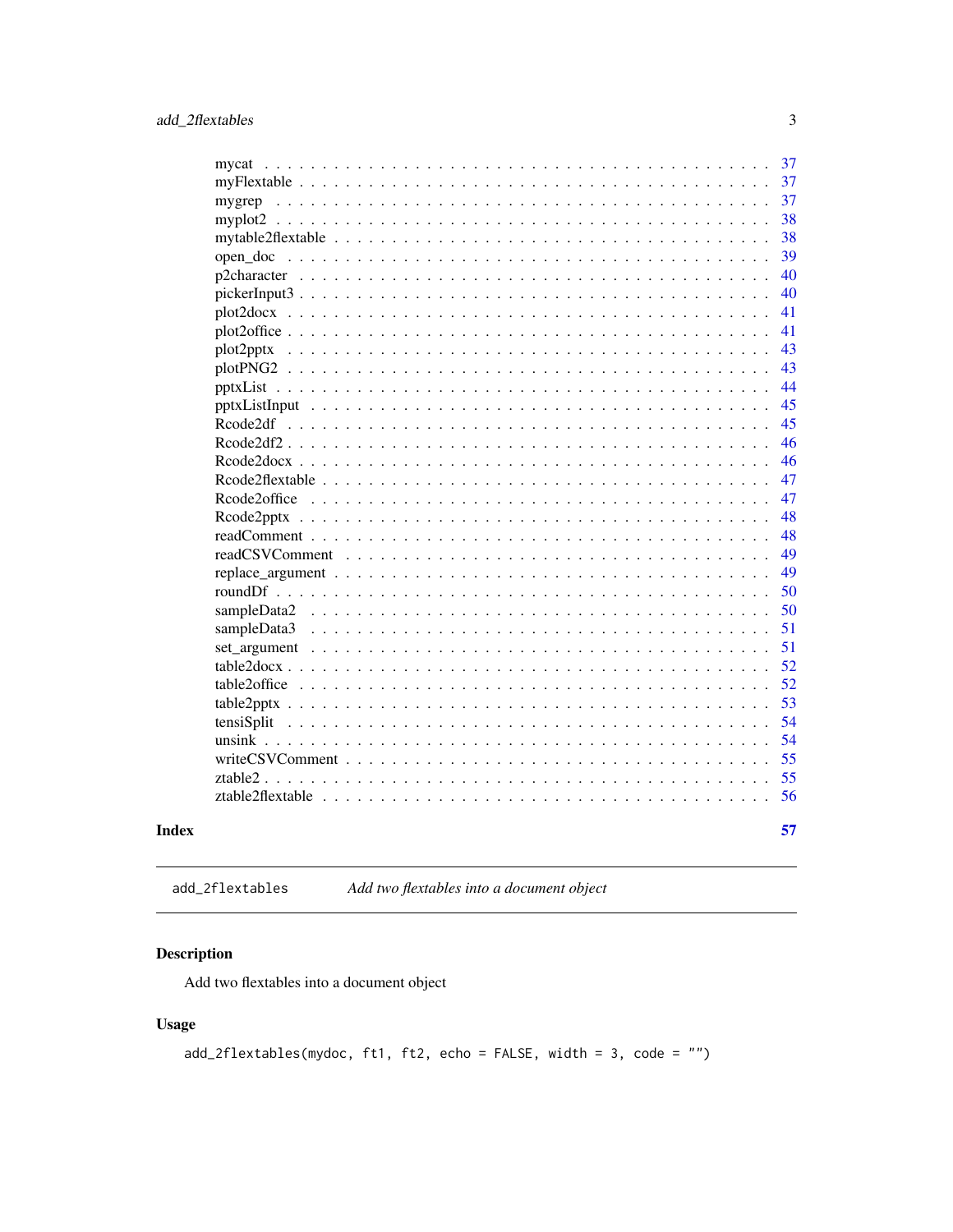# <span id="page-3-0"></span>Arguments

| mydoc | A document object             |
|-------|-------------------------------|
| ft1   | The first flextable           |
| ft2   | The second flextable          |
| echo  | whether or not display R code |
| width | plot width in inches          |
| code  | R code string                 |

# Value

a document object

#### Examples

```
## Not run:
require(rrtable)
require(officer)
require(magrittr)
title="Two Tables"
ft1=df2flextable(head(iris[1:4]))
ft2=df2flextable(tail(iris[1:4]))
doc=read_docx()
doc %>% add_text(title=title) %>%
       add_2flextables(ft1,ft2)
doc=read_pptx()
doc %>% add_text(title=title) %>%
       add_2flextables(ft1,ft2)
```
## End(Not run)

add\_2ggplots *Add two ggplots into a document object*

# Description

Add two ggplots into a document object

```
add_2ggplots(mydoc, plot1, plot2, width = 3, height = 2.5, top = 2)
```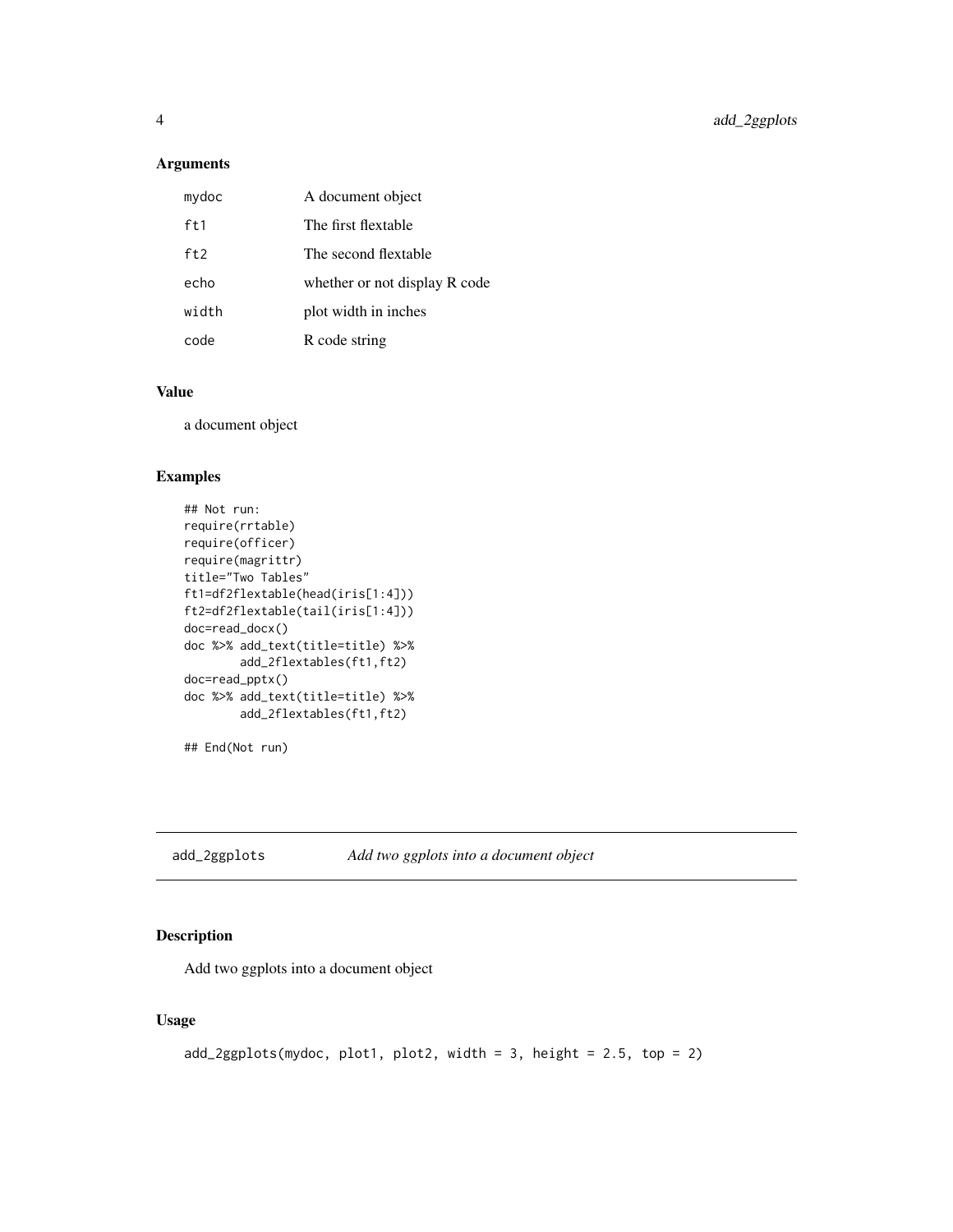# <span id="page-4-0"></span>add\_2plots 5

### Arguments

| mydoc  | A document object                    |
|--------|--------------------------------------|
| plot1  | An R code encoding the first ggplot  |
| plot2  | An R code encoding the second ggplot |
| width  | plot width in inches                 |
| height | plot height in inches                |
| top    | top plot position in inches          |

# Value

a document object

### Examples

```
## Not run:
require(ggplot2)
require(magrittr)
require(officer)
require(rvg)
plot1 <- "ggplot(data = iris, aes(Sepal.Length, Petal.Length)) + geom_point()"
plot2 <- "ggplot(data = iris, aes(Sepal.Length, Petal.Length, color = Species)) + geom_point()"
read_pptx() %>% add_text(title="Two ggplots") %>% add_2ggplots(plot1=plot1,plot2=plot2)
read_docx() %>% add_text(title="Two ggplots") %>% add_2ggplots(plot1=plot1,plot2=plot2)
```
## End(Not run)

add\_2plots *Add two plots into a document object*

#### Description

Add two plots into a document object

```
add_2plots(
  mydoc,
  plotstring1,
  plotstring2,
  plottype = "auto",
  width = NULL,
  height = NULL,echo = FALSE,
  top = 2\mathcal{E}
```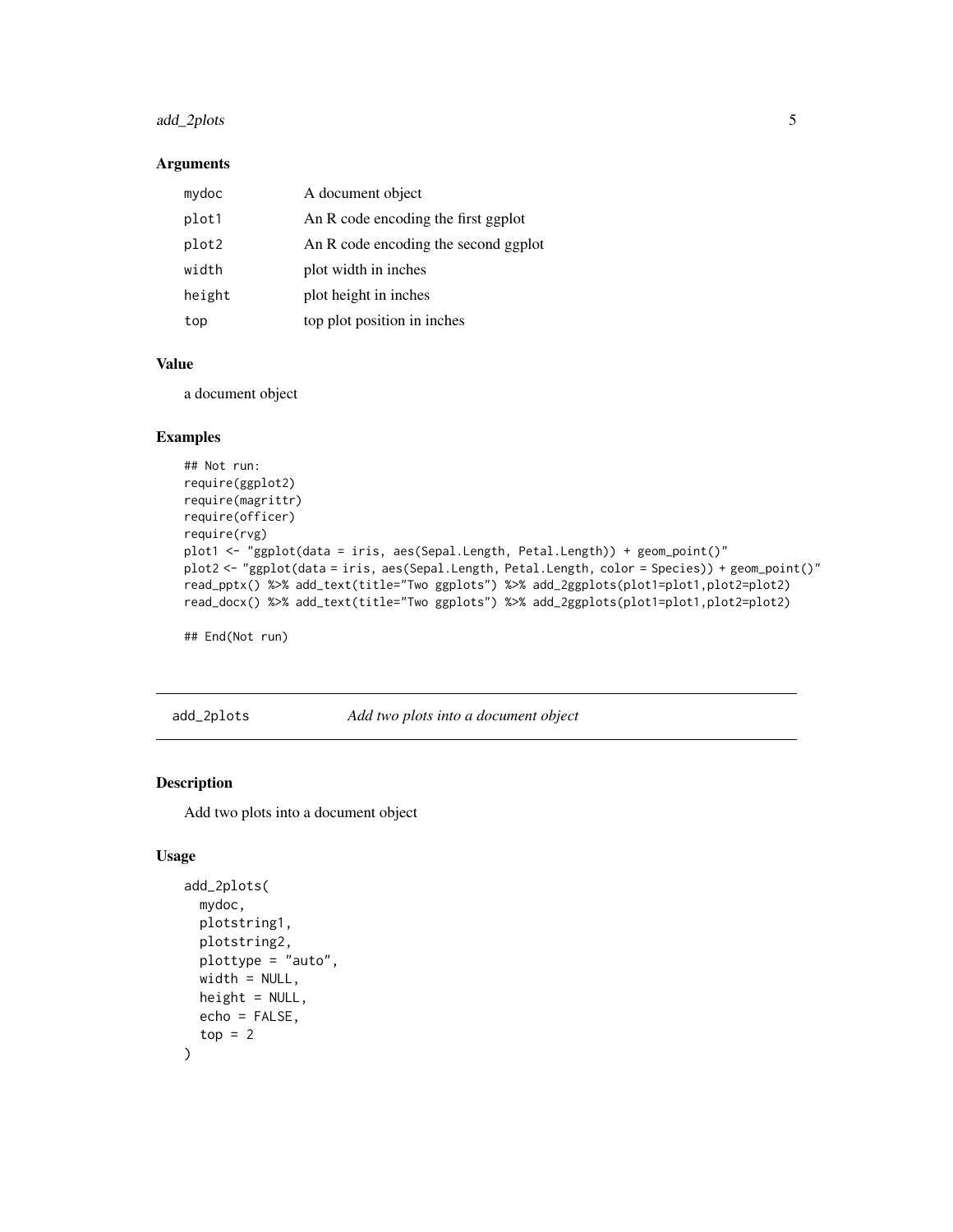### <span id="page-5-0"></span>Arguments

| mydoc       | A document object                          |
|-------------|--------------------------------------------|
| plotstring1 | An R code string encoding the first plot   |
| plotstring2 | An R code string encoding the second plot  |
| plottype    | character One of c("auto","plot","ggplot") |
| width       | plot width in inches                       |
| height      | plot height in inches                      |
| echo        | logical Whether or not show R code         |
| top         | top plot position in inches                |

### Value

a document object

# Examples

```
require(magrittr)
require(officer)
require(ggplot2)
plotstring1="plot(iris)"
plotstring2="ggplot(iris,aes(x=Sepal.Length,y=Sepal.Width))+geom_point()"
read_pptx() %>% add_text(title="Two plots") %>% add_2plots(plotstring1,plotstring2)
read_docx() %>% add_text(title="Two plots") %>% add_2plots(plotstring1,plotstring2)
```
add\_anyplot *Add a ggplot or a plot to the Microsoft Office Document*

# Description

Add a ggplot or a plot to the Microsoft Office Document

```
add_anyplot(
  doc,
  x = NULL,plottype = "auto",
  left = 1,top = 2,
  width = 8,
  height = 5.5\mathcal{E}
```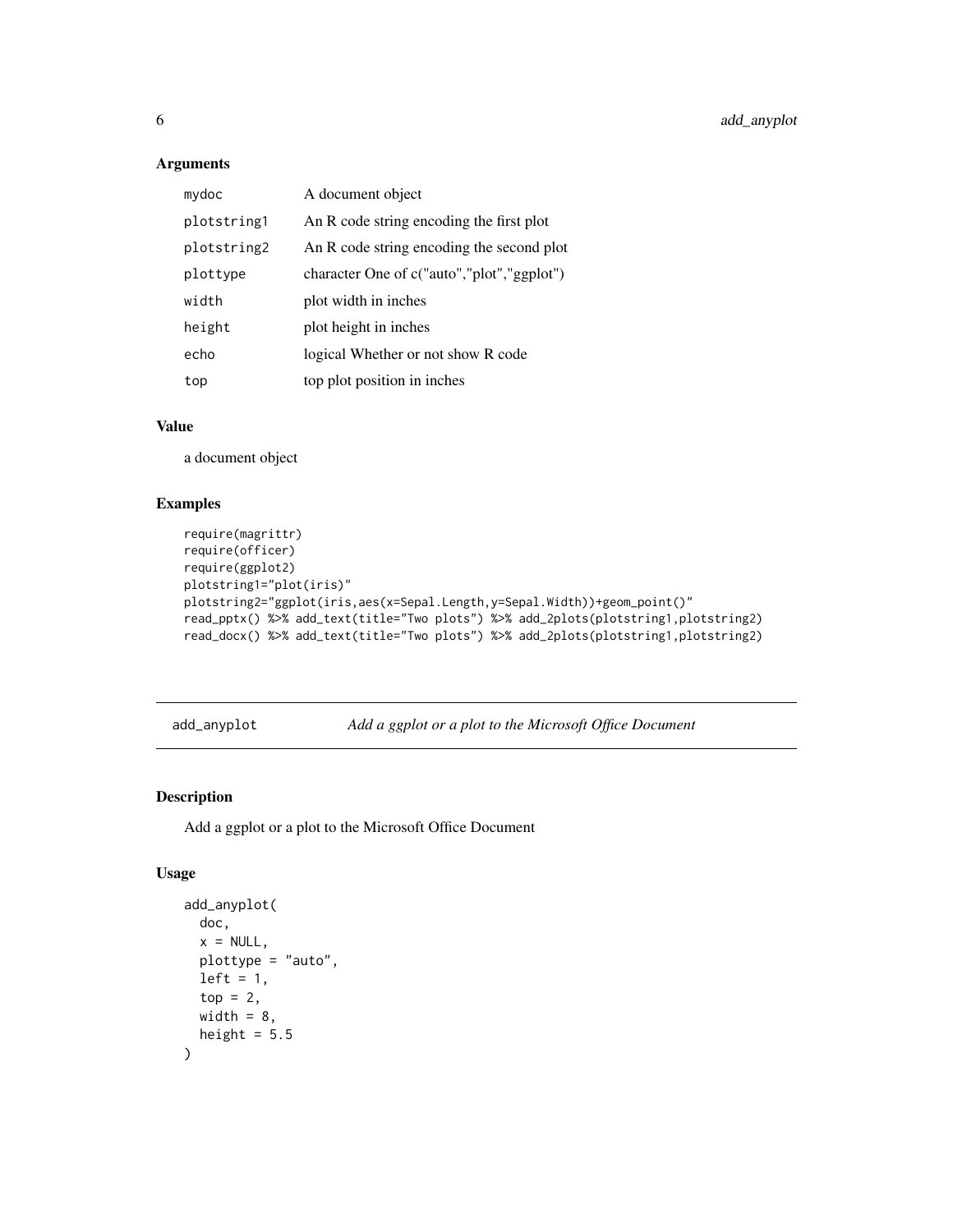# <span id="page-6-0"></span>add\_flextable 7

#### Arguments

| doc      | A document object                                              |
|----------|----------------------------------------------------------------|
| x        | An object of class ggplot2 or a string encoding plot or ggplot |
| plottype | character One of c("auto","plot","ggplot","emf")               |
| left     | left margin                                                    |
| top      | top margin                                                     |
| width    | desired width of the plot                                      |
| height   | desired height of the plot                                     |

add\_flextable *Add a flextable or mytable object into a document object*

# Description

Add a flextable or mytable object into a document object

# Usage

add\_flextable(mydoc, ftable, echo = FALSE, code = "", landscape = FALSE)

# Arguments

| mydoc     | A document object                                 |
|-----------|---------------------------------------------------|
| ftable    | A flextable or mytable object                     |
| echo      | whether or not display R code                     |
| code      | R code string                                     |
| landscape | Logical. Whether or not make a landscape section. |

#### Value

a document object

# Examples

```
## Not run:
require(rrtable)
require(moonBook)
require(officer)
require(magrittr)
ftable=mytable(Dx~.,data=acs)
title="mytable Example"
ft=df2flextable(head(iris))
title2="df2flextable Example"
doc=read_docx()
doc %>% add_text(title=title) %>%
```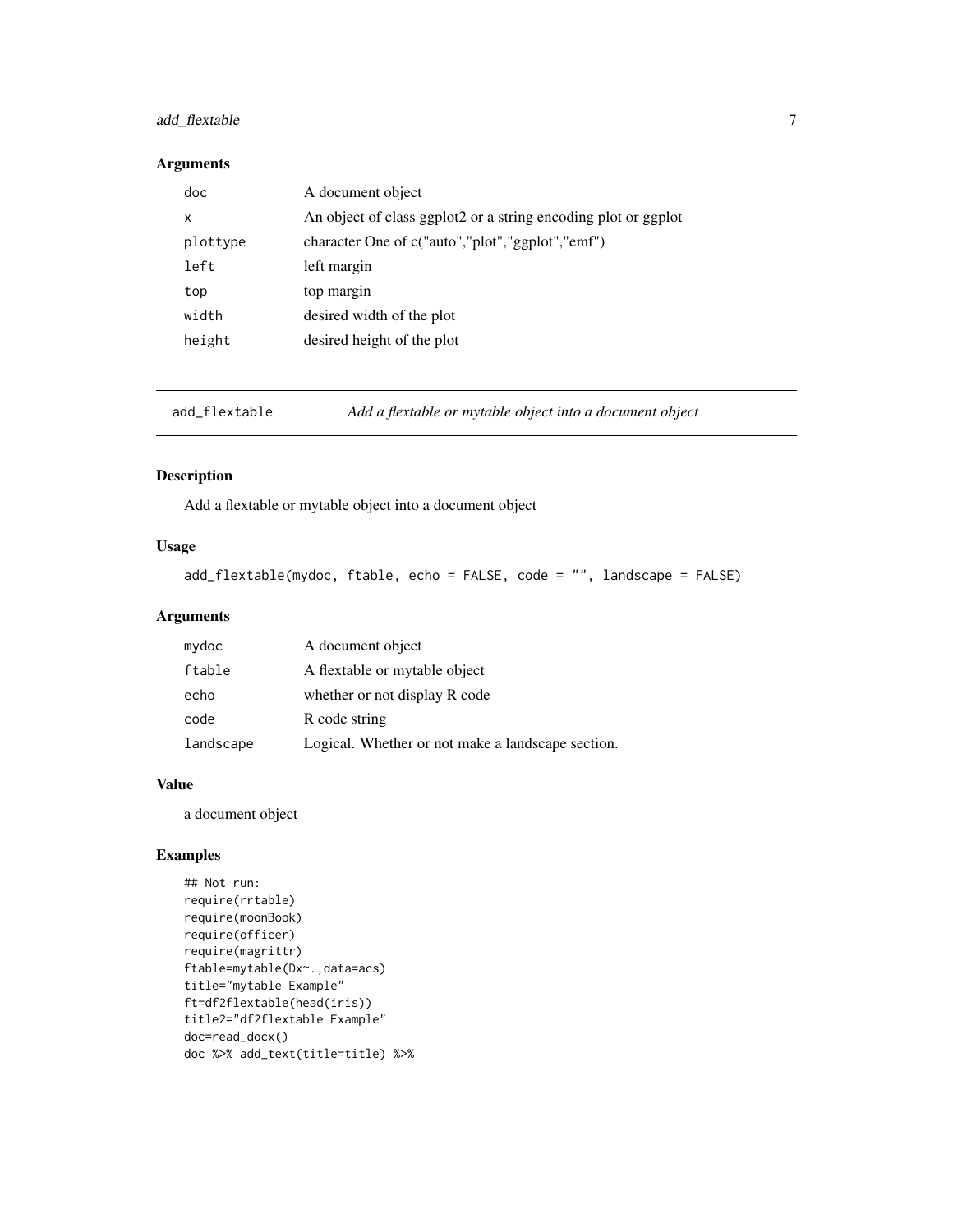# <span id="page-7-0"></span>8 add\_ggplot

add\_flextable(ftable) %>% add\_text(title=title2) %>% add\_flextable(ft)

## End(Not run)

add\_ggplot *Add ggplot into a document object*

# Description

Add ggplot into a document object

#### Usage

 $add\_ggplot(mydoc, code = "", top = 2)$ 

#### Arguments

| mydoc | A document object    |
|-------|----------------------|
| code  | R code for table     |
| top   | top position of plot |

#### Value

a document object

### Examples

```
require(rrtable)
require(ggplot2)
require(officer)
require(magrittr)
code \leq "ggplot(mtcars, aes(x = mpg, y = wt)) + geom_point()"
read_pptx() %>% add_text(title="ggplot") %>% add_ggplot(code=code)
read_docx() %>% add_text(title="ggplot") %>% add_ggplot(code=code)
```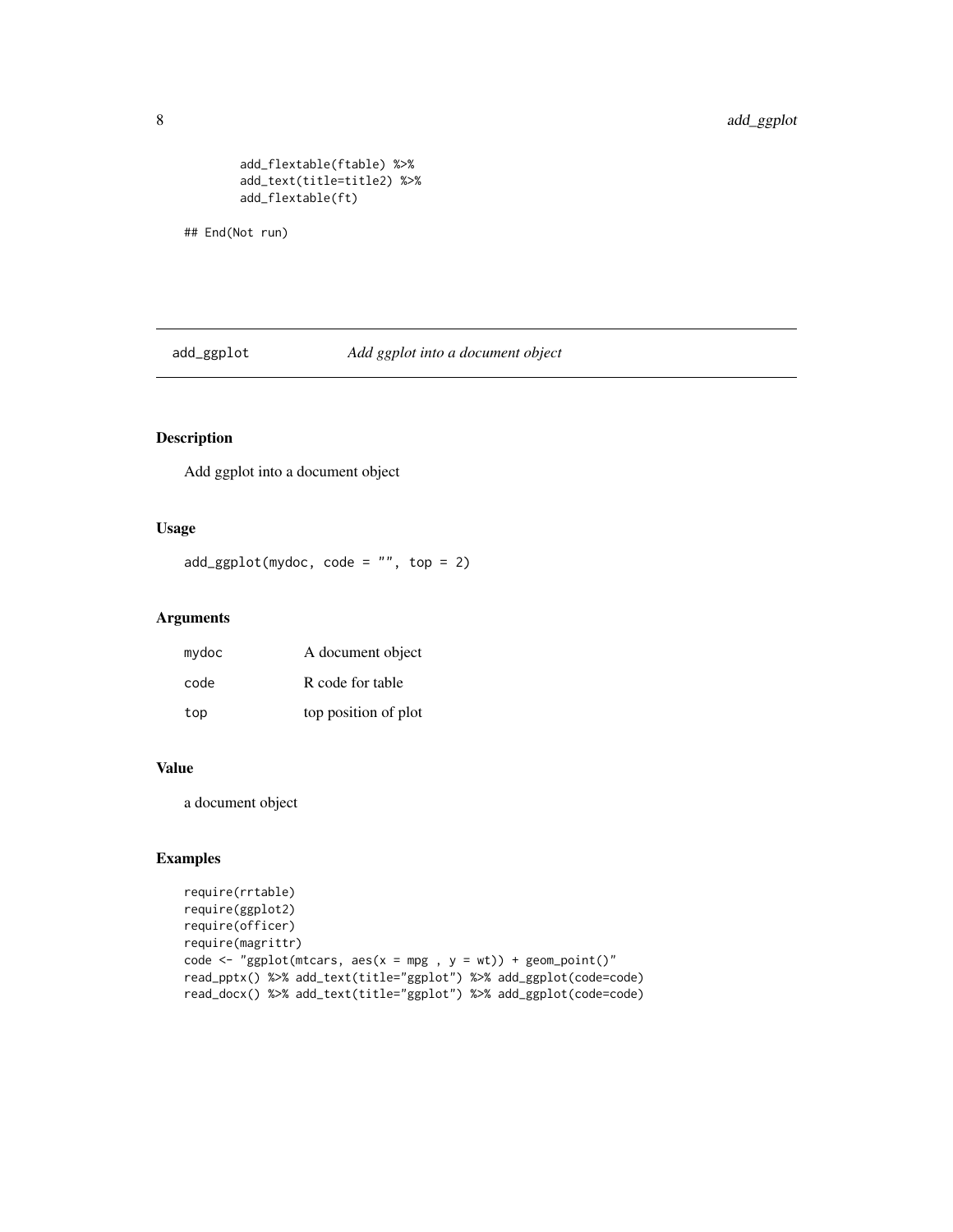<span id="page-8-0"></span>

Add plot into a document object

# Usage

```
add_image(
 mydoc,
 x = NULL,preprocessing = ",
 left = 1,top = 2,width = 8,
 height = 5.5,
 units = "in",res = 300,format = "emf",...
\mathcal{L}
```
# Arguments

| mydoc         | A document object                                                                                                                                                                  |
|---------------|------------------------------------------------------------------------------------------------------------------------------------------------------------------------------------|
| x             | An string of R code encoding plot                                                                                                                                                  |
| preprocessing | A string of R code or ""                                                                                                                                                           |
| left          | left margin                                                                                                                                                                        |
| top           | top margin                                                                                                                                                                         |
| width         | the width of the device.                                                                                                                                                           |
| height        | the height of the device.                                                                                                                                                          |
| units         | The units in which height and width are given. Can be px (pixels, the default),<br>in (inches), cm or mm.                                                                          |
| res           | The nominal resolution in ppi which will be recorded in the bitmap file, if a<br>positive integer. Also used for units other than the default, and to convert points<br>to pixels. |
| format        | plot format                                                                                                                                                                        |
| .             | additional arguments passed to png()                                                                                                                                               |
|               |                                                                                                                                                                                    |

### Value

a document object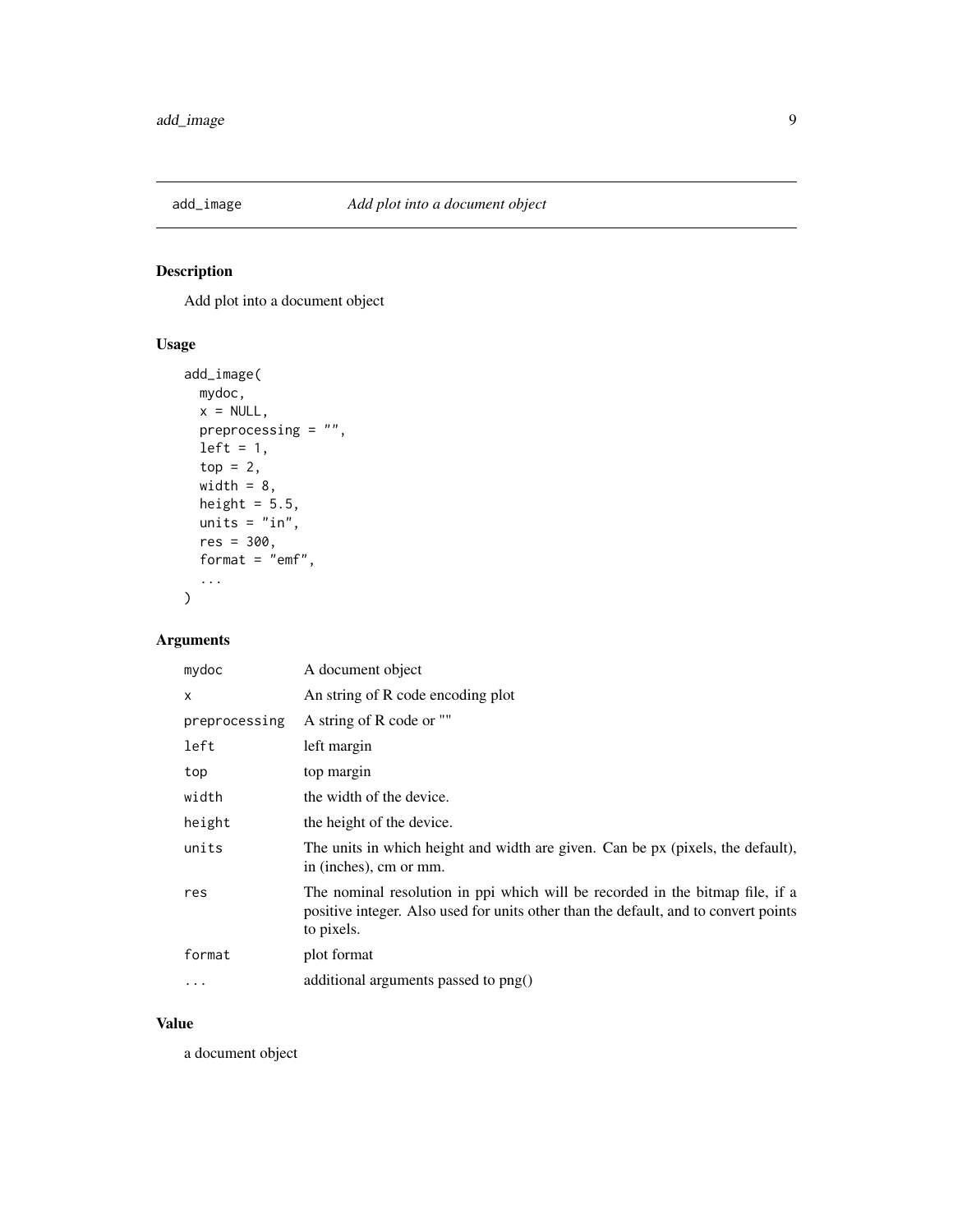# Examples

```
require(officer)
require(rrtable)
require(magrittr)
require(ggplot2)
read_pptx() %>% add_text(title="Add image") %>% add_image("plot(iris)")
read_docx() %>% add_text(title="Add image") %>% add_image("plot(1:10)",format="png")
```
# add\_plot *Add plot into a document object*

# Description

Add plot into a document object

# Usage

```
add\_plot(mydoc, plotstring, width = 6, height = 6, top = 2)
```
### Arguments

| mydoc      | A document object                   |
|------------|-------------------------------------|
| plotstring | String of an R code encoding a plot |
| width      | width of plot                       |
| height     | height of plot                      |
| top        | top position of plot                |

### Value

a document object

#### Examples

```
require(rrtable)
require(officer)
require(rvg)
require(magrittr)
read_pptx() %>% add_text(title="Plot") %>% add_plot("plot(iris)")
read_docx() %>% add_text(title="Plot") %>% add_plot("plot(iris)")
```
<span id="page-9-0"></span>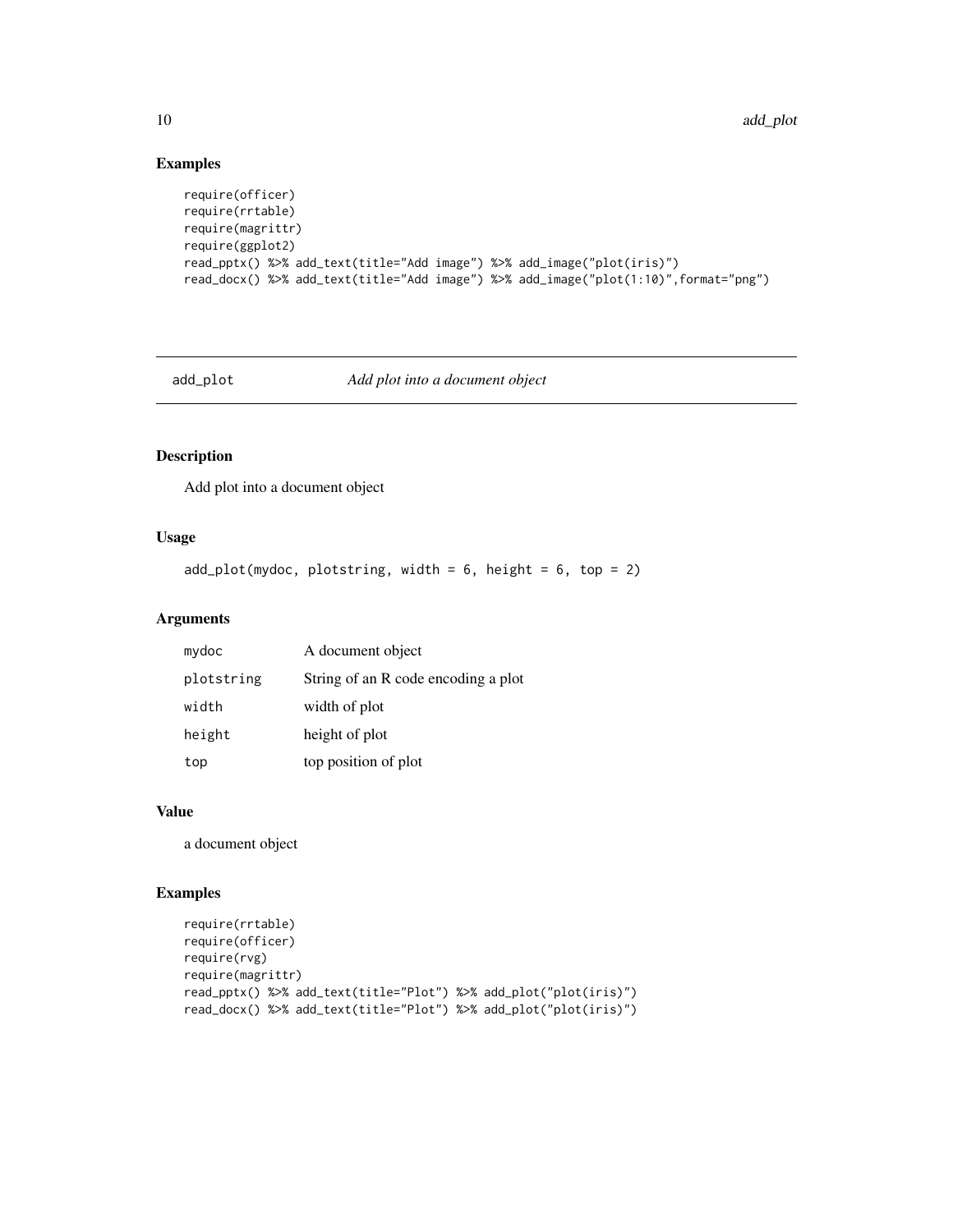<span id="page-10-0"></span>

Make a R code slide into a document object

# Usage

```
add_Rcode(mydoc, code, format = "pptx")
```
# Arguments

| mydoc  | A document object                            |
|--------|----------------------------------------------|
| code   | A character string encoding R codes          |
| format | desired format. choices are "pptx" or "docx" |

### Value

a document object

# Examples

```
library(rrtable)
library(magrittr)
library(officer)
code="summary(lm(mpg~hp+wt,data=mtcars))"
read_pptx() %>% add_text(title="Regression Analysis") %>%
   add_Rcode(code)
```
add\_self *add self data to document*

# Description

add self data to document

# Usage

add\_self(mydoc, data)

| mydoc | A document object |
|-------|-------------------|
| data  | a data.frame      |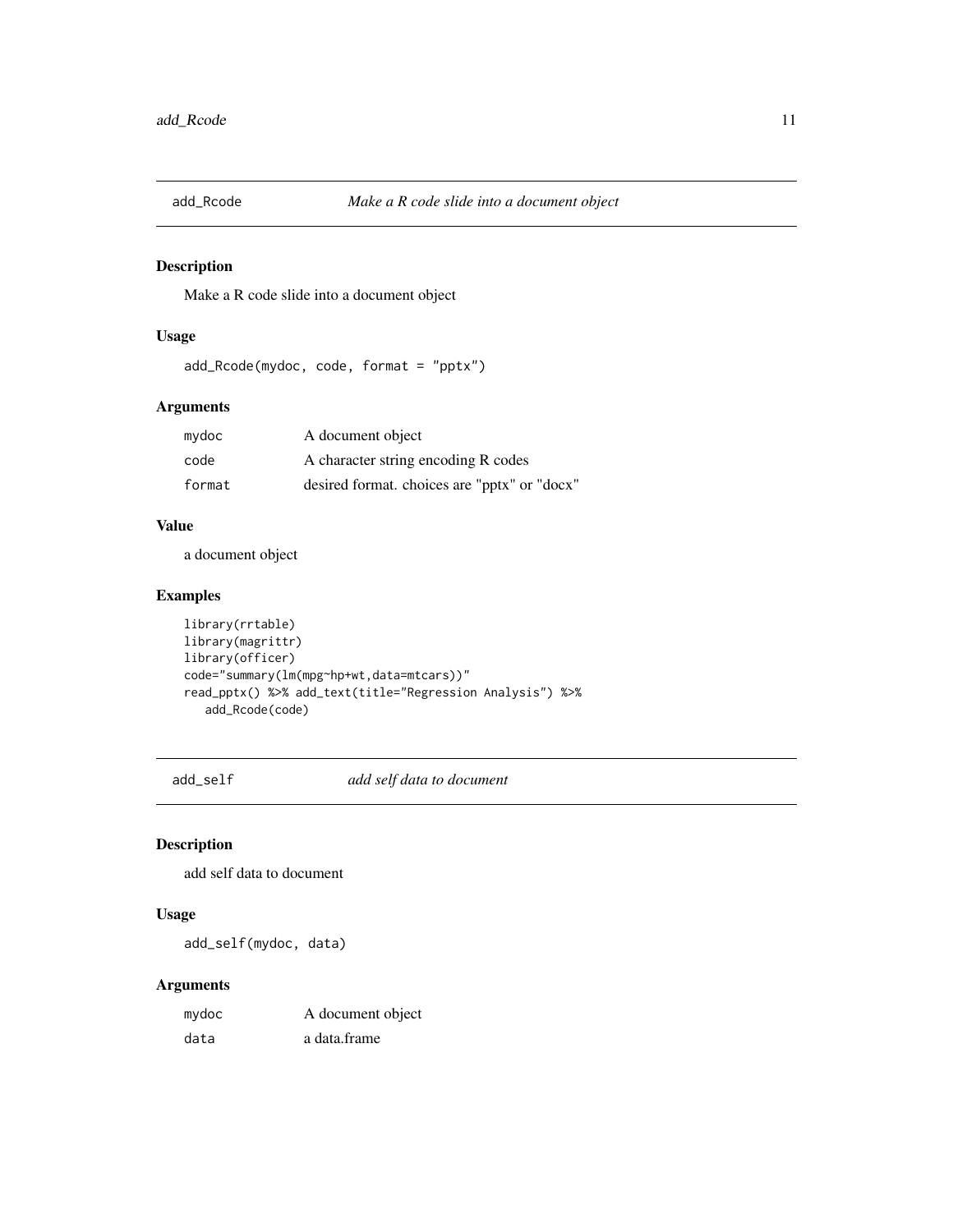<span id="page-11-0"></span>

Add text to document

# Usage

```
add_text(
 mydoc,
 title = ",
 text = ",
 code = "",echo = FALSE,
 eval = FALSE,style = "Normal",
 landscape = FALSE
)
```
# Arguments

| mydoc     | A document object                                 |
|-----------|---------------------------------------------------|
| title     | An character string as a plot title               |
| text      | text string to be added                           |
| code      | An R code string                                  |
| echo      | logical Whether or not show R code                |
| eval      | logical whether or not evaluate the R code        |
| style     | text style                                        |
| landscape | Logical. Whether or not make a landscape section. |

add\_text2hyperlink *Add hyperlink text*

# Description

Add hyperlink text

# Usage

add\_text2hyperlink(mydoc, text)

| mydoc | A document object       |
|-------|-------------------------|
| text  | text string to be added |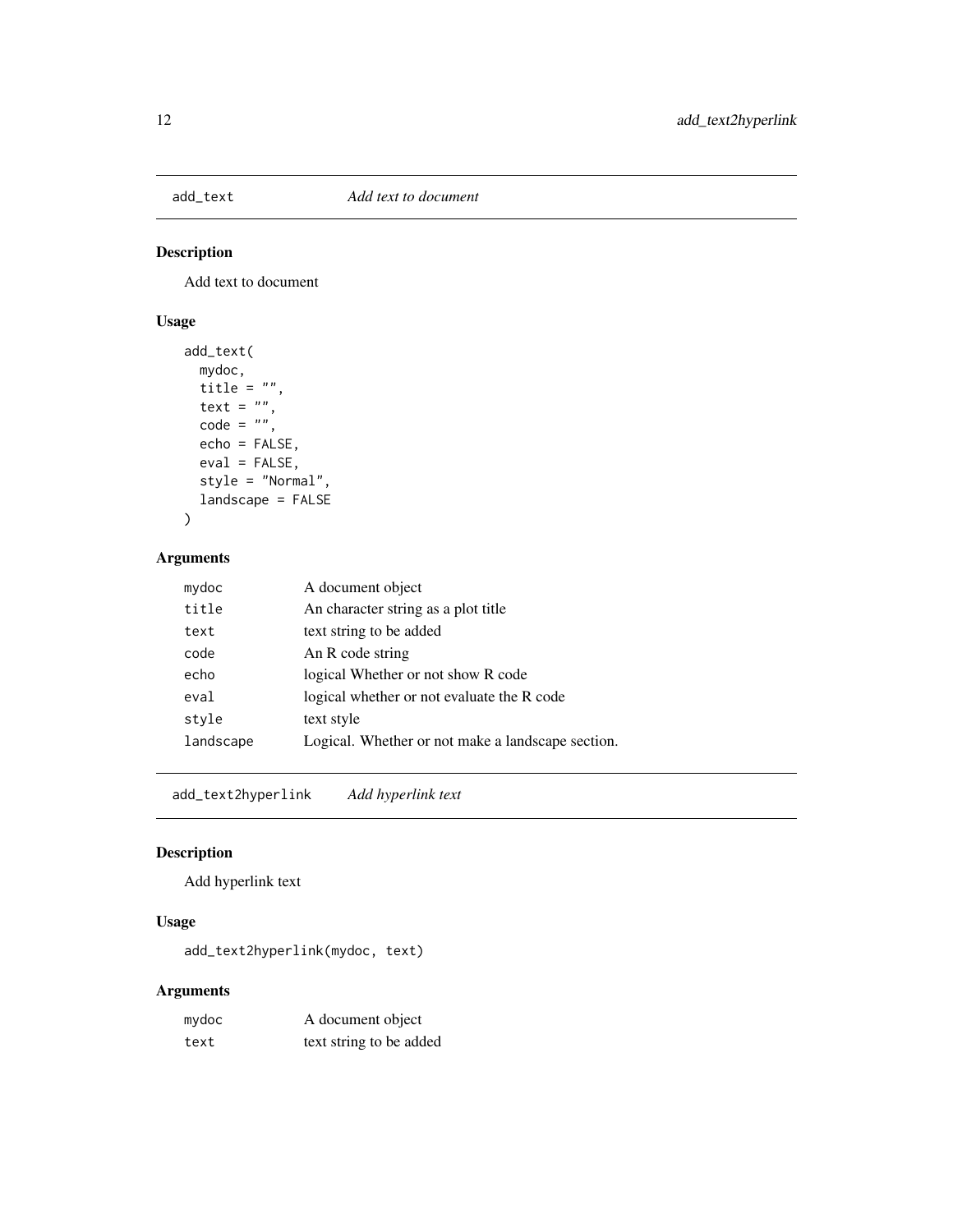<span id="page-12-0"></span>

Add title to docx file

# Usage

add\_title(x, title = "", size = 20, color = NULL, before = TRUE, after = TRUE)

# Arguments

| X      | A document object                               |
|--------|-------------------------------------------------|
| title  | Title                                           |
| size   | font size                                       |
| color  | font color                                      |
| before | Whether or not add blank paragraph before title |
| after  | Whether or not add blank paragraph after title  |

add\_title\_slide *Add title slide*

# Description

Add title slide

### Usage

```
add_title_slide(mydoc, title = "", subtitle = "")
```
# Arguments

| mydoc    | A document object                 |
|----------|-----------------------------------|
| title    | An character string as a title    |
| subtitle | An character string as a subtitle |

# Examples

```
require(magrittr)
require(officer)
read_pptx() %>% add_title_slide(title="Web-based analysis with R")
```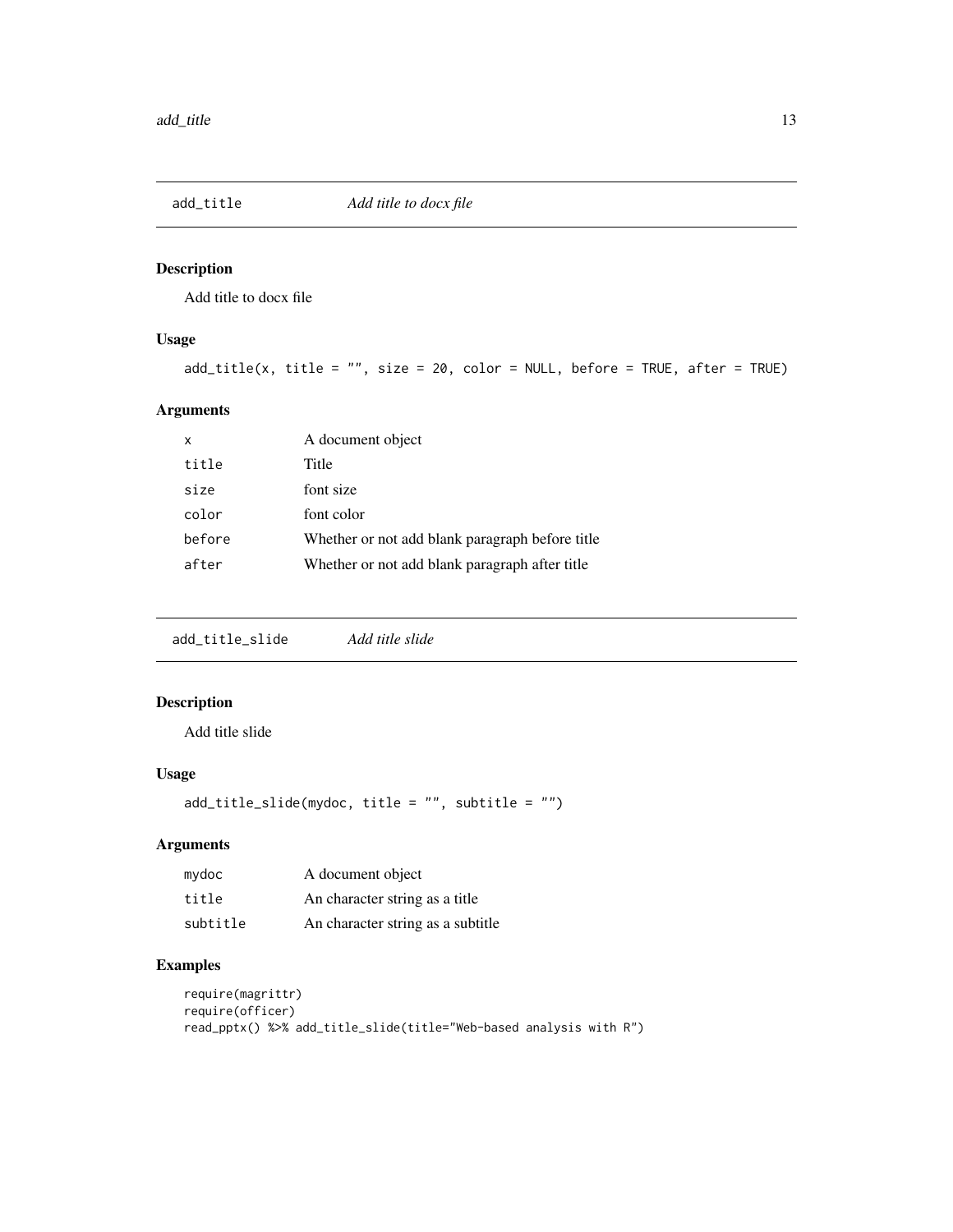<span id="page-13-0"></span>

coerce an object of type "numeric"

# Usage

as.mynumeric(x)

# Arguments

x A vector

# Examples

```
x=c("1,200","2","3.5")
x=factor(3:1)
x=c(1:3,"tt")
as.mynumeric(x)
```
chooser *Server function of chooser Module*

# Description

Server function of chooser Module

```
chooser(
  input,
  output,
  session,
  leftChoices,
  rightChoices = reactive(c()),
  size = reactive(0),
  width = reactive(130)
\mathcal{E}
```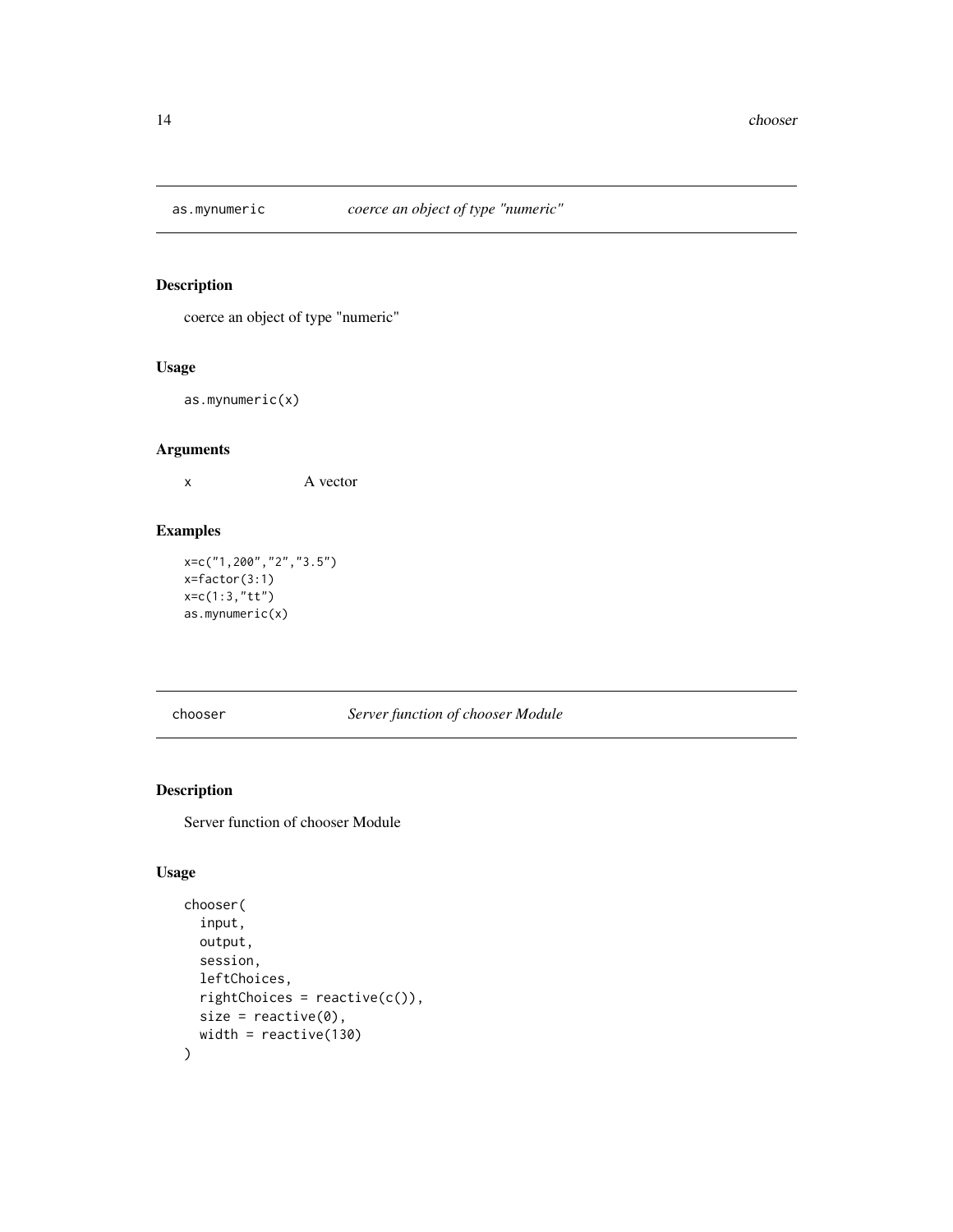#### <span id="page-14-0"></span>chooser2 15

# Arguments

| input        | input                                    |
|--------------|------------------------------------------|
| output       | output                                   |
| session      | session                                  |
| leftChoices  | choices for left column                  |
| rightChoices | choices for right column                 |
| size         | number of column lines to be displayed   |
| width        | width of left and right columns in pixel |

# chooser2 *Server function of chooser2 Module*

# Description

Server function of chooser2 Module

# Usage

```
chooser2(
  input,
 output,
 session,
 leftChoices,
 rightChoices = reactive(c()),
 size = reactive(0),
 width = reactive(130)
\mathcal{L}
```

| input        | input                                    |
|--------------|------------------------------------------|
| output       | output                                   |
| session      | session                                  |
| leftChoices  | choices for left column                  |
| rightChoices | choices for right column                 |
| size         | number of column lines to be displayed   |
| width        | width of left and right columns in pixel |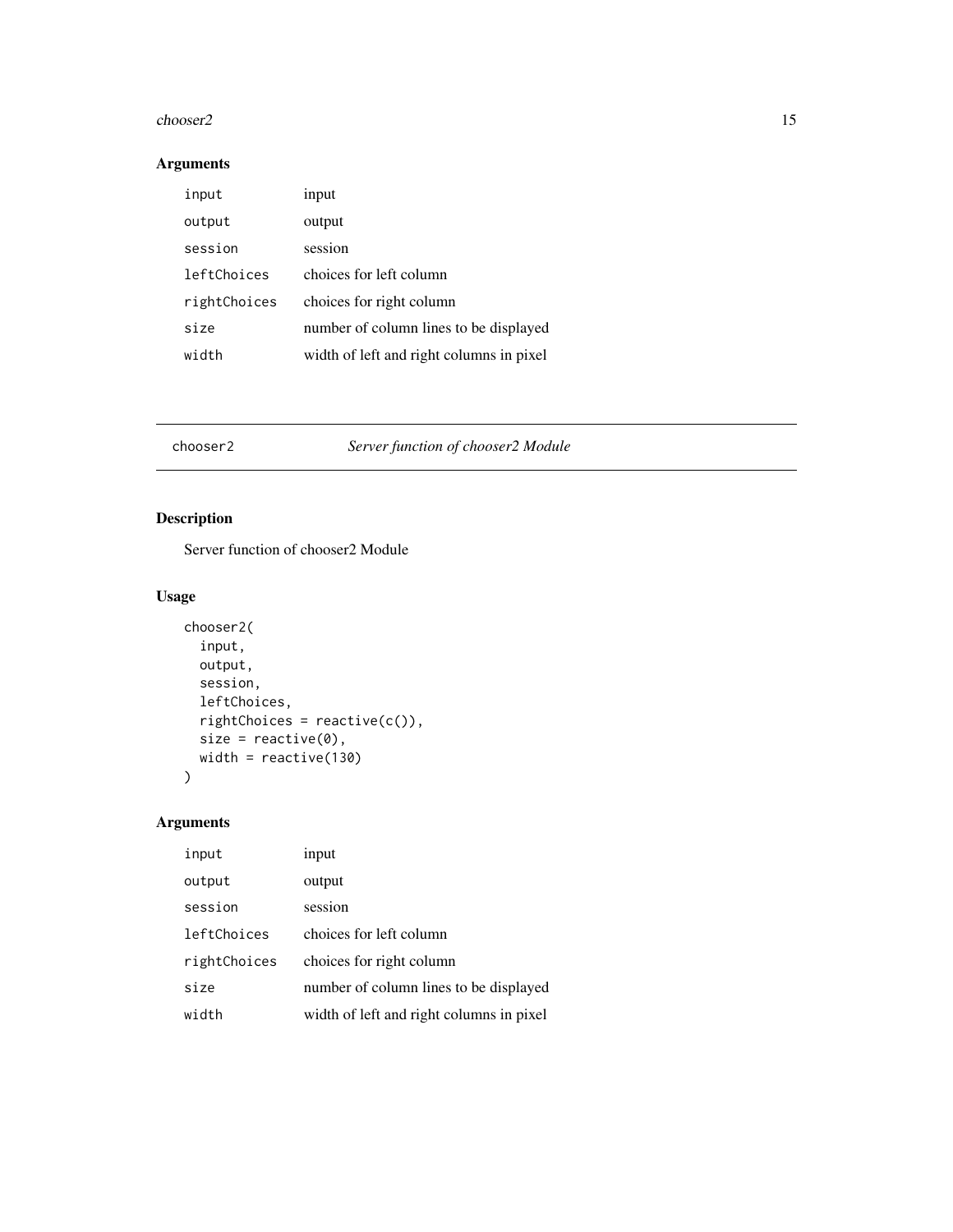<span id="page-15-0"></span>

UI of chooser2 Module Add 'all select' and 'reset' button to chooser module

# Usage

chooser2UI(id)

#### Arguments

id id

chooserInput *Chooser Input*

# Description

Chooser Input

# Usage

```
chooserInput(
  inputId,
  leftLabel,
  rightLabel,
  leftChoices,
  rightChoices,
  size = 5,
 multiple = FALSE,
 width = 100
)
```

| inputId      | input Id                                 |
|--------------|------------------------------------------|
| leftLabel    | Label for left column                    |
| rightLabel   | Label for right column                   |
| leftChoices  | choices for left column                  |
| rightChoices | choices for right column                 |
| size         | number of column lines to be displayed   |
| multiple     | logical enable multiple selection        |
| width        | width of left and right columns in pixel |
|              |                                          |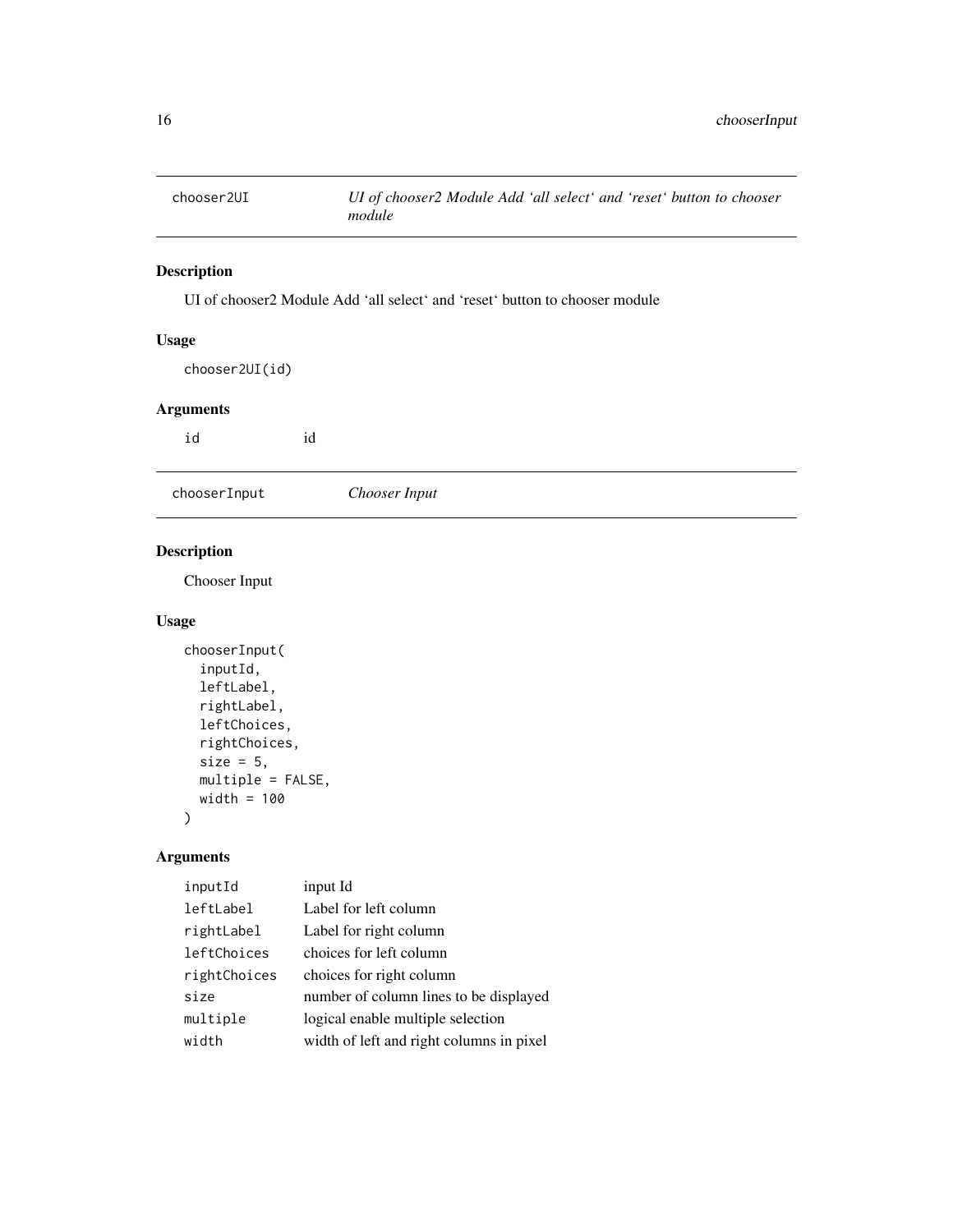<span id="page-16-0"></span>

UI of chooser Module

#### Usage

chooserUI(id)

### Arguments

id id

code2docx *Save plot/ggplot code to Microsoft Powerpoint format*

# Description

Save plot/ggplot code to Microsoft Powerpoint format

# Usage

```
code2docx(...)
```
# Arguments

... further arguments to be passed to code2office

# Examples

```
## Not run:
code2docx(plot(iris))
require(ggplot2)
gg=ggplot(data=mtcars,aes(x=wt,y=mpg))+geom_point()
code2docx(ggobj=gg)
```
## End(Not run)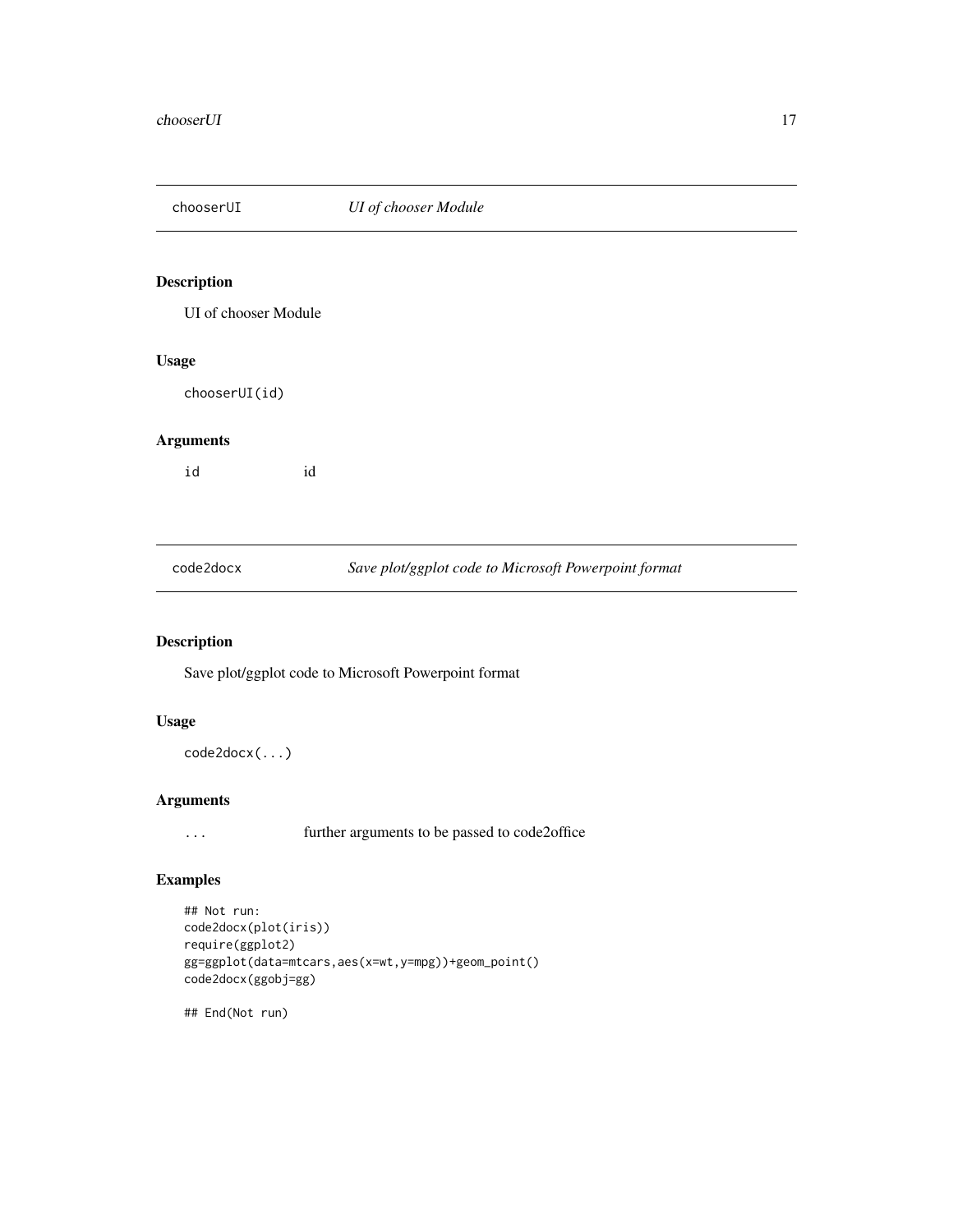<span id="page-17-0"></span>

Save plot/ggplot code to Microsoft Powerpoint format

# Usage

```
code2office(
  ...,
 ggobj = NULL,target = "Report",
 append = FALSE,
 title = ",
  type = "pptx",
 preprocessing = "",
 plottype = "auto",
 echo = FALSE,
 parallel = FALSE,
 left = 1,top = 1,
 width = NULL,
 height = NULL,aspectr = NULL
)
```

| .             | Further argument to be passed to function dml()  |
|---------------|--------------------------------------------------|
| ggobj         | a ggplot object                                  |
| target        | name of output file                              |
| append        | logical value                                    |
| title         | Optional character vector of plot title          |
| type          | "pptx" or "docx"                                 |
| preprocessing | A string of R code or ""                         |
| plottype      | character One of c("auto","plot","ggplot","emf") |
| echo          | logical. If true, show code.                     |
| parallel      | logical. If true, add two plots side by side     |
| left          | left margin                                      |
| top           | top margin                                       |
| width         | desired width of the plot                        |
| height        | desired height of the plot                       |
| aspectr       | desired aspect ratio of the plot                 |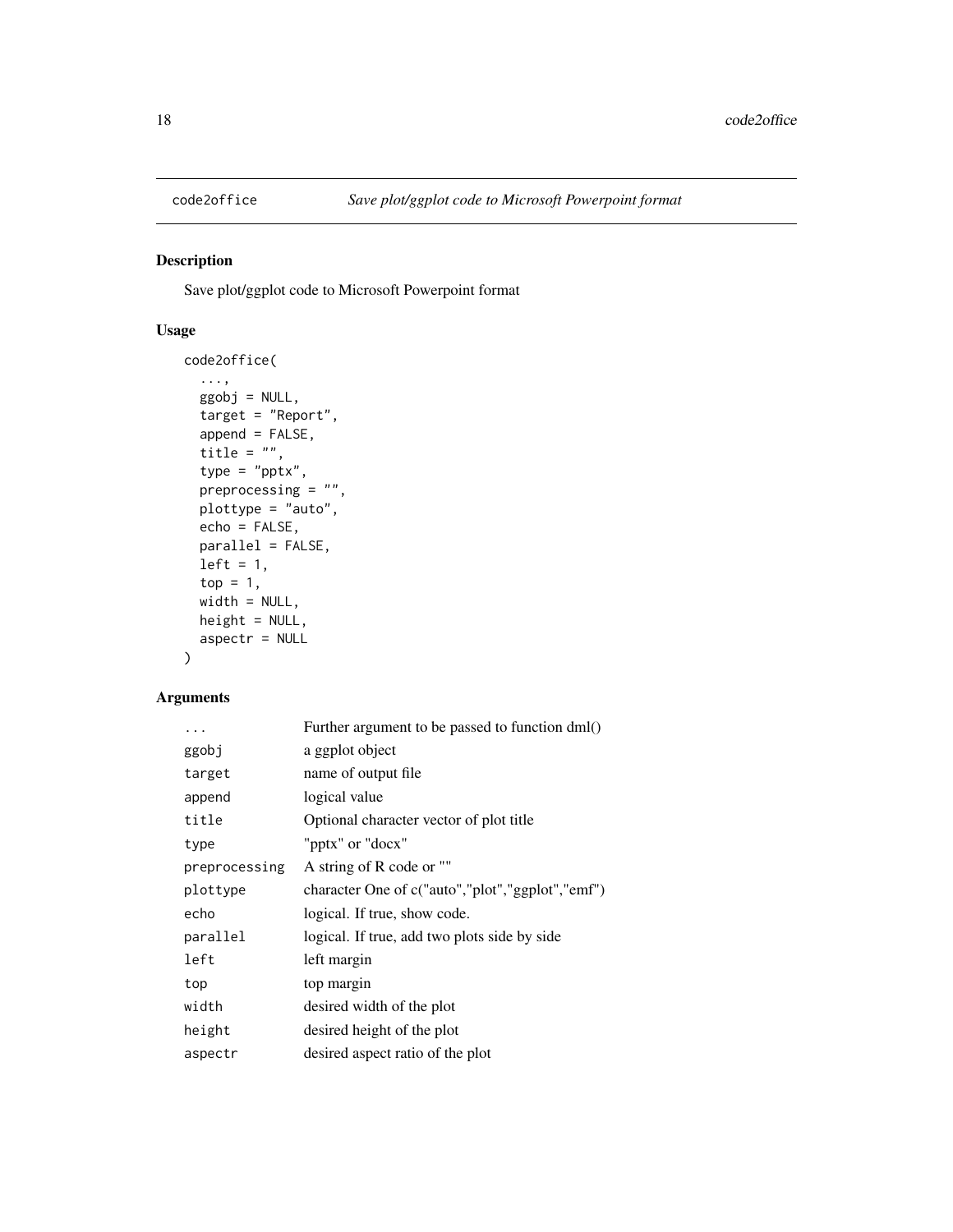# <span id="page-18-0"></span>code2pptx 19

# Examples

```
## Not run:
code2office(plot(iris))
require(ggplot2)
gg=ggplot(data=mtcars,aes(x=wt,y=mpg))+geom_point()
code2office(ggobj=gg)
```
## End(Not run)

code2pptx *Save plot/ggplot code to Microsoft Powerpoint format*

# Description

Save plot/ggplot code to Microsoft Powerpoint format

#### Usage

code2pptx(...)

### Arguments

... further arguments to be passed to code2office

# Examples

```
## Not run:
code2pptx(plot(iris))
require(ggplot2)
gg=ggplot(data=mtcars,aes(x=wt,y=mpg))+geom_point()
code2pptx(ggobj=gg)
```
## End(Not run)

data2docx *convert data to docx file*

# Description

convert data to docx file

#### Usage

data2docx(...)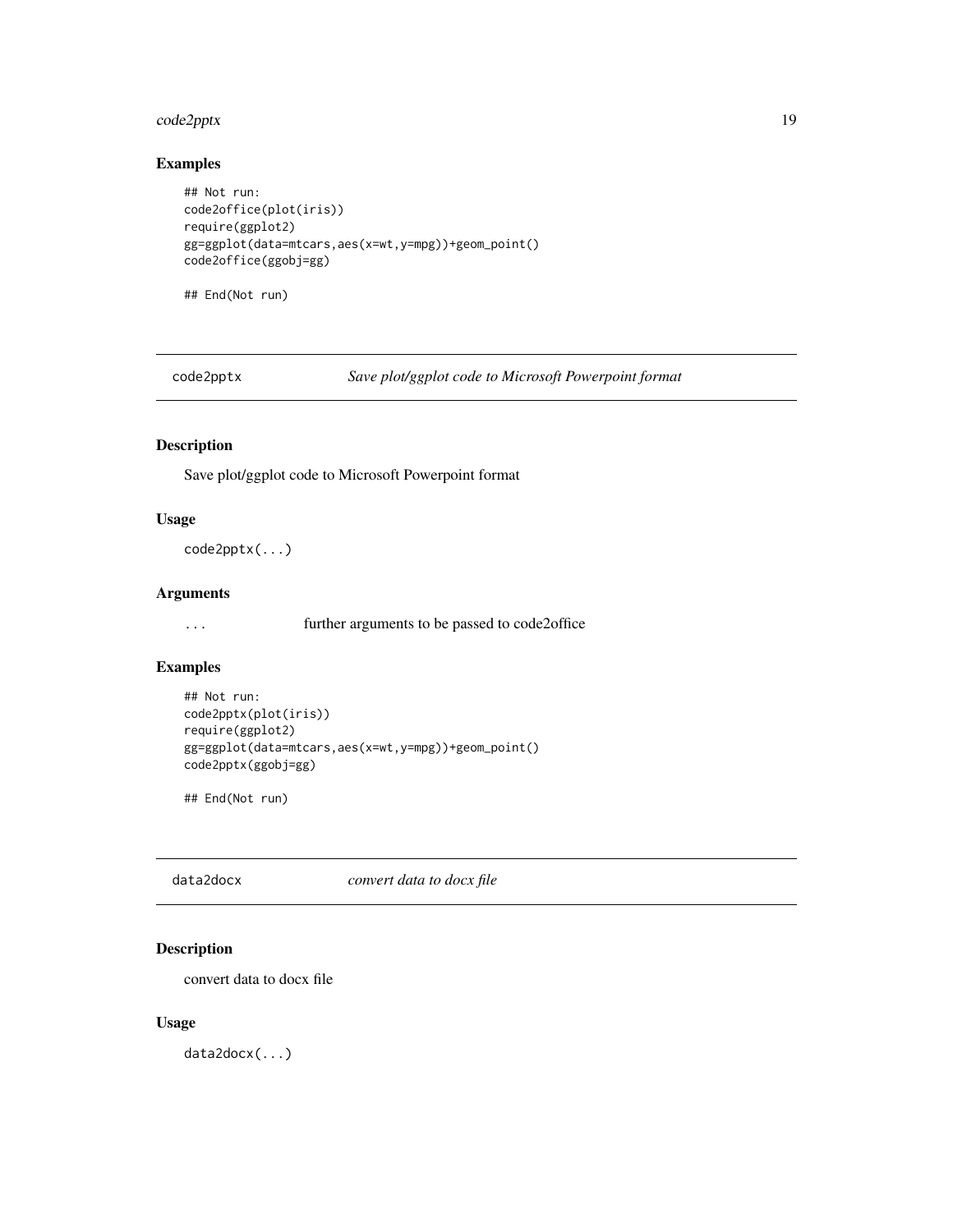#### 20 data2HTML

### Arguments

... arguments to be passed to data2office()

#### Examples

```
## Not run:
library(rrtable)
library(moonBook)
library(ggplot2)
data2docx(sampleData2,echo=TRUE)
```
## End(Not run)

data2docx2 *Make a word file with a data.frame*

# Description

Make a word file with a data.frame

#### Usage

```
data2docx2(...)
```
### Arguments

... further arguments to be passed to data2HTML

data2HTML *Make a HTML5 file with a data.frame*

### Description

Make a HTML5 file with a data.frame

```
data2HTML(
  data,
 preprocessing = "",
 path = "."filename = "report.HTML",
  rawDataName = NULL,
  rawDataFile = "rawData.RDS",
  type = "HTML",
  vanilla = FALSE,
```
<span id="page-19-0"></span>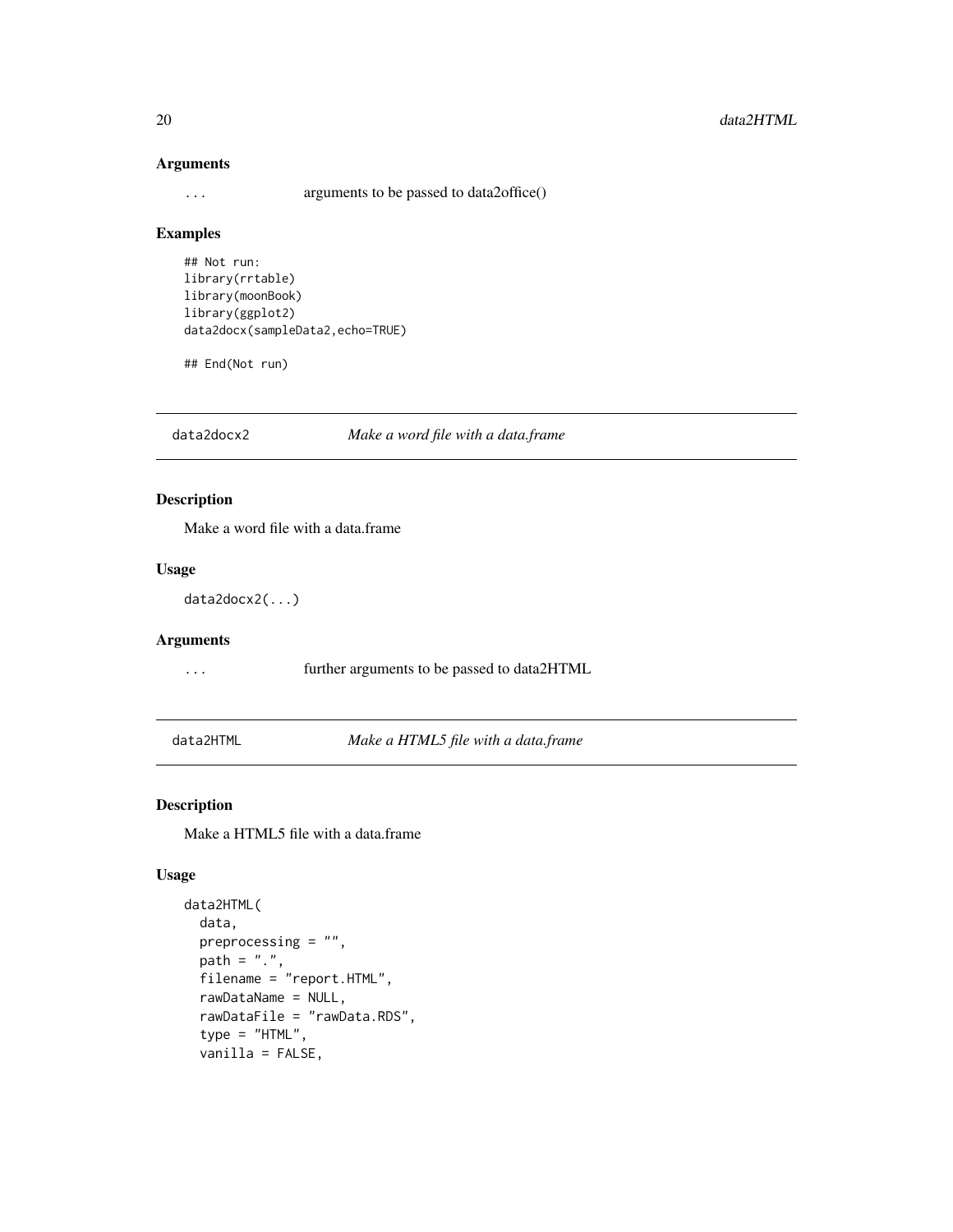#### <span id="page-20-0"></span>data2office 21

```
echo = TRUE,showself = FALSE,
  out = NULL\mathcal{L}
```
# Arguments

| data          | A data.frame                                                     |
|---------------|------------------------------------------------------------------|
| preprocessing | A character string of R code                                     |
| path          | A name of destination file path                                  |
| filename      | A name of destination file                                       |
| rawDataName   | The name of the rawData                                          |
| rawDataFile   | The name of the rawData file which the data are to be read from. |
| type          | character "HTML" or "pdf"                                        |
| vanilla       | logical. Whether or not make vanilla table                       |
| echo          | Logical. Whether or not show R code of plot and table            |
| showself      | Logical. Whether or not show R code for the paragraph            |
| out           | An object or NULL                                                |

# Examples

## Not run: library(moonBook) library(rrtable) library(ggplot2) data2HTML(sampleData2)

## End(Not run)

data2office *convert data to pptx file*

# Description

convert data to pptx file

```
data2office(
 data,
 preprocessing = "",
  path = "."filename = "Report",
 format = "pptx",
 width = 7,
```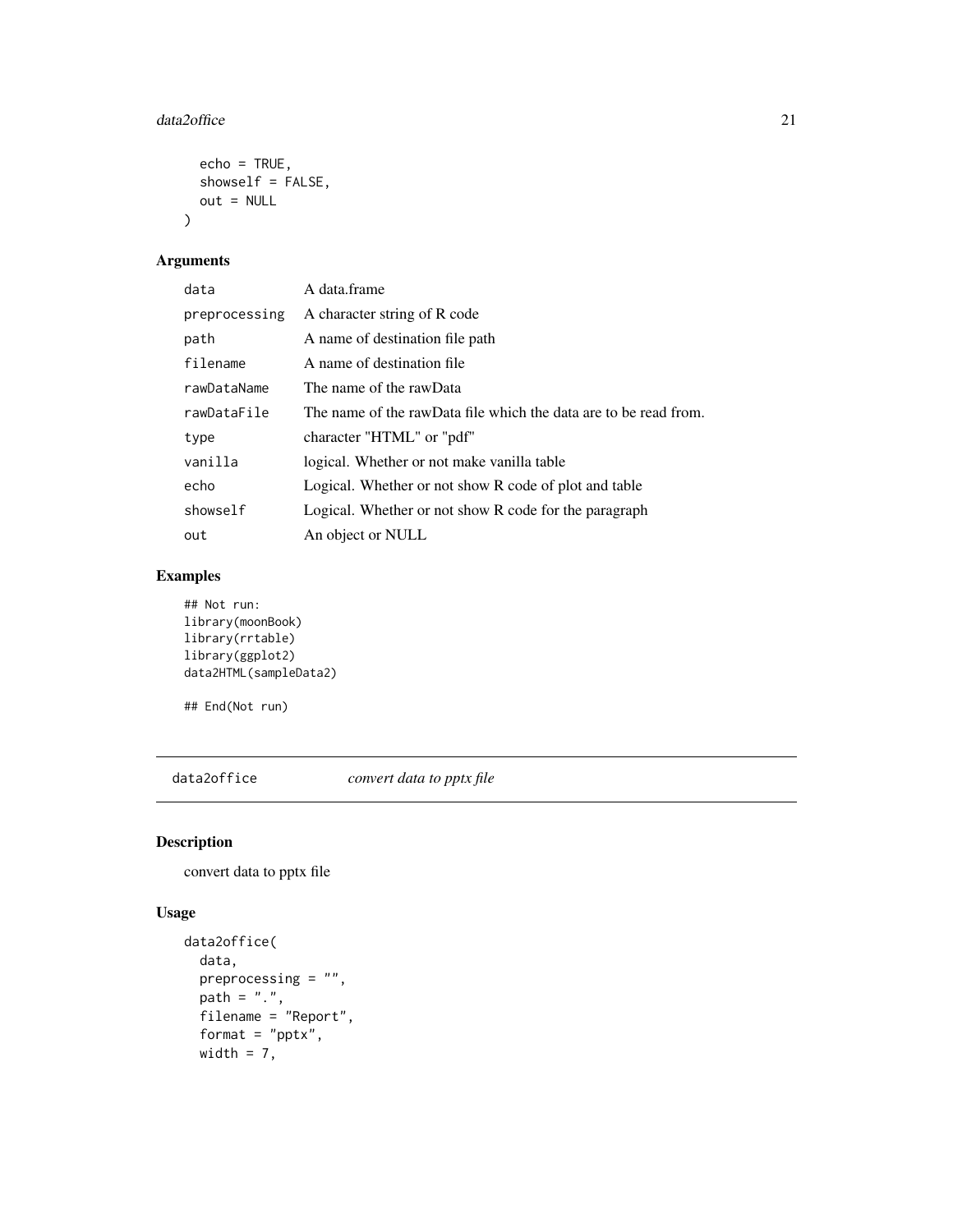```
height = 5,
 units = "in",res = 300,rawDataName = NULL,
 rawDataFile = "rawData.RDS",
 vanilla = FALSE,
 echo = FALSE,
 landscape = FALSE,
  showself = FALSE,
 out = NULL
)
```
# Arguments

| data          | A document object                                                                                                                                                                  |
|---------------|------------------------------------------------------------------------------------------------------------------------------------------------------------------------------------|
| preprocessing | A string                                                                                                                                                                           |
| path          | A name of destination file path                                                                                                                                                    |
| filename      | File name                                                                                                                                                                          |
| format        | desired format. choices are "pptx" or "docx"                                                                                                                                       |
| width         | the width of the device.                                                                                                                                                           |
| height        | the height of the device.                                                                                                                                                          |
| units         | The units in which height and width are given. Can be px (pixels, the default),<br>in (inches), cm or mm.                                                                          |
| res           | The nominal resolution in ppi which will be recorded in the bitmap file, if a<br>positive integer. Also used for units other than the default, and to convert points<br>to pixels. |
| rawDataName   | raw Data Name                                                                                                                                                                      |
| rawDataFile   | raw Data File                                                                                                                                                                      |
| vanilla       | logical. Whether or not make vanilla table                                                                                                                                         |
| echo          | logical Whether or not show R code                                                                                                                                                 |
| landscape     | Logical. Whether or not make a landscape section.                                                                                                                                  |
| showself      | Logical. Whether or not show R code for the paragraph                                                                                                                              |
| out           | An object or NULL                                                                                                                                                                  |

data2pdf *Make a pdf file with a data.frame*

# Description

Make a pdf file with a data.frame

<span id="page-21-0"></span>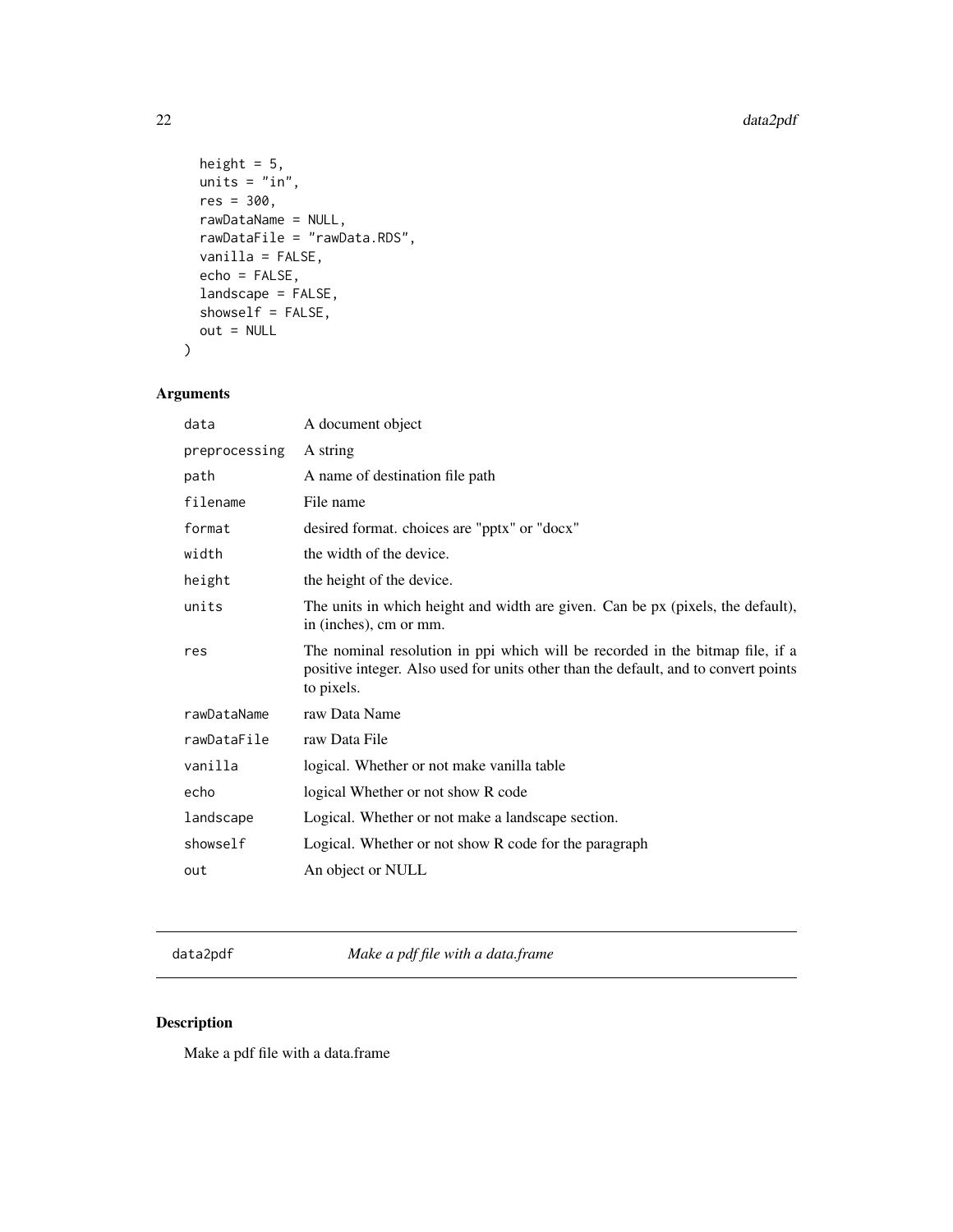# <span id="page-22-0"></span>data2plotzip 23

### Usage

data2pdf(...)

# Arguments

... further arguments to be passed to data2HTML

#### Examples

```
library(moonBook)
library(ztable)
library(ggplot2)
## Not run:
data2pdf(sampleData2)
```
## End(Not run)

#### data2plotzip *Make zipped plot file with a data.frame*

# Description

Make zipped plot file with a data.frame

# Usage

```
data2plotzip(
  data,
 path = ".'',filename = "Plot.zip",
  format = "PNG",
 width = 8,
 height = 6,
 units = "in",res = 300,
  start = \theta,
 preprocessing = "",
 rawDataName = NULL,
  rawDataFile = "rawData.RDS",
 out = NULL
\mathcal{L}
```

| data     | A data frame                    |
|----------|---------------------------------|
| path     | A name of destination file path |
| filename | A path of destination file.     |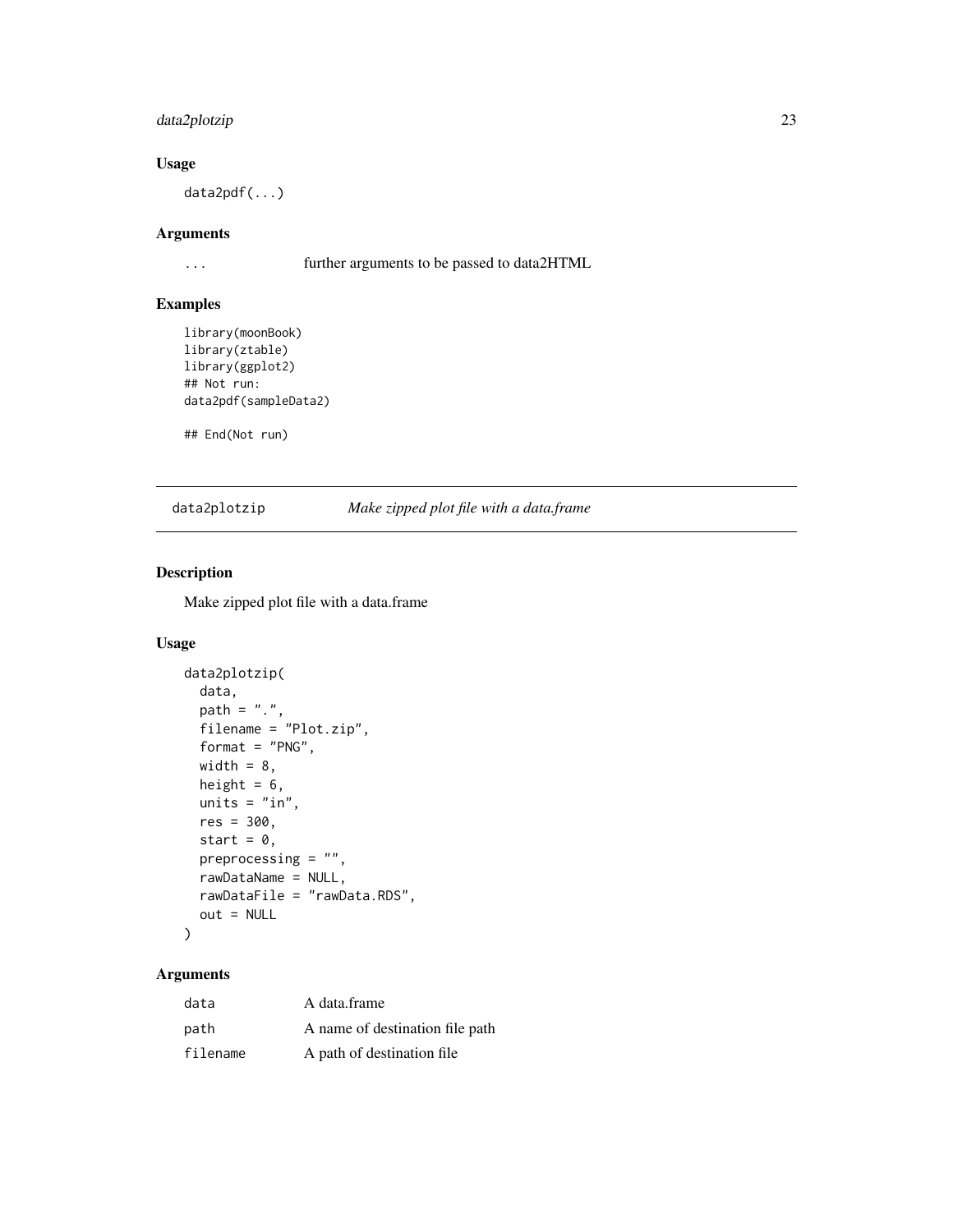<span id="page-23-0"></span> $24$  data2pptx

| format        | Plot format. Choices are c("PNG","SVG","PDF")                                                             |
|---------------|-----------------------------------------------------------------------------------------------------------|
| width         | A plot width                                                                                              |
| height        | A plot height                                                                                             |
| units         | The units in which height and width are given. Can be px (pixels, the default),<br>in (inches), cm or mm. |
| res           | The nominal resolution in ppi                                                                             |
| start         | Plot start number                                                                                         |
| preprocessing | A character string of R code                                                                              |
| rawDataName   | The name of the rawData                                                                                   |
| rawDataFile   | The name of the rawData file which the data are to be read from.                                          |
| out           | An object or NULL                                                                                         |

# Examples

```
## Not run:
library(moonBook)
library(ztable)
library(rrtable)
library(ggplot2)
data2plotzip(sampleData2,path="tmp")
```
## End(Not run)

data2pptx *convert data to pptx file*

# Description

convert data to pptx file

# Usage

data2pptx(...)

# Arguments

... arguments to be passed to data2office()

# Examples

```
## Not run:
library(rrtable)
library(moonBook)
library(ggplot2)
data2pptx(sampleData2,echo=TRUE)
```
## End(Not run)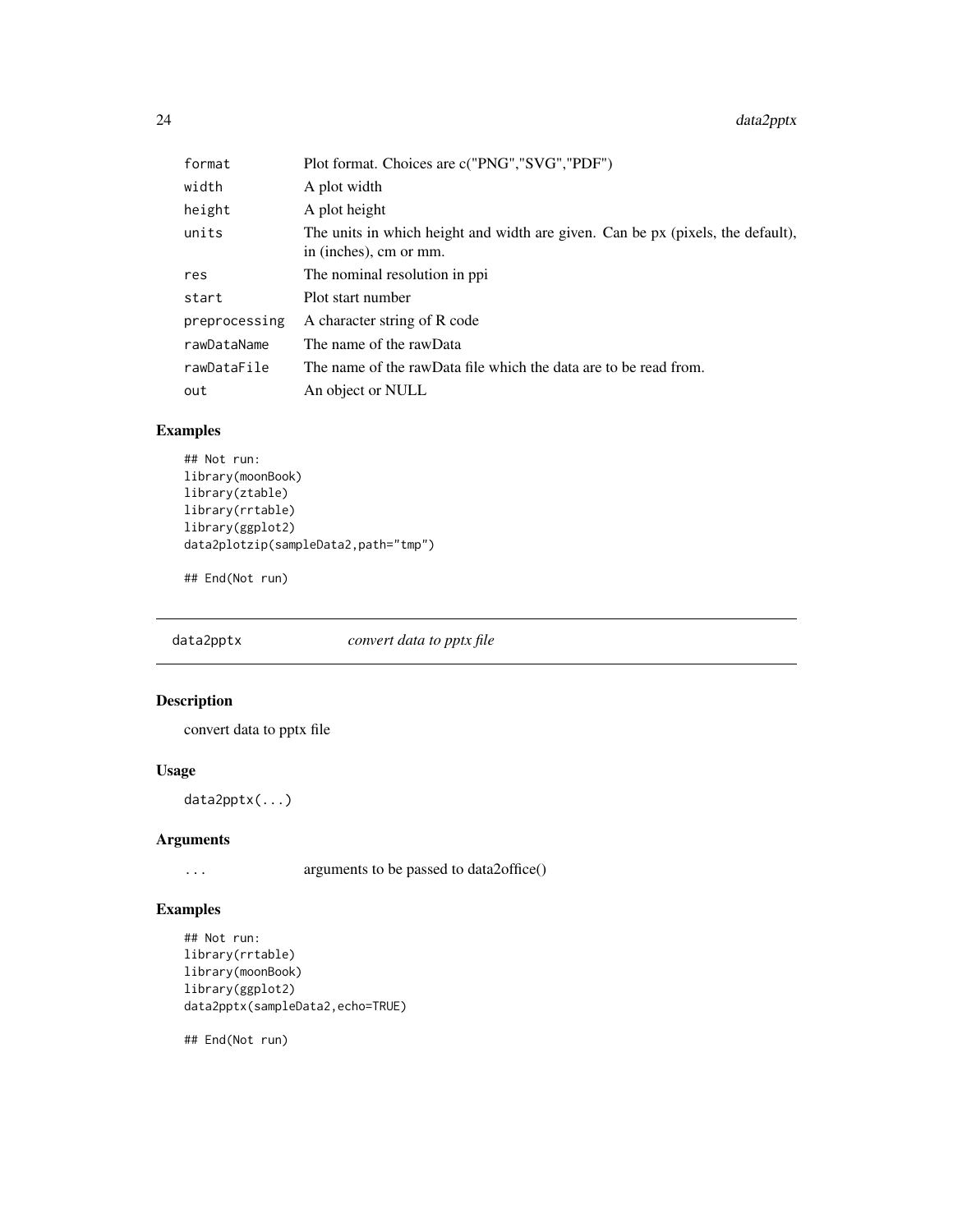<span id="page-24-0"></span>

Make a Powerpoint file with a data.frame

# Usage

```
data2pptx2(...)
```
#### Arguments

... further arguments to be passed to data2HTML

df2flextable *Convert data.frame to flextable*

# **Description**

Convert data.frame to flextable

```
df2flextable(
  df,
  vanilla = FALSE,
  fontname = NULL,
  fontsize = 12,
  add.rownames = FALSE,
  even_header = "transparent",
  odd_header = "#5B7778",
  even_body = "#EFEFEF",
  odd_body = "transparent",
  vlines = TRUE,
  colorheader = FALSE,
  digits = 2,
  digitp = 3,
  align_header = "center",
 align_body = "right",
  align_rownames = "left",
 NA2space = TRUE,
 pcol = NULL,
  ...
\mathcal{E}
```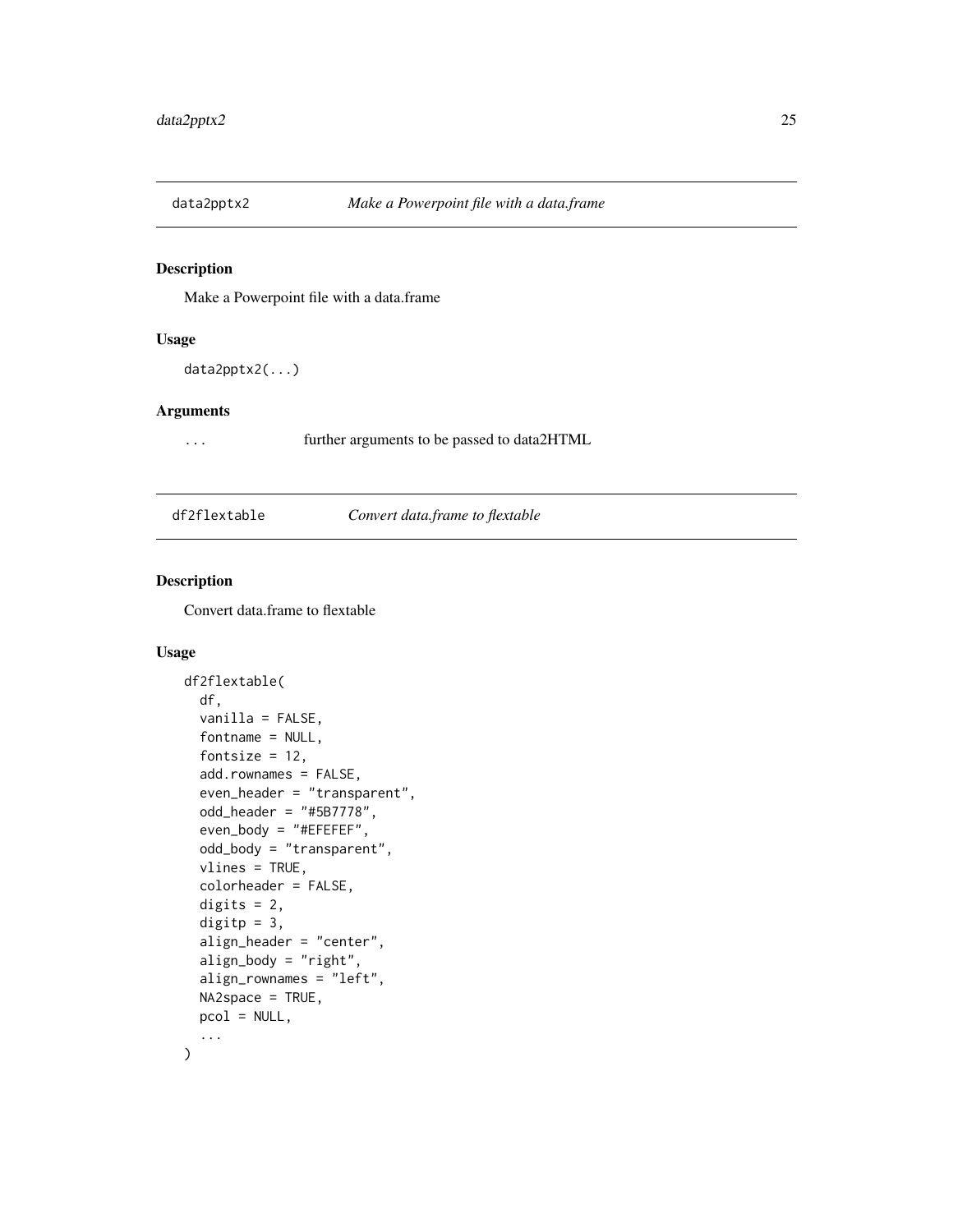# Arguments

| df             | A data.frame                                                                                               |
|----------------|------------------------------------------------------------------------------------------------------------|
| vanilla        | A Logical                                                                                                  |
| fontname       | Font name                                                                                                  |
| fontsize       | font size                                                                                                  |
| add.rownames   | logical. Whether or not include rownames                                                                   |
| even_header    | background color of even_header                                                                            |
| odd_header     | background color of even_header                                                                            |
| even_body      | background color of even_body                                                                              |
| odd_body       | background color of even_body                                                                              |
| vlines         | Logical. Whether or not draw vertical lines                                                                |
| colorheader    | Logical. Whether or not use color in header                                                                |
| digits         | integer indicating the number of decimal places                                                            |
| digitp         | integer indicating the number of decimal places of p values                                                |
| align_header   | alignment of header. Expected value is one of 'left', 'right', 'center', 'justify'.                        |
| align_body     | alignment of body. Expected value is one of 'left', 'right', 'center', 'justify'.                          |
| align_rownames | alignment of rownames. Expected value is one of 'left', 'right', 'center', 'jus-<br>tify'.                 |
| NA2space       | A logical. If true, convert NA value to space                                                              |
| pcol           | An integer indicating p value. If specified, convert value less than 0.01 to "<<br>0.001" in given column. |
| $\cdots$       | further arguments to be passed to flextable                                                                |

# Examples

```
require(flextable)
require(officer)
df2flextable(head(iris),vanilla=TRUE,colorheader=TRUE)
## Not run:
df2flextable(head(iris),vanilla=TRUE,digits=c(1,2,3,4))
df2flextable(head(iris),vanilla=FALSE)
df2flextable(head(iris),vanilla=FALSE,vlines=FALSE,fontsize=14)
df2flextable(head(mtcars/2000),digits=3,pcol=8,digitp=4,add.rownames=TRUE)
```
## End(Not run)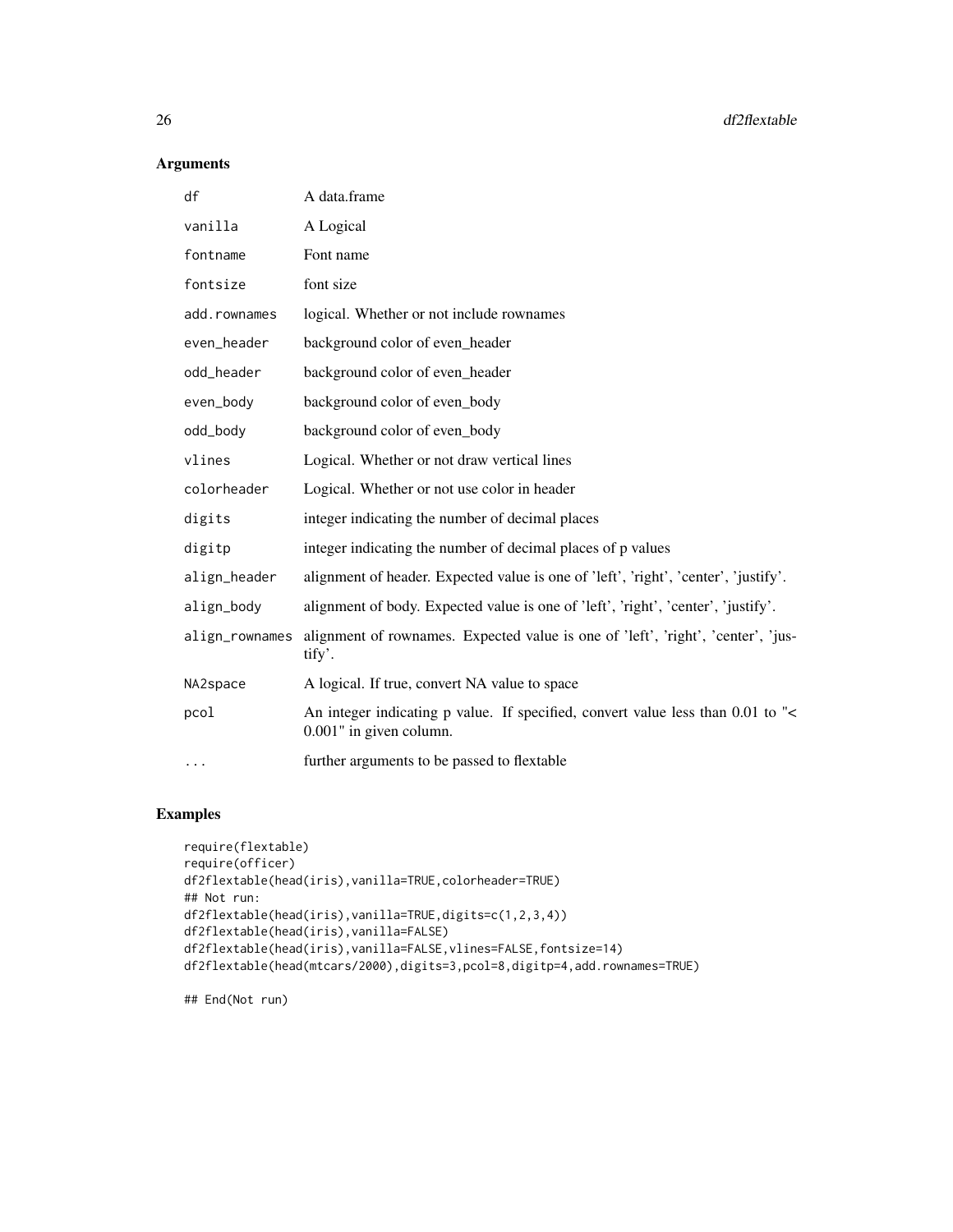<span id="page-26-0"></span>

Make flextable with limited width

# Usage

df2flextable2(df, mincol =  $0.7$ , maxcol =  $4$ , ...)

# Arguments

| df     | a data.frame                                     |
|--------|--------------------------------------------------|
| mincol | minimum column width in inch                     |
| maxcol | maximum column width in inch                     |
|        | further arguments to be passed to df2flextable() |

| df2RcodeTable<br>Make a flextable with a data.frame |  |
|-----------------------------------------------------|--|
|-----------------------------------------------------|--|

# Description

Make a flextable with a data.frame

# Usage

```
df2RcodeTable(df, bordercolor = "gray", format = "pptx", eval = TRUE)
```
# Arguments

| df          | A data.frame                                 |
|-------------|----------------------------------------------|
| bordercolor | A border color name                          |
| format      | desired format. choices are "pptx" or "docx" |
| eval        | logical. Whether or not evaluate the code    |

# Value

A flextable object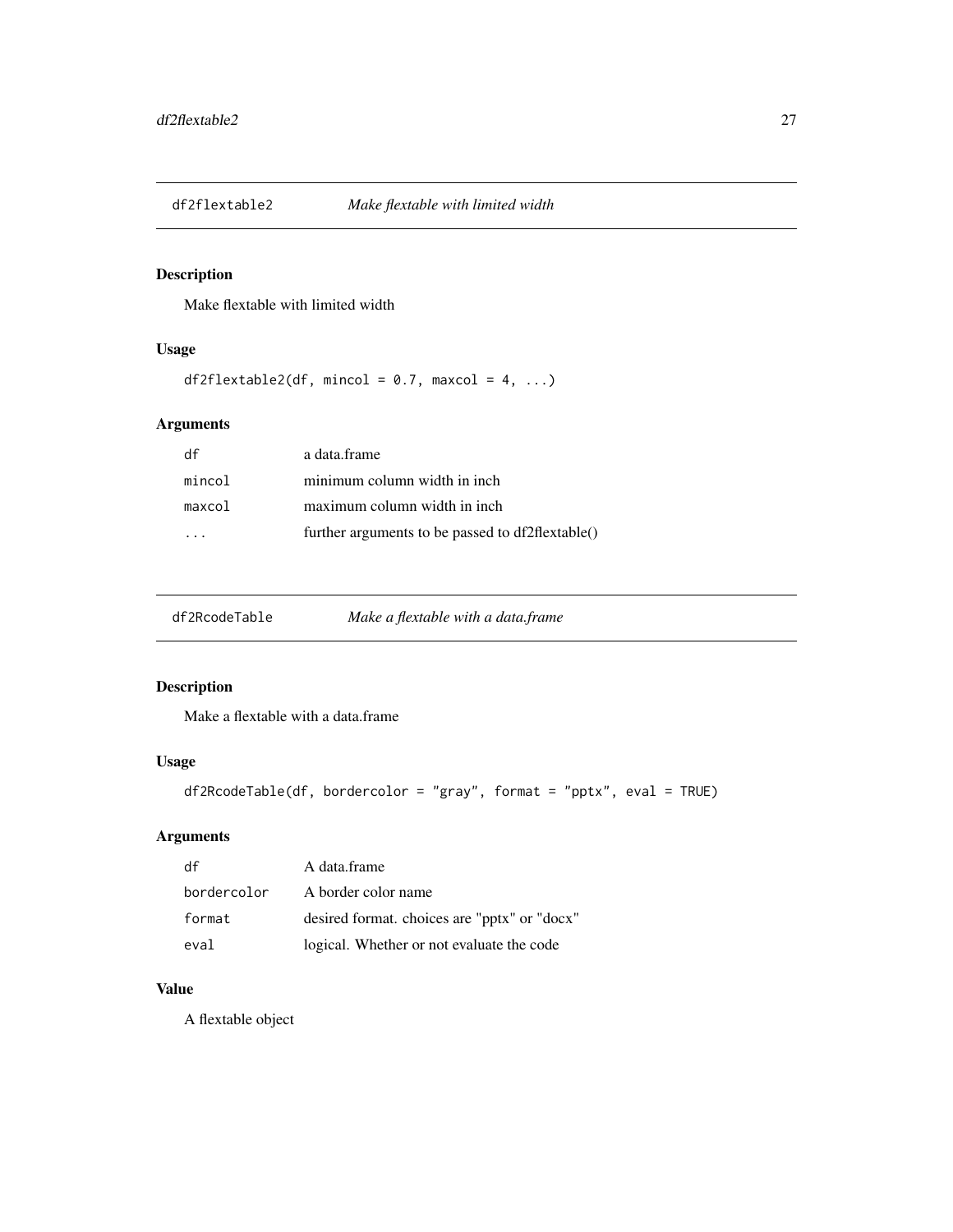<span id="page-27-0"></span>

Export pptxList file to desired format

# Usage

```
exportCSV(
  file,
  format = "HTML",rawDataName = NULL,
  rawDataFile = "rawData.RDS"
\mathcal{E}
```
# Arguments

| file        | The name of the file which the data are to be read from.                                       |
|-------------|------------------------------------------------------------------------------------------------|
| format      | desired output format. Possible choices are one of the c("HTML","pdf","word","pptx","plotzip") |
| rawDataName | The name of the rawData                                                                        |
| rawDataFile | The name of the rawData file which the data are to be read from.                               |

file2docx *read data file and make a docx file*

# Description

read data file and make a docx file

# Usage

```
file2docx(file, selected = NULL, ...)
```

| file                    | The name of the file which the data are to be read from.                         |
|-------------------------|----------------------------------------------------------------------------------|
| selected                | A numeric vector or NULL(default). If specified, only selected data are printed. |
| $\cdot$ $\cdot$ $\cdot$ | Further argument to be passed to data2 $docx()$                                  |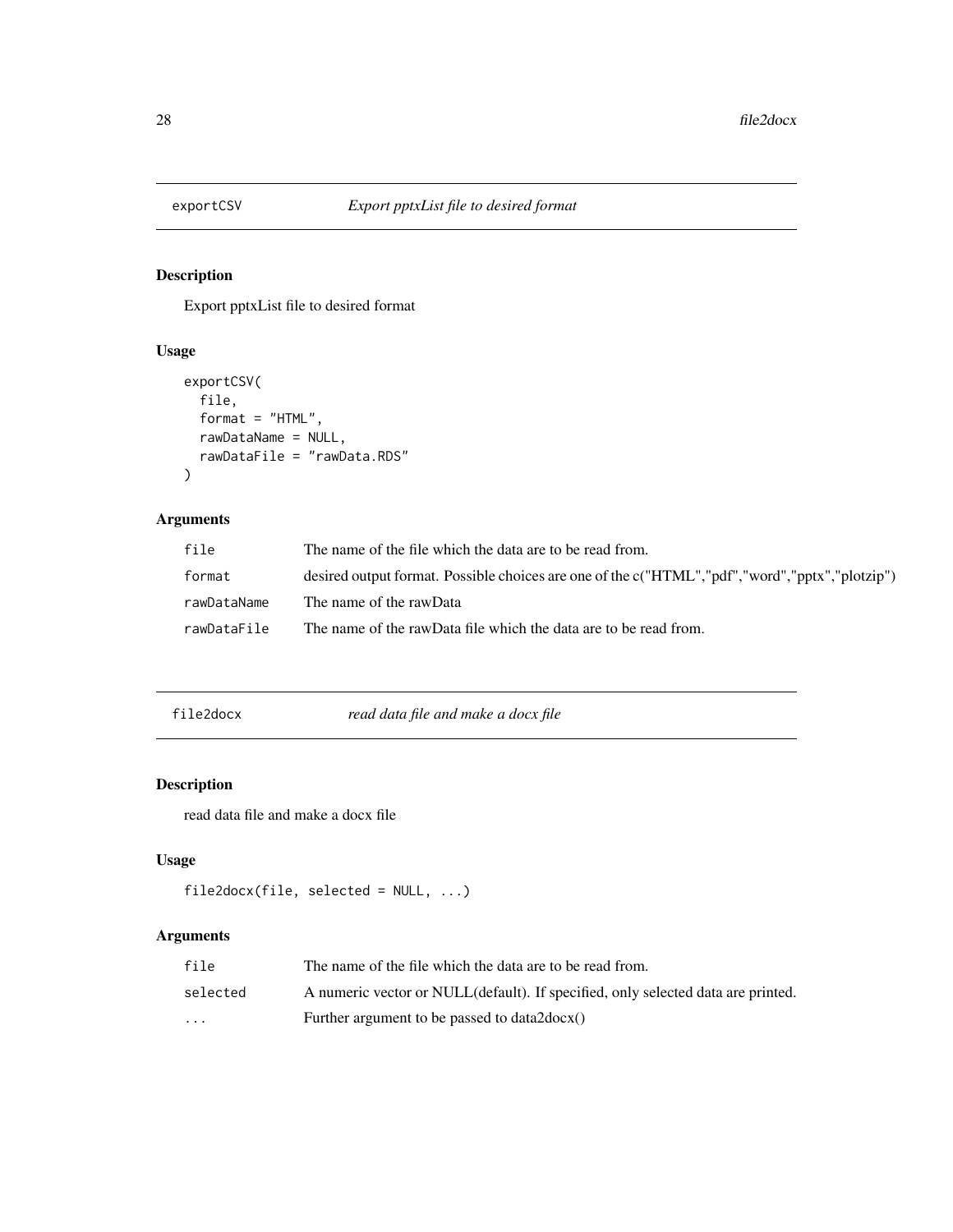<span id="page-28-0"></span>

read data file and make a docx file with Rmd file

# Usage

```
file2docx2(file, selected = NULL, ...)
```
# Arguments

| file     | The name of the file which the data are to be read from.                         |
|----------|----------------------------------------------------------------------------------|
| selected | A numeric vector or NULL(default). If specified, only selected data are printed. |
| $\cdots$ | Further argument to be passed to data2docx()                                     |

# Description

read data file and make a HTML file

# Usage

```
file2HTML(file, selected = NULL, ...)
```

| file                    | The name of the file which the data are to be read from.                         |
|-------------------------|----------------------------------------------------------------------------------|
| selected                | A numeric vector or NULL(default). If specified, only selected data are printed. |
| $\cdot$ $\cdot$ $\cdot$ | Further argument to be passed to data 2HTML()                                    |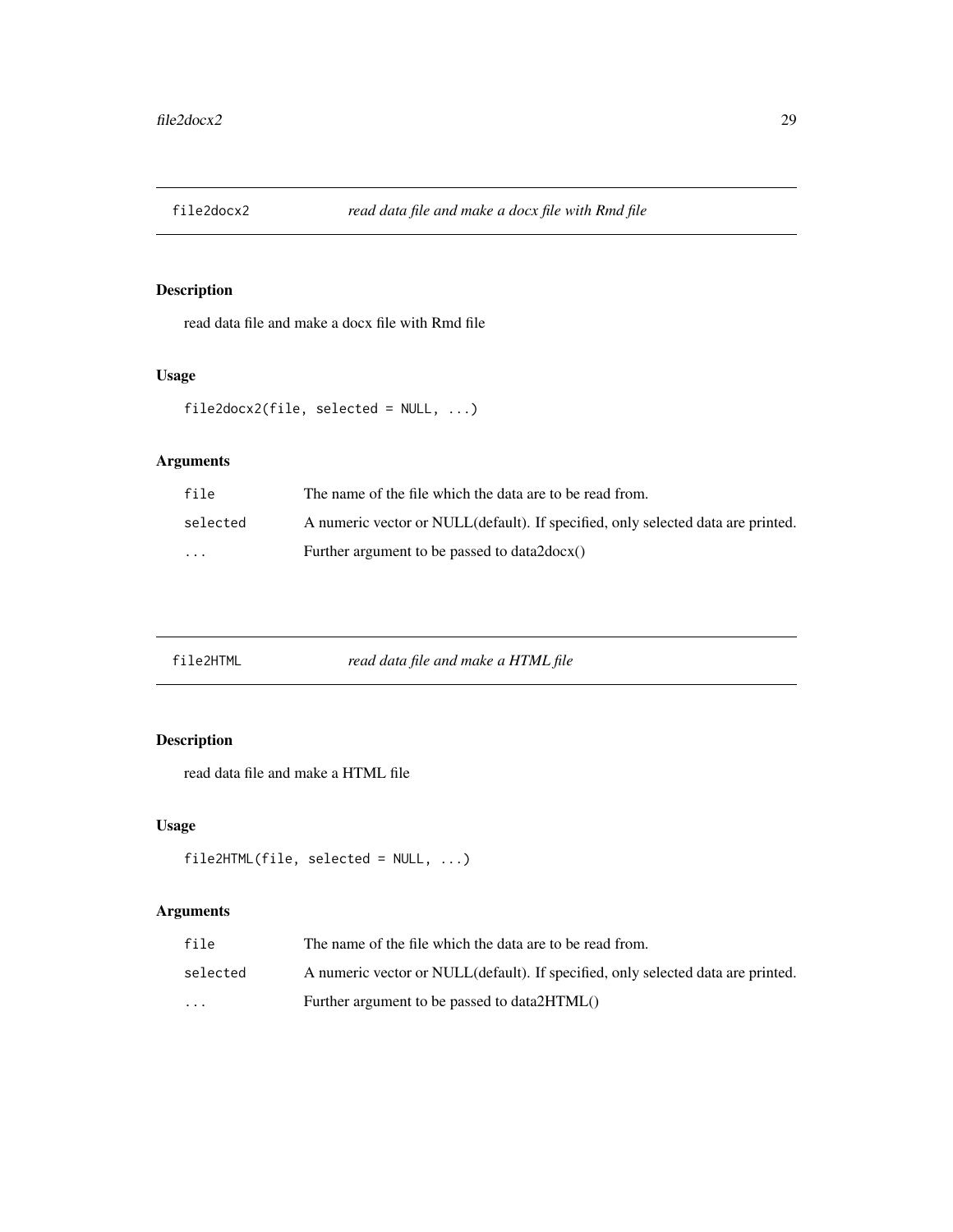<span id="page-29-0"></span>

read data file and make a pdf file

# Usage

file2pdf(file, selected = NULL, ...)

# Arguments

| file     | The name of the file which the data are to be read from.                         |
|----------|----------------------------------------------------------------------------------|
| selected | A numeric vector or NULL(default). If specified, only selected data are printed. |
| $\cdots$ | Further argument to be passed to data 2pdf()                                     |

| file2plotzip | read data file and make a zip file with plots |  |
|--------------|-----------------------------------------------|--|
|              |                                               |  |

# Description

read data file and make a zip file with plots

# Usage

```
file2plotzip(file, selected = NULL, ...)
```

| file                    | The name of the file which the data are to be read from.                         |
|-------------------------|----------------------------------------------------------------------------------|
| selected                | A numeric vector or NULL(default). If specified, only selected data are printed. |
| $\cdot$ $\cdot$ $\cdot$ | Further argument to be passed to data2plotzip()                                  |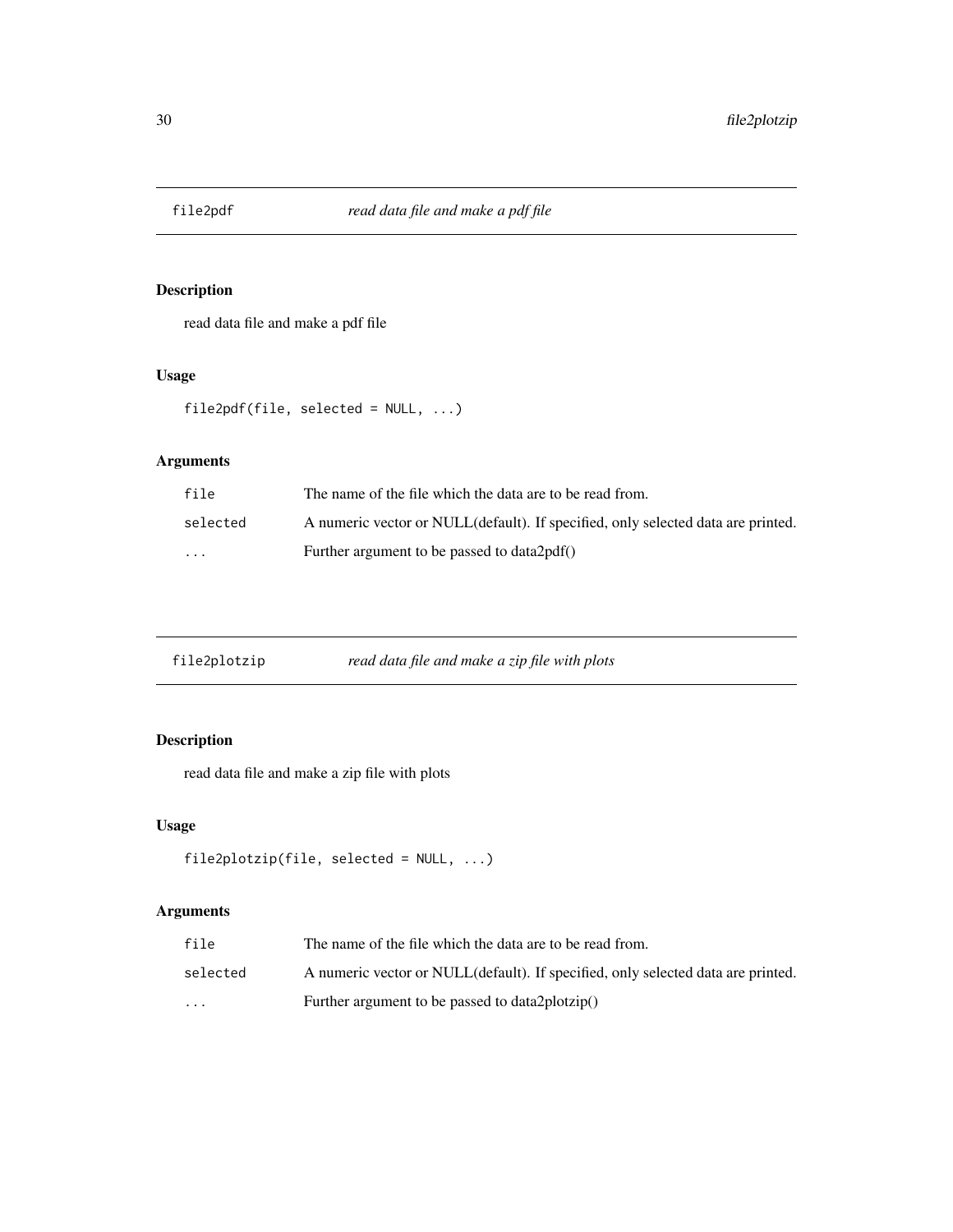<span id="page-30-0"></span>

read data file and make a pptx file

# Usage

file2pptx(file, selected = NULL, ...)

# Arguments

| file     | The name of the file which the data are to be read from.                         |
|----------|----------------------------------------------------------------------------------|
| selected | A numeric vector or NULL(default). If specified, only selected data are printed. |
| $\cdots$ | Further argument to be passed to $data2$ pptx $()$                               |

| file2pptx2 | read data file and make a pptx file with Rmd file |  |
|------------|---------------------------------------------------|--|
|------------|---------------------------------------------------|--|

# Description

read data file and make a pptx file with Rmd file

# Usage

```
file2pptx2(file, selected = NULL, ...)
```

| file                 | The name of the file which the data are to be read from.                         |
|----------------------|----------------------------------------------------------------------------------|
| selected             | A numeric vector or NULL(default). If specified, only selected data are printed. |
| $\ddot{\phantom{0}}$ | Further argument to be passed to $data2$ pptx $()$                               |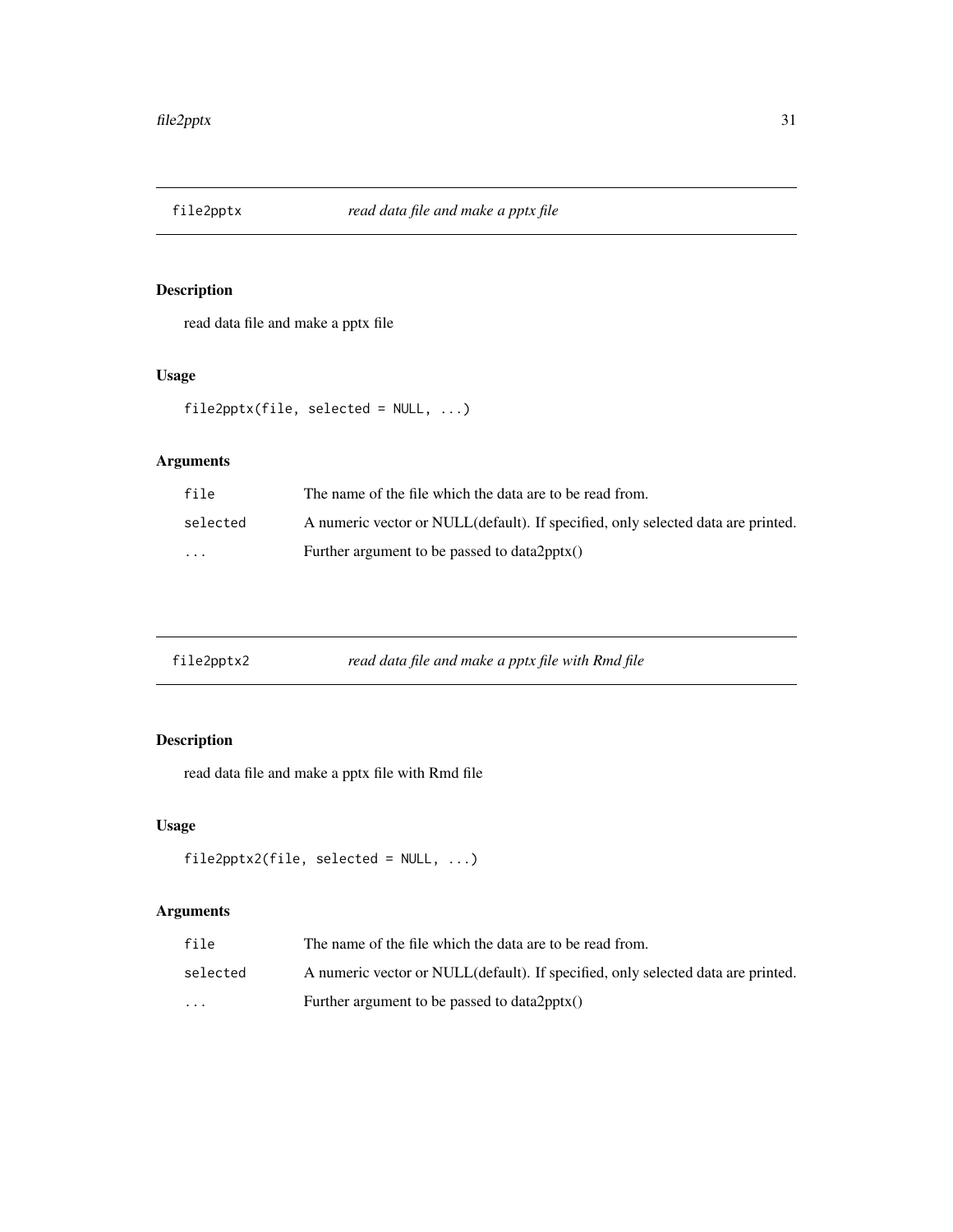<span id="page-31-0"></span>flextable2ztable *Convert flextable to ztable*

# Description

Convert flextable to ztable

# Usage

```
flextable2ztable(ft, type = "html", ...)
```
# Arguments

| ft                      | An object of class flextable            |
|-------------------------|-----------------------------------------|
| type                    | "html" or "latex"                       |
| $\cdot$ $\cdot$ $\cdot$ | Further argument to be passed to ztable |

# Value

an object of class ztable

html2latex *Convert html5 code to latex*

# Description

Convert html5 code to latex

# Usage

html2latex(df)

# Arguments

df A data.frame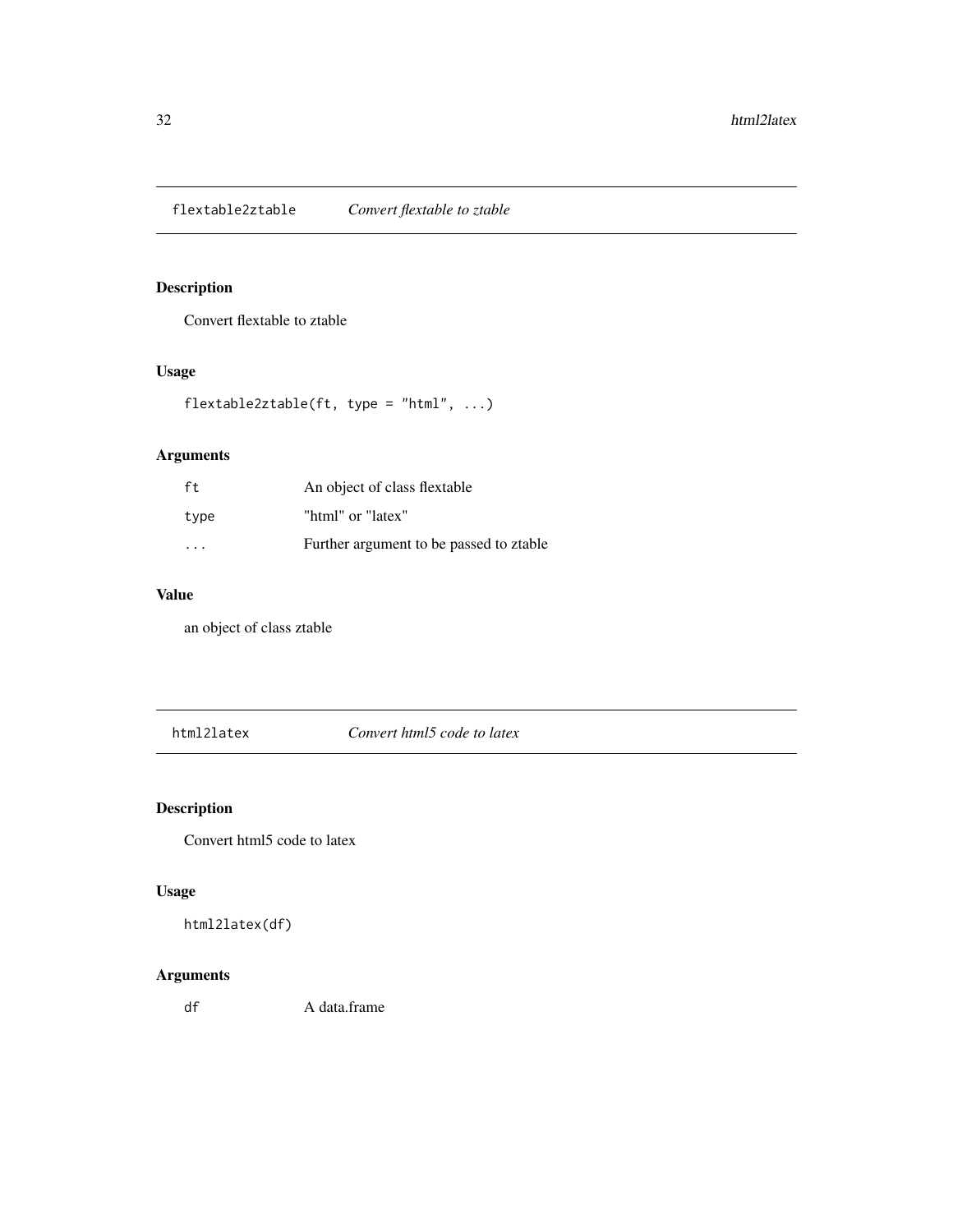<span id="page-32-0"></span>HTMLcode2latex *Convert HTML table to latex table*

### Description

Convert HTML table to latex table

### Usage

HTMLcode2latex(data)

#### Arguments

data a data.frame

image2docx *Save plot/ggplot to Microsoft Word format*

#### Description

Save plot/ggplot to Microsoft Word format

#### Usage

image2docx(...)

# Arguments

... further arguments to be passed to image2office

# Examples

```
## Not run:
require(ggplot2)
x<-ggplot(iris,aes(x=Sepal.Length))+geom_histogram()
image2docx(x)
image2docx(x="plot(iris)",title="A ggplot",append=TRUE)
p2="ggplot(iris,aes(x=Sepal.Length,y=Sepal.Width))+geom_point()"
image2docx(p2,append=TRUE)
```
## End(Not run)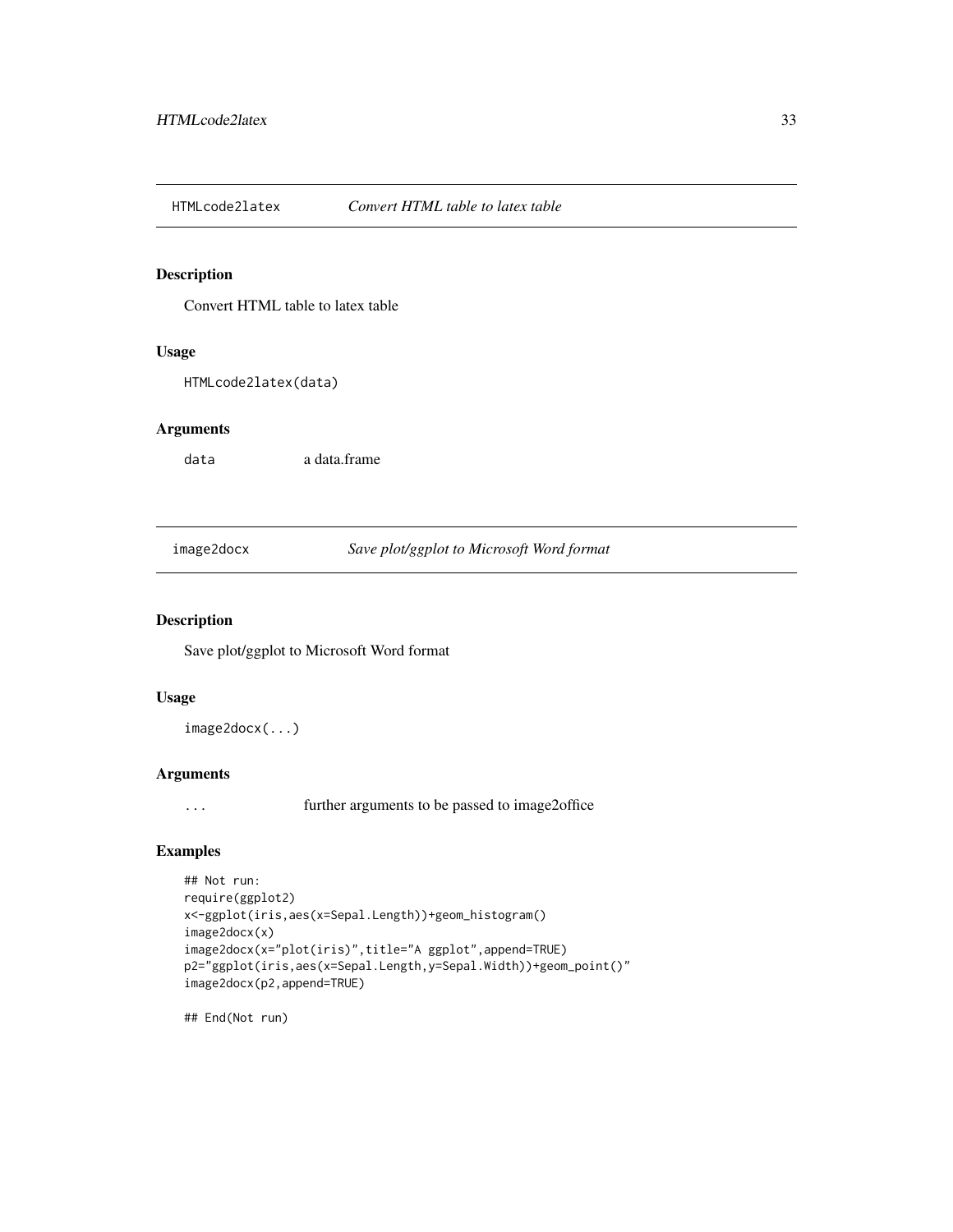<span id="page-33-0"></span>

Save plot/ggplot as image to Microsoft Powerpoint format

# Usage

```
image2office(
 x,
 target = "Report",
 append = FALSE,
 title = ",
  type = "pptx",
 preprocessing = "",
 left = 1,top = 1,
 width = 8,
 height = 5.5\mathcal{L}
```
# Arguments

| x             | A string vector encoding plot or ggplot |
|---------------|-----------------------------------------|
| target        | name of output file.                    |
| append        | logical value                           |
| title         | Optional character vector of plot title |
| type          | "pptx" or "docx"                        |
| preprocessing | A string of R code or ""                |
| left          | left margin                             |
| top           | top margin                              |
| width         | desired width of the plot               |
| height        | desired height of the plot              |

### Examples

```
## Not run:
require(ggplot2)
image2pptx("ggplot(data=iris,aes(x=Sepal.Length))+geom_density()")
## End(Not run)
```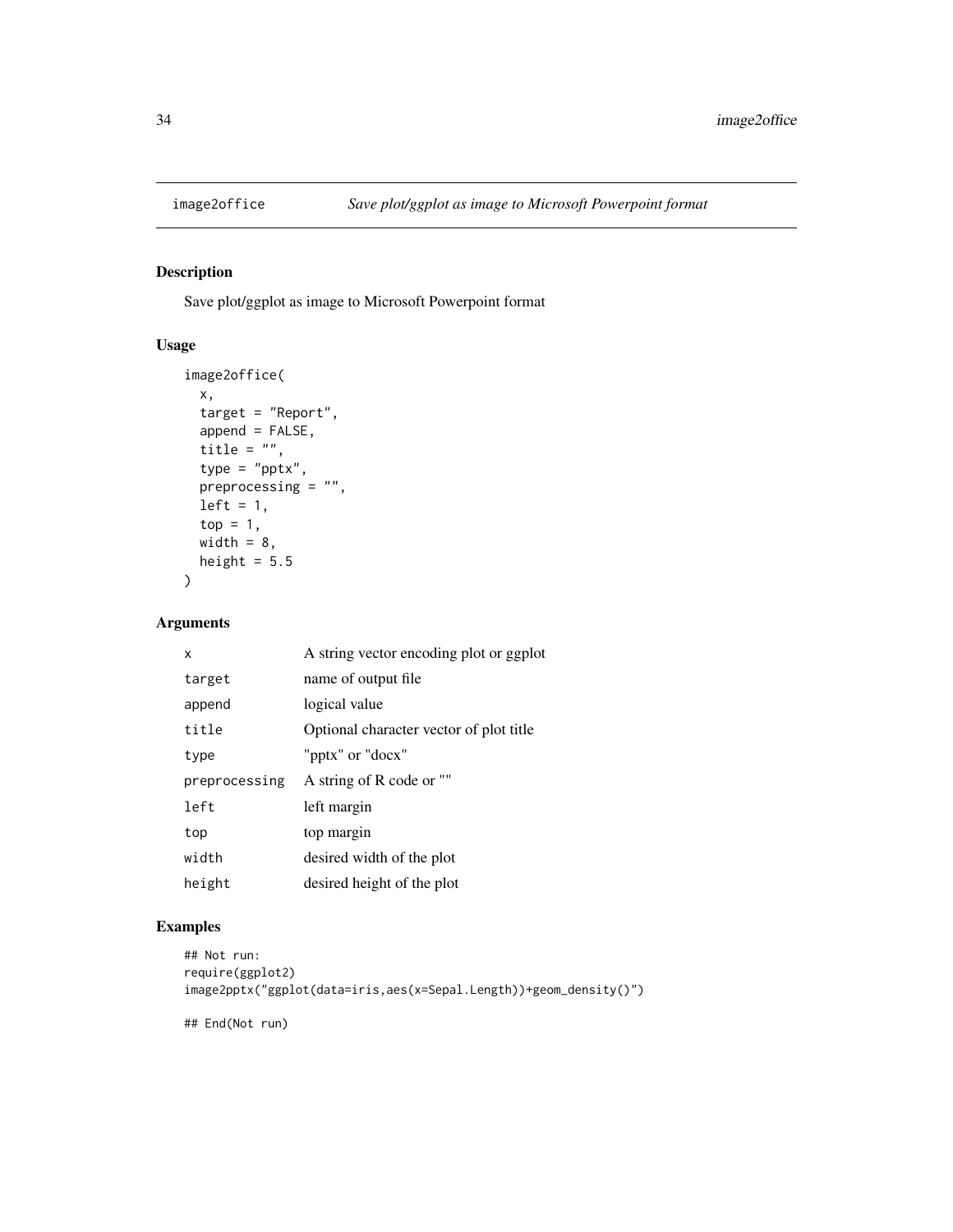<span id="page-34-0"></span>

Save plot/ggplot to Microsoft Powerpoint format

### Usage

```
image2pptx(...)
```
# Arguments

... further arguments to be passed to image2office

#### Examples

```
## Not run:
require(ggplot2)
x<-ggplot(iris,aes(x=Sepal.Length))+geom_histogram()
image2pptx(x)
x="plot(iris)"
image2pptx(x,title="A plot",append=TRUE)
p2="ggplot(iris,aes(x=Sepal.Length,y=Sepal.Width))+geom_point()"
image2pptx(p2,append=TRUE)
```
## End(Not run)

insert\_argument *replace argument of a function*

#### Description

replace argument of a function

#### Usage

```
insert_argument(code, argument, value)
```

| code     | string of function call        |
|----------|--------------------------------|
| argument | argument of function to be set |
| value    | value to be set                |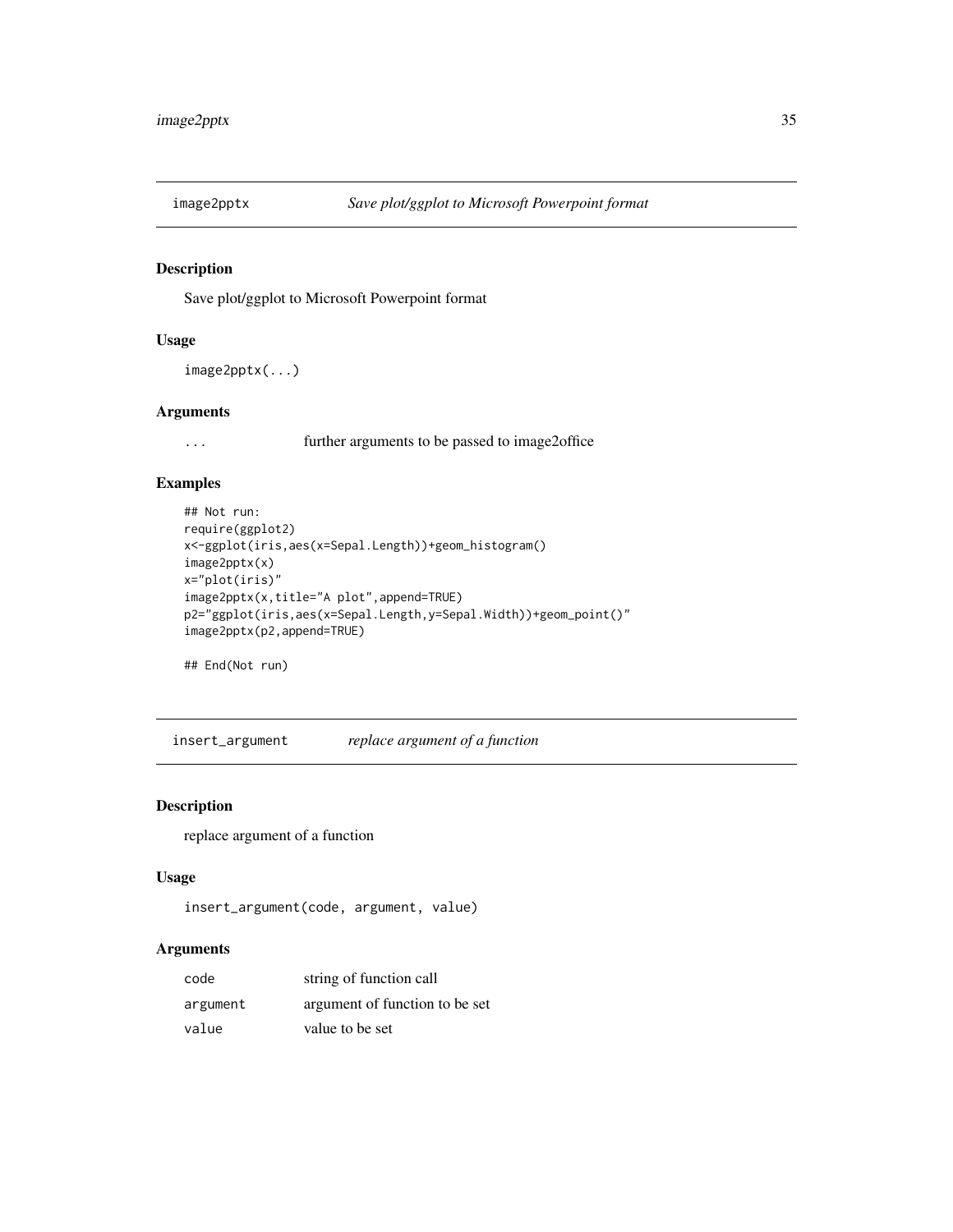<span id="page-35-0"></span>

Reports whether plotstring encode a ggplot object

# Usage

is\_ggplot(plotstring)

# Arguments

plotstring A character

# Examples

```
require(ggplot2)
is_ggplot("plot(iris)")
is_ggplot("ggplot(iris,aes(x=Sepal.Length))+geom_histogram()")
```
is\_ggsurvplot *Reports whether plotstring encode a ggsurvplot object*

# Description

Reports whether plotstring encode a ggsurvplot object

#### Usage

is\_ggsurvplot(x)

# Arguments

x A character encoding a plot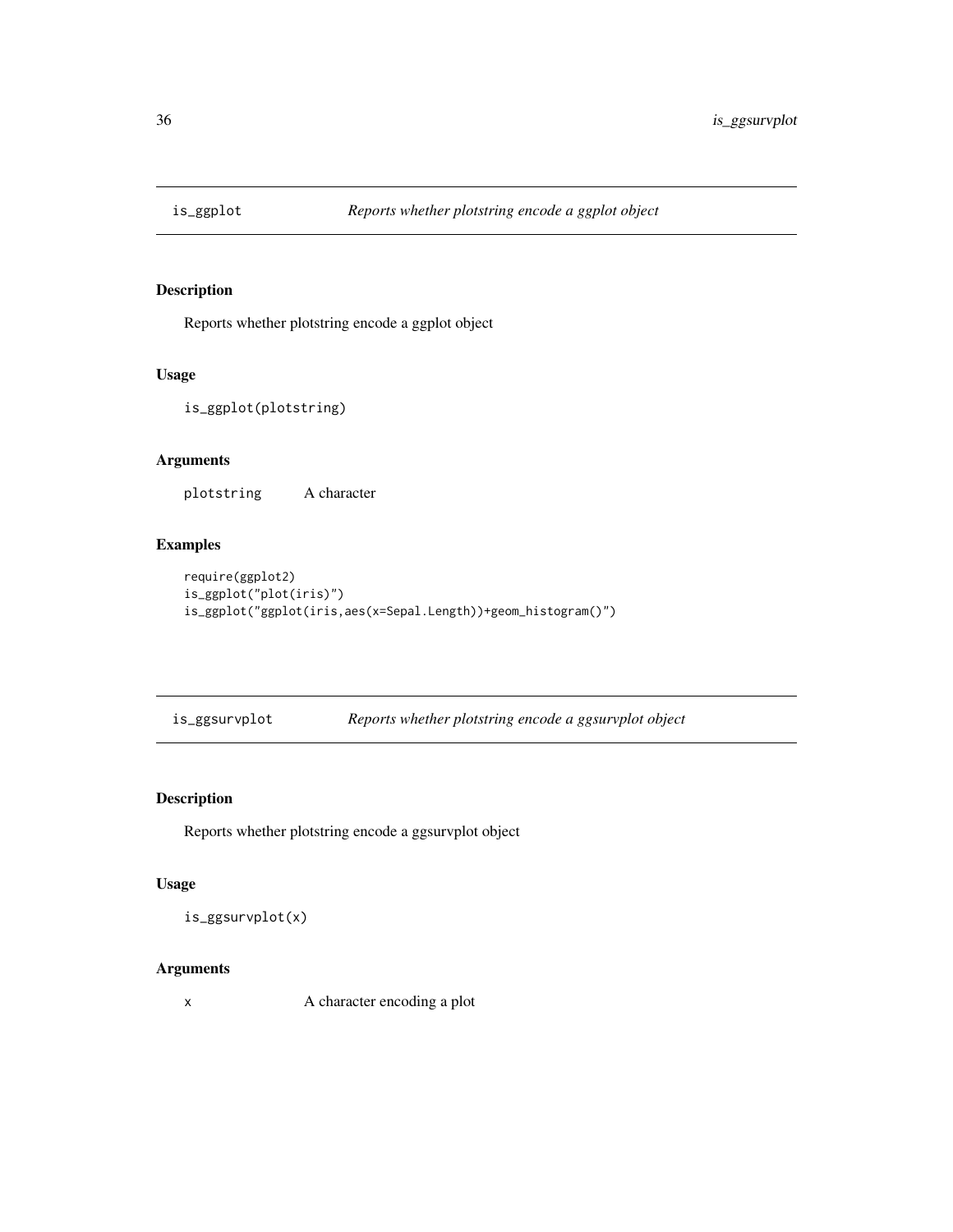<span id="page-36-0"></span>

Concatenate to file

# Usage

mycat(..., file = "report2.Rmd")

# Arguments

| $\cdots$ | R object     |
|----------|--------------|
| file     | A connection |

|  | myFlextable |  |
|--|-------------|--|
|--|-------------|--|

# myFlextable *Make flextable with a data.frame*

# Description

Make flextable with a data.frame

# Usage

myFlextable(df, numericCol = NULL)

# Arguments

| df         | A data frame                              |
|------------|-------------------------------------------|
| numericCol | Numeric. Columns to be treated as numeric |

mygrep *grep string in all files in subdirectory*

# Description

grep string in all files in subdirectory

# Usage

mygrep(x, file =  $"*")$ 

| x    | string        |
|------|---------------|
| file | files to seek |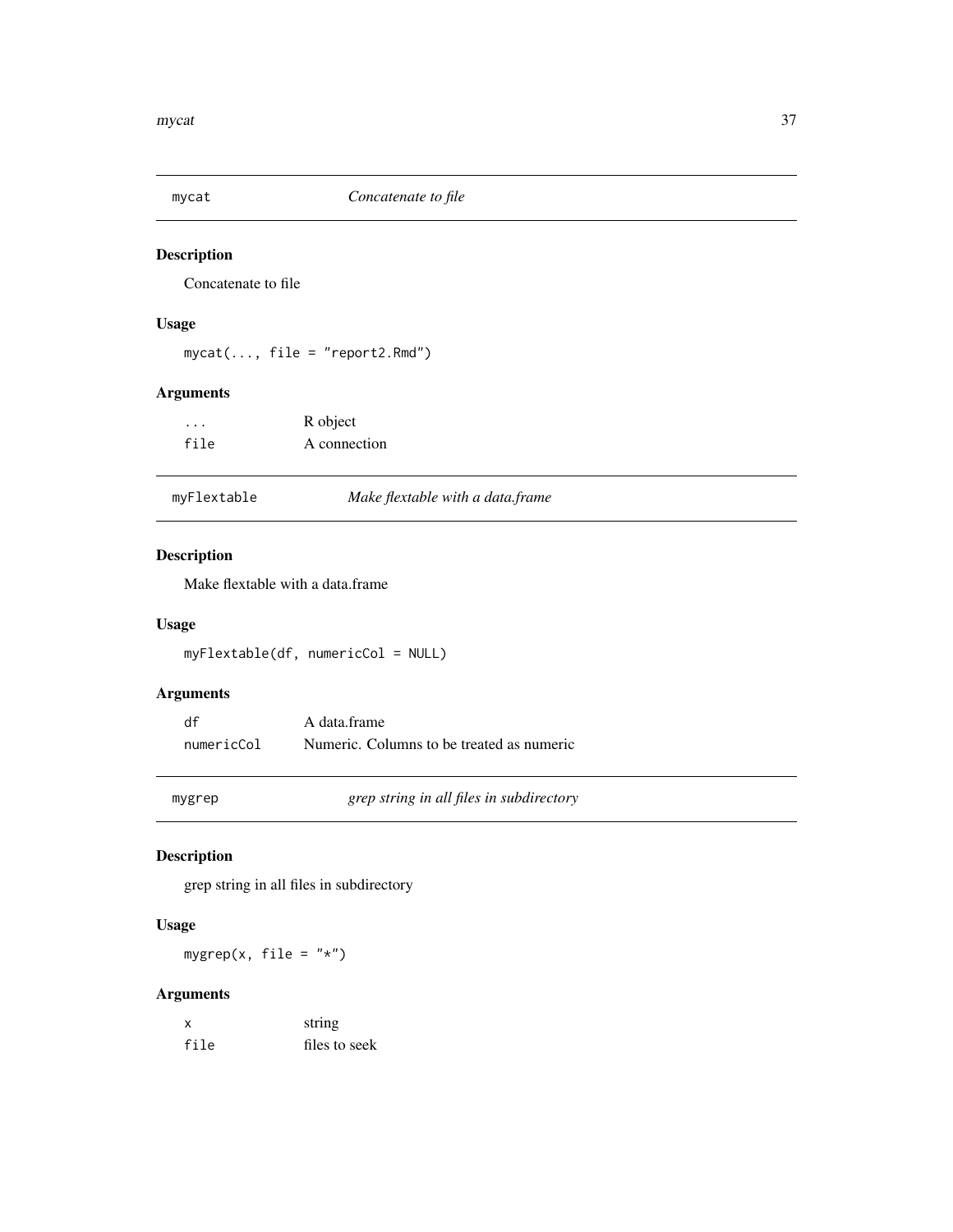<span id="page-37-0"></span>

Make zipped plots with a data.frame

# Usage

```
myplot2(
 data,
  format = "PNG",
 width = 7,
 height = 7,units = "in",res = 300,
  start = 0,
 rawDataName = NULL,
  rawDataFile = "rawData.RDS"
)
```
# Arguments

| data        | A data.frame                                                                                              |
|-------------|-----------------------------------------------------------------------------------------------------------|
| format      | Plot format. Choices are c("PNG","SVG","PDF")                                                             |
| width       | A plot width                                                                                              |
| height      | A plot height                                                                                             |
| units       | The units in which height and width are given. Can be px (pixels, the default),<br>in (inches), cm or mm. |
| res         | The nominal resolution in ppi                                                                             |
| start       | Plot start number                                                                                         |
| rawDataName | The name of the rawData                                                                                   |
| rawDataFile | The name of the rawData file which the data are to be read from.                                          |
|             |                                                                                                           |

mytable2flextable *Convert mytable object to flextable*

# Description

Convert mytable object to flextable

```
mytable2flextable(result, vanilla = TRUE, fontname = NULL, fontsize = 10)
```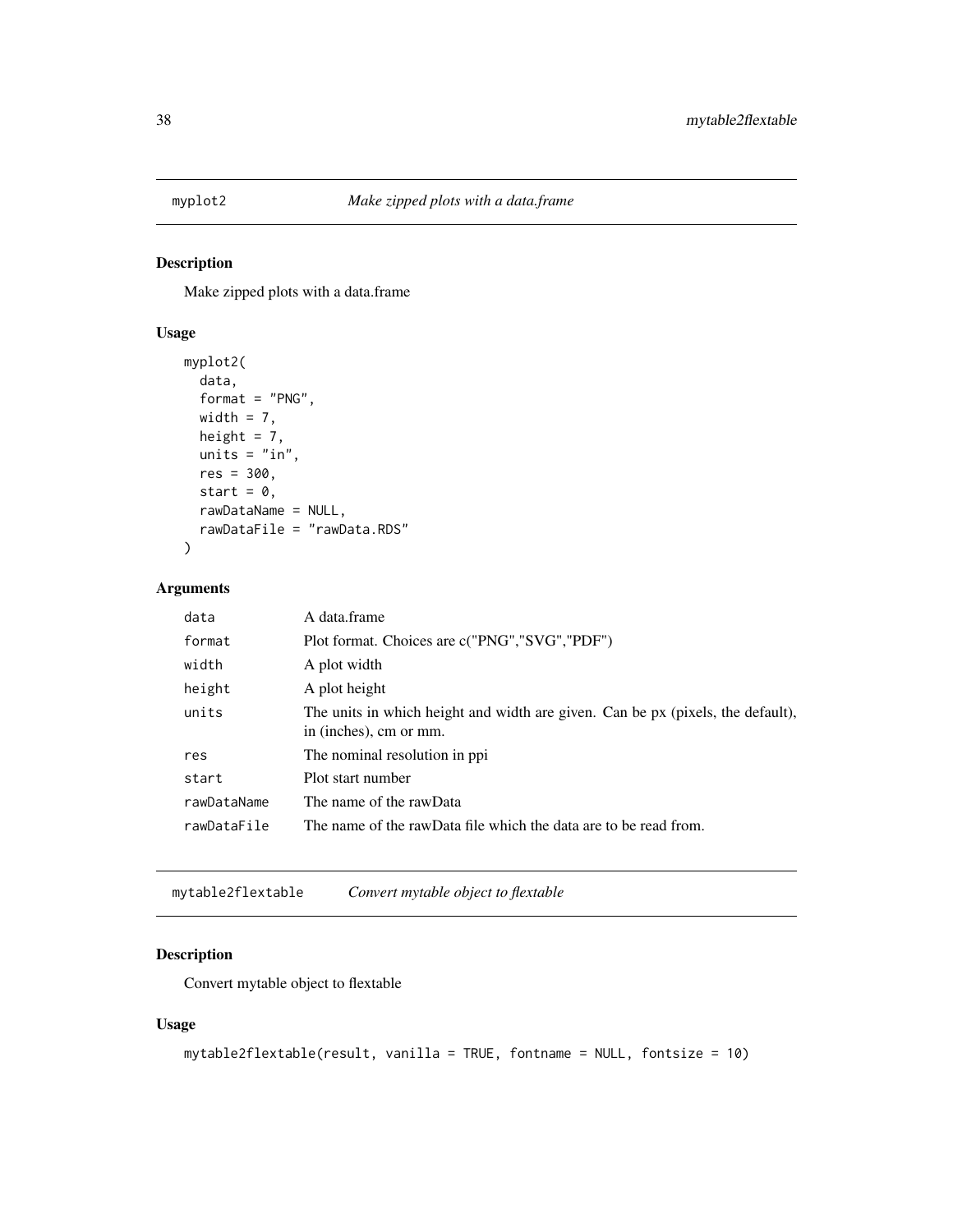#### <span id="page-38-0"></span>open\_doc 39

# Arguments

| result   | An object of class "mytable" |
|----------|------------------------------|
| vanilla  | A Logical.                   |
| fontname | Font name                    |
| fontsize | font size                    |

# Examples

```
## Not run:
require(moonBook)
require(flextable)
require(officer)
result=mytable(smoking+Dx~.,data=acs)
mytable2flextable(result)
mytable2flextable(result,vanilla=FALSE)
result=mytable(Dx~.,data=acs)
mytable2flextable(result)
mytable2flextable(result,vanilla=FALSE)
```
## End(Not run)

# open\_doc *Make/open office document with file name*

# Description

Make/open office document with file name

# Usage

```
open_doc(target = "Report", type = "pptx", append = FALSE)
```

| target | name of output file |
|--------|---------------------|
| type   | "pptx" or "docx"    |
| append | logical             |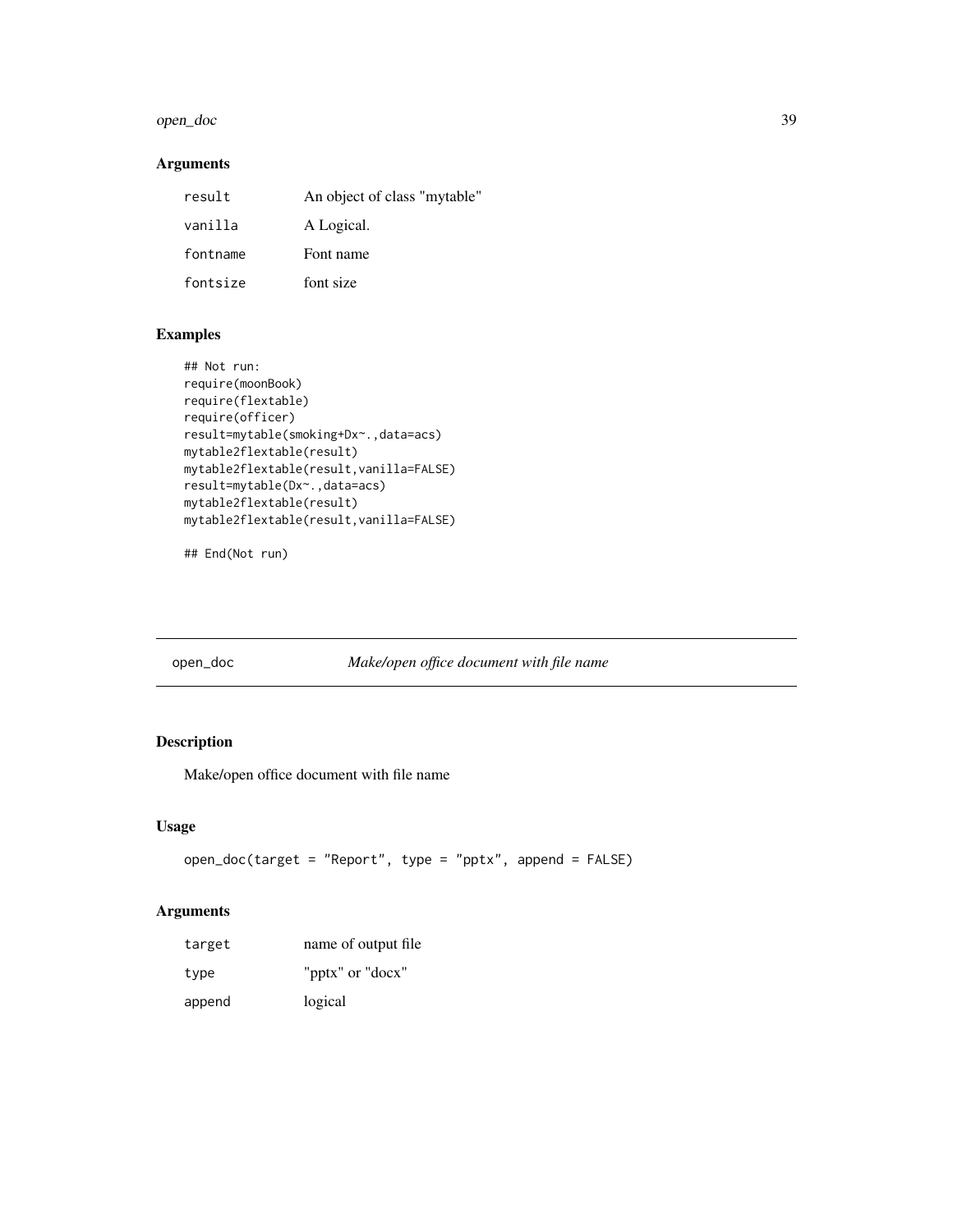<span id="page-39-0"></span>

Change p value to string

### Usage

p2character(x, digits = 3)

# Arguments

| X      | A numeric vector                                |
|--------|-------------------------------------------------|
| digits | integer indicating the number of decimal places |

# Examples

x=c(0.000001,NA,0.1234567,0.00123,0.000123) p2character(x) p2character(x,digits=4)

pickerInput3 *Side by side pickerInput*

# Description

Side by side pickerInput

# Usage

pickerInput3(...)

# Arguments

... Further arguments to be passed to pickerInput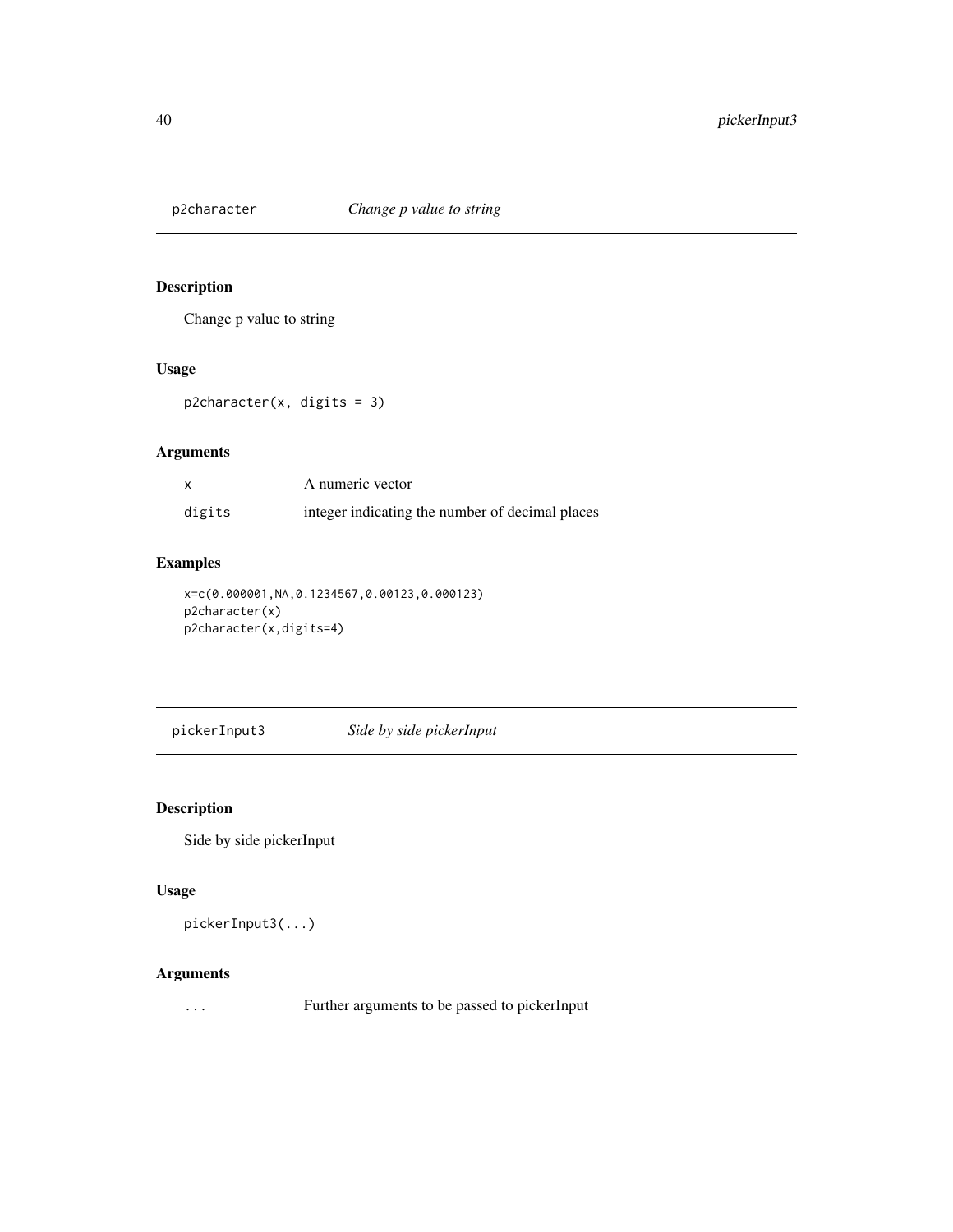<span id="page-40-0"></span>

Save plot/ggplot to Microsoft Word format

#### Usage

```
plot2docx(...)
```
# Arguments

... further arguments to be passed to plot2office

#### Examples

```
## Not run:
require(ggplot2)
x<-ggplot(iris,aes(x=Sepal.Length))+geom_histogram()
plot2docx(x)
plot2docx(x,title="A ggplot",append=TRUE)
p2=ggplot(iris,aes(x=Sepal.Length,y=Sepal.Width))+geom_point()
plot2docx(p2,append=TRUE)
plot2docx(x="plot(iris)",append=TRUE,title="plot(iris)")
plot2docx(x="ggplot(iris,aes(x=Sepal.Length))+geom_histogram()",append=TRUE)
```
## End(Not run)

plot2office *Save plot/ggplot to Microsoft Powerpoint format*

# Description

Save plot/ggplot to Microsoft Powerpoint format

```
plot2office(
 x = NULL,target = "Report".append = FALSE,title = ",
  type = "pptx",
 preprocessing = "",
 plottype = "auto",
```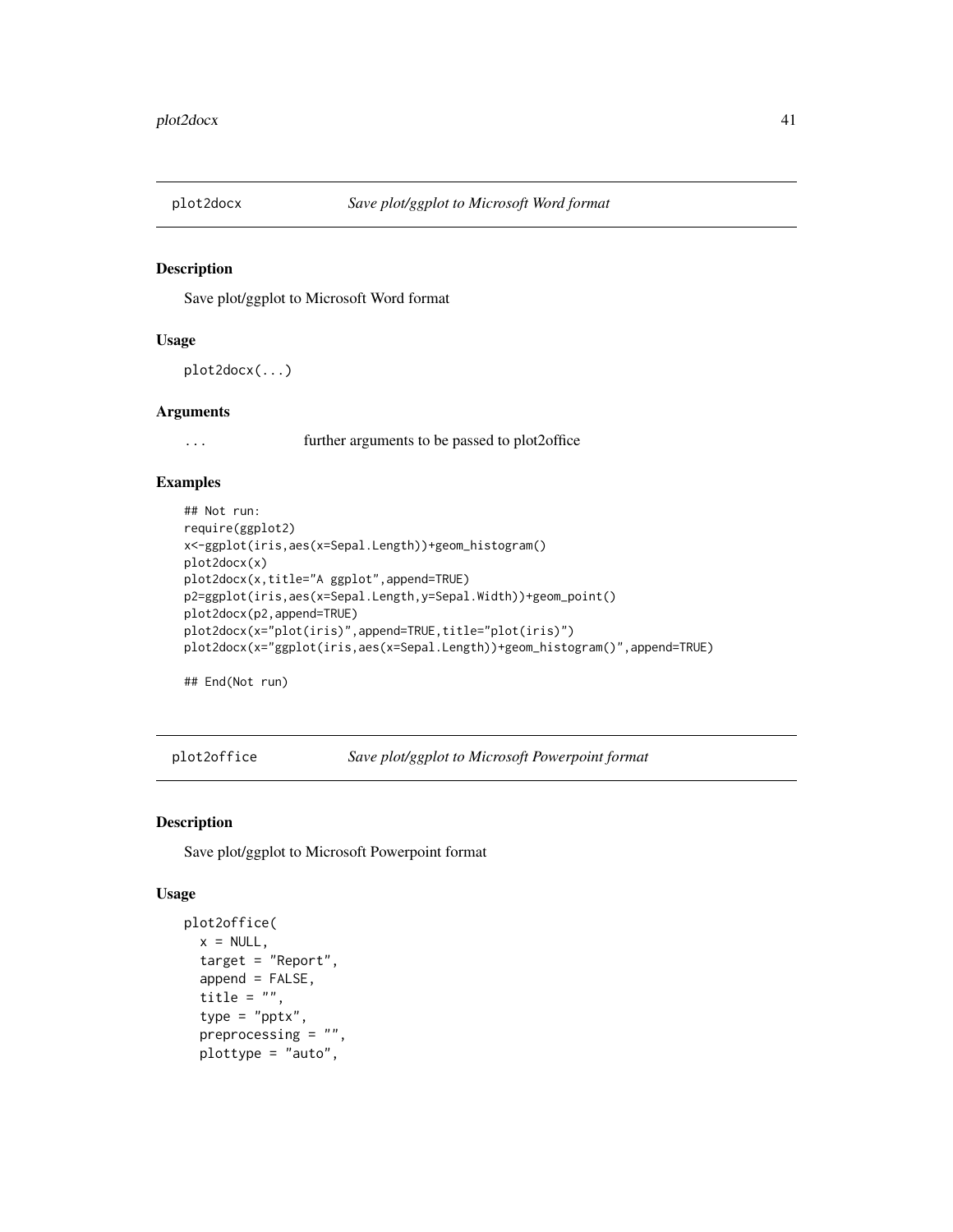```
echo = FALSE,
 parallel = FALSE,
 left = 1,top = 1,
 width = NULL,height = NULL,
 aspectr = NULL,
 out = NULL
)
```
# Arguments

| X             | An object of class ggplot2 or a string vector encoding plot or ggplot |
|---------------|-----------------------------------------------------------------------|
| target        | name of output file                                                   |
| append        | logical value                                                         |
| title         | Optional character vector of plot title                               |
| type          | "pptx" or "docx"                                                      |
| preprocessing | A string of R code or ""                                              |
| plottype      | character One of c("auto","plot","ggplot","emf")                      |
| echo          | logical. If true, show code.                                          |
| parallel      | logical. If true, add two plots side by side                          |
| left          | left margin                                                           |
| top           | top margin                                                            |
| width         | desired width of the plot                                             |
| height        | desired height of the plot                                            |
| aspectr       | desired aspect ratio of the plot                                      |
| out           | An object or NULL                                                     |

# Examples

```
## Not run:
require(ggplot2)
x=c("plot(iris)","ggplot(mtcars,aes(x=hp,y=mpg))+geom_point()")
plot2office(x,title="2 plots",parallel=TRUE)
plot2office(x,title="2 plots",parallel=TRUE,echo=TRUE,append=TRUE)
plot2office(x,parallel=TRUE,echo=TRUE,append=TRUE)
```
## End(Not run)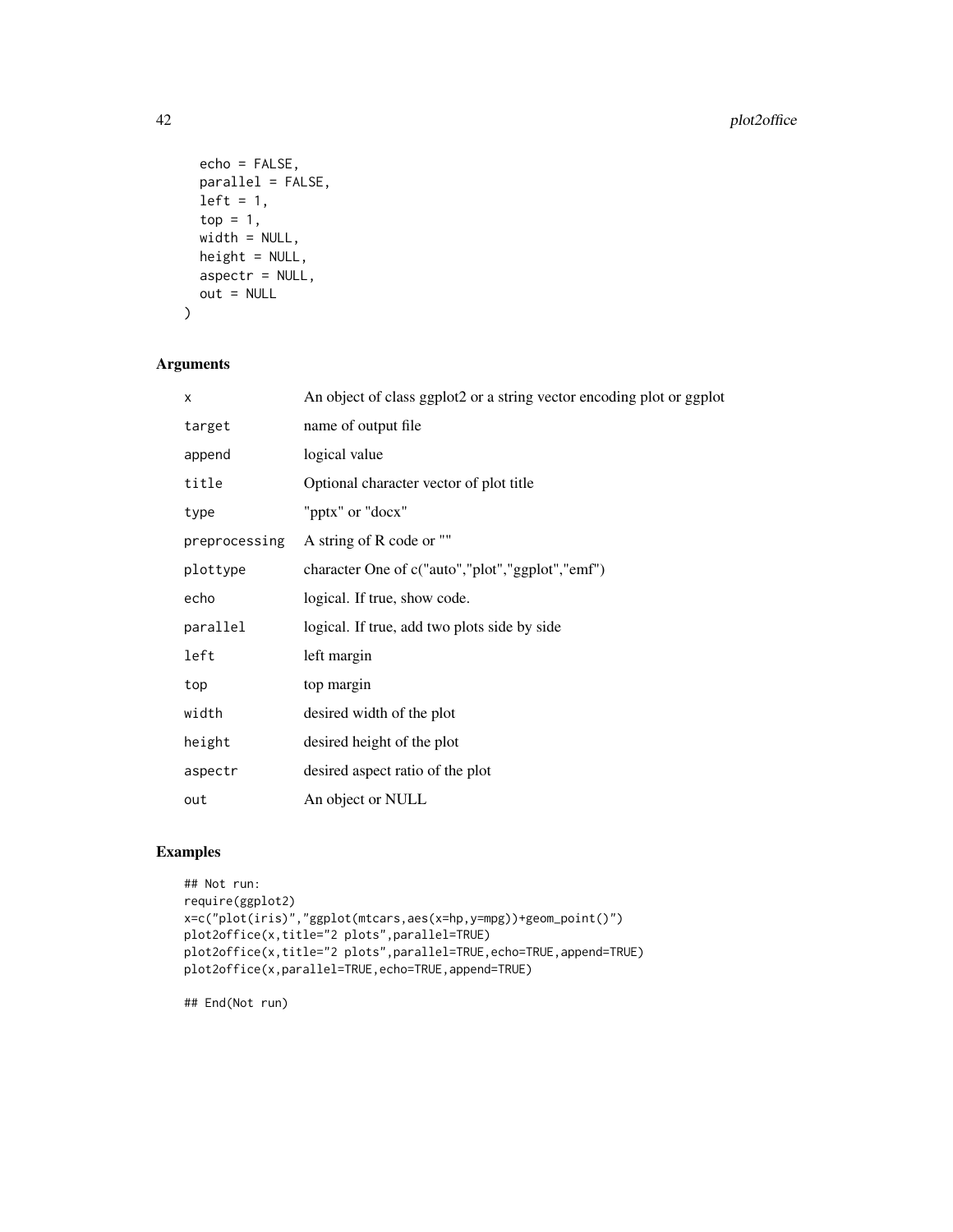<span id="page-42-0"></span>

Save plot/ggplot to Microsoft Powerpoint format

#### Usage

```
plot2pptx(...)
```
#### Arguments

... further arguments to be passed to plot2office

#### Examples

```
## Not run:
require(ggplot2)
x<-ggplot(iris,aes(x=Sepal.Length))+geom_histogram()
plot2pptx(x)
plot2pptx(x,title="A ggplot",append=TRUE)
p2=ggplot(iris,aes(x=Sepal.Length,y=Sepal.Width))+geom_point()
plot2pptx(p2,append=TRUE)
plot2pptx(x=c("plot(iris)","ggplot(iris,aes(x=Sepal.Length))+geom_histogram()"),
    append=TRUE, title=c("plot", "ggplot"), echo=TRUE)
```
## End(Not run)

plotPNG2 *Make png file with a plot code*

# Description

Make png file with a plot code

```
plotPNG2(
  x,
  file,
  type,
  width = 7,
  height = 7,
  units = "in",
  res = 300,ggplot = FALSE
\mathcal{E}
```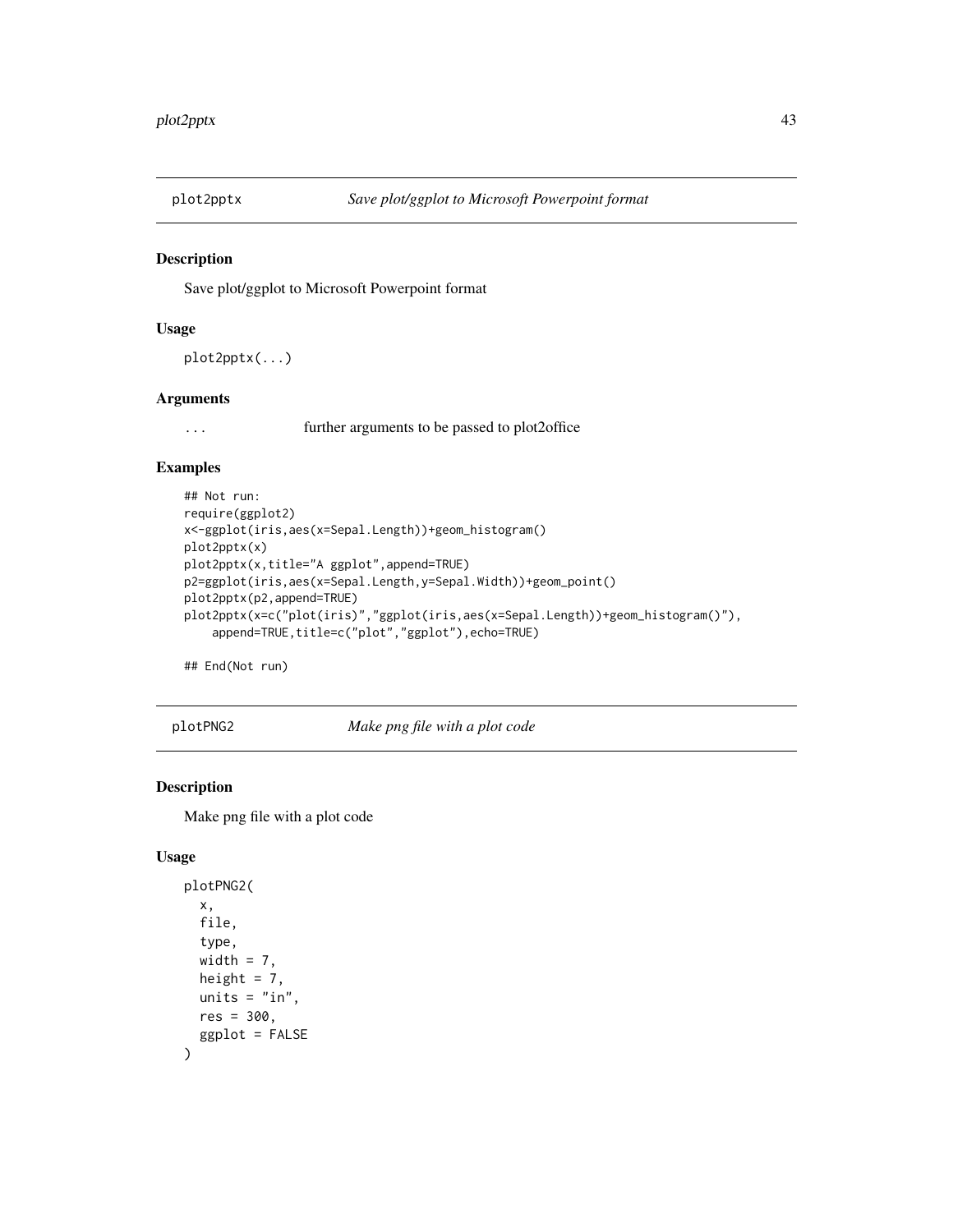<span id="page-43-0"></span>44 pptxList

# Arguments

| x      | A R code string for plot                                                                                  |
|--------|-----------------------------------------------------------------------------------------------------------|
| file   | A path of destination file                                                                                |
| type   | A character                                                                                               |
| width  | A plot width                                                                                              |
| height | A plot height                                                                                             |
| units  | The units in which height and width are given. Can be px (pixels, the default),<br>in (inches), cm or mm. |
| res    | The nominal resolution in ppi                                                                             |
| ggplot | A logical. Set this argument true if the R code is for ggplot                                             |
|        |                                                                                                           |

pptxList *Server function of pptxList shiny module*

# Description

Server function of pptxList shiny module

# Usage

```
pptxList(
  input,
  output,
  session,
  data = reactive(""),
  preprocessing = reactive("")
\mathcal{L}
```

| input         | input                        |
|---------------|------------------------------|
| output        | output                       |
| session       | session                      |
| data          | A data object                |
| preprocessing | A character string of R code |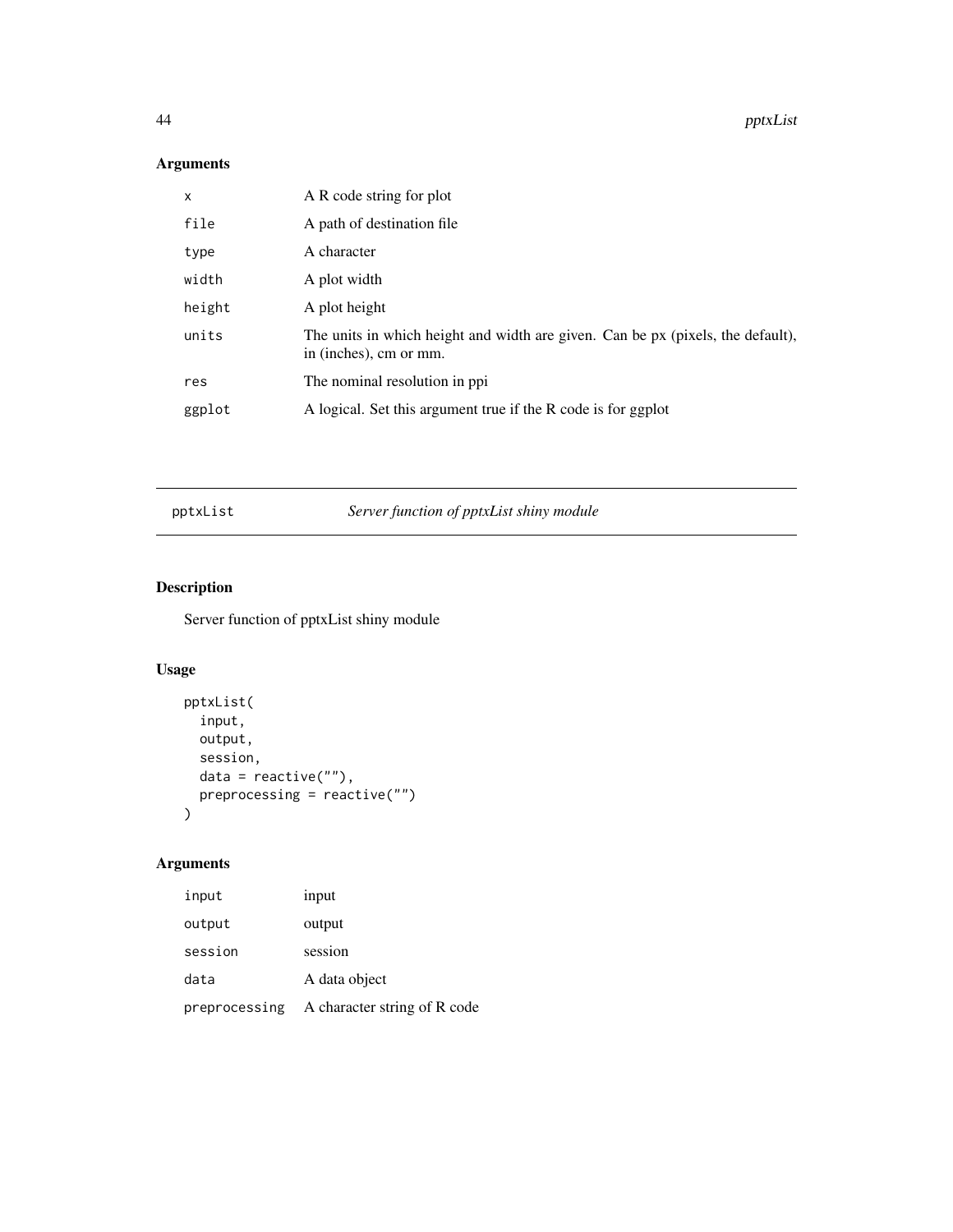<span id="page-44-0"></span>

UI of pptxList shiny module

#### Usage

pptxListInput(id)

### Arguments

id A string

# Examples

```
library(shiny)
library(ggplot2)
library(editData)
library(moonBook)
library(readr)
if(interactive()){
ui=fluidPage(
    pptxListInput("pptxlist")
    )
server=function(input,output,session){
   mydf=callModule(pptxList,"pptxlist")
}
shinyApp(ui,server)
}
```
Rcode2df *Make a data.frame with character strings encoding R code*

### Description

Make a data.frame with character strings encoding R code

# Usage

Rcode2df(result, eval = TRUE)

| result | character strings encoding R code         |
|--------|-------------------------------------------|
| eval   | logical. Whether or not evaluate the code |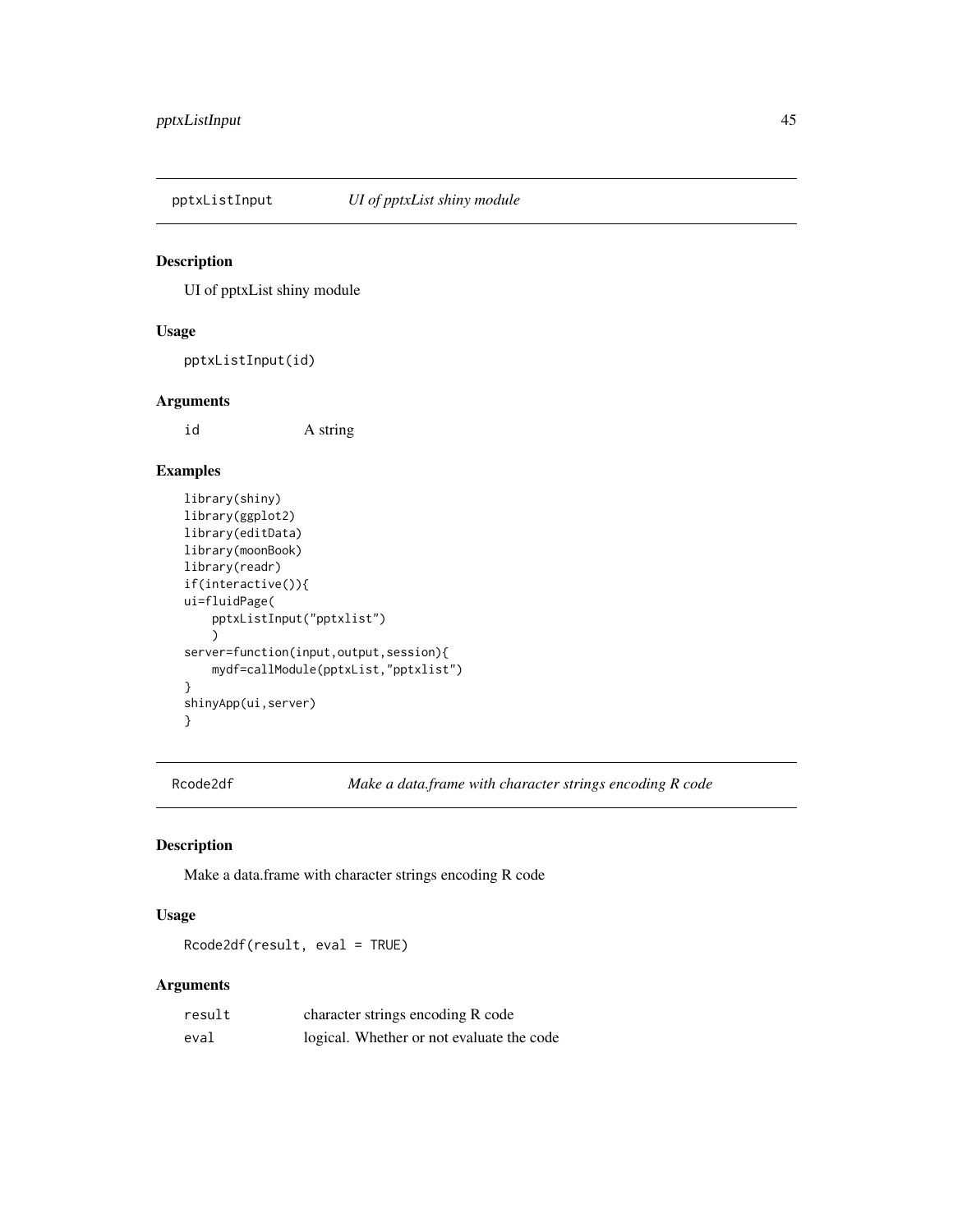<span id="page-45-0"></span>

Make a data.frame with character strings encoding R code

# Usage

```
Rcode2df2(result, eval = TRUE)
```
# Arguments

| result | character strings encoding R code         |
|--------|-------------------------------------------|
| eval   | logical. Whether or not evaluate the code |

| Rcode2docx | Save R code to Microsoft Word format |
|------------|--------------------------------------|
|------------|--------------------------------------|

### Description

Save R code to Microsoft Word format

# Usage

Rcode2docx(...)

#### Arguments

... further arguments to be passed to plot2office

# Examples

```
## Not run:
code="summary(lm(mpg~hp+wt,data=mtcars))"
Rcode2docx(code=code,title="R code to Word")
```
## End(Not run)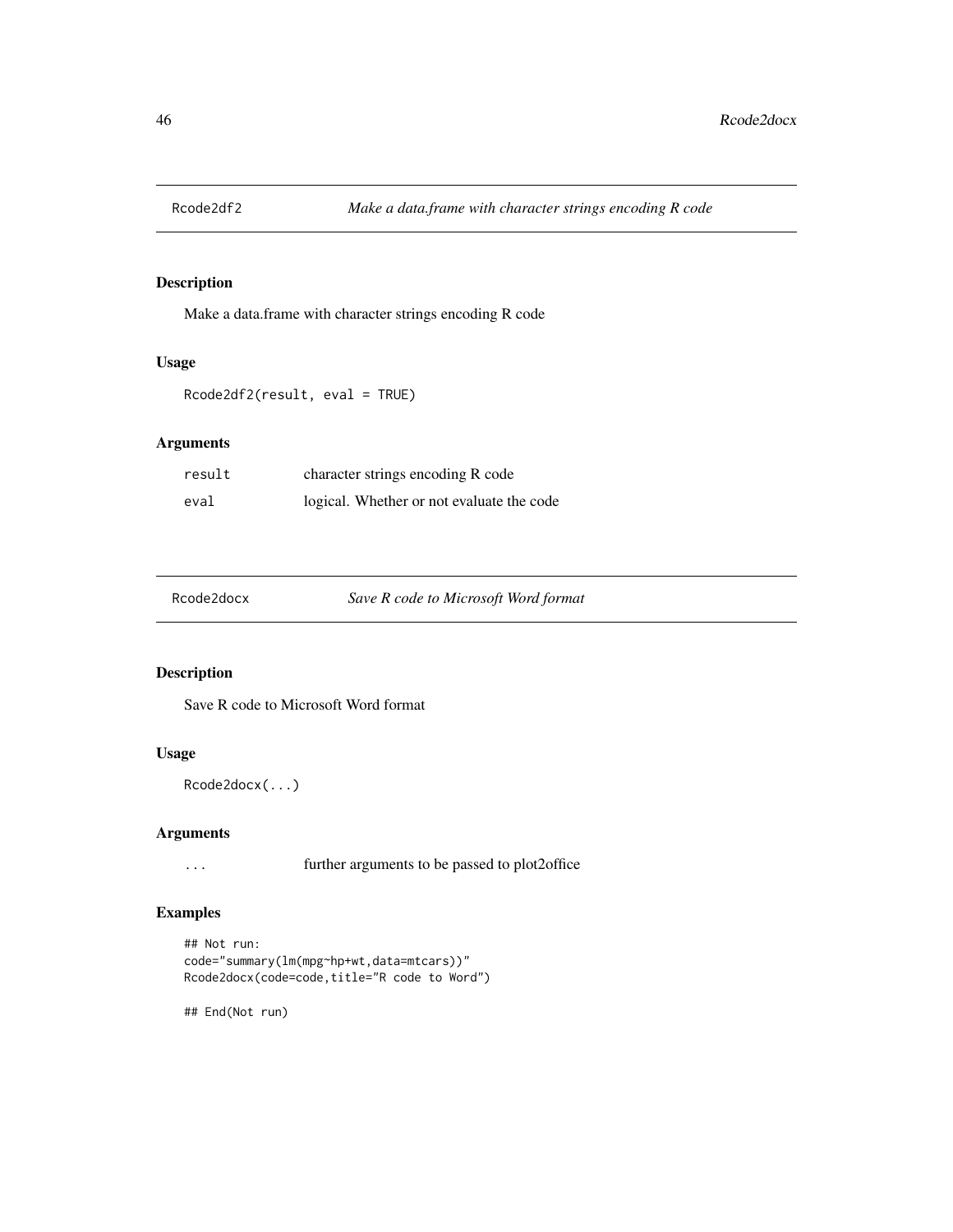<span id="page-46-0"></span>Rcode2flextable *Make a flextable object with character strings encoding R code*

# Description

Make a flextable object with character strings encoding R code

# Usage

```
Rcode2flextable(result, format = "pptx", eval = TRUE)
```
# Arguments

| result | character strings encoding R code            |
|--------|----------------------------------------------|
| format | desired format. choices are "pptx" or "docx" |
| eval   | logical. Whether or not evaluate the code    |

# Examples

Rcode2flextable("str(mtcars)\nsummary(mtcars)",eval=FALSE)

|--|

### Description

Make R code slide

#### Usage

```
Rcode2office(
  code,
  preprocessing = "",
  title = ",
  type = "pptx",
  target = "Report",
  append = FALSE\mathcal{L}
```

| code          | A character string encoding R codes             |
|---------------|-------------------------------------------------|
| preprocessing | A character string of R code as a preprocessing |
| title         | A character                                     |
| type          | desired format, choices are "pptx" or "docx"    |
| target        | name of output file                             |
| append        | logical                                         |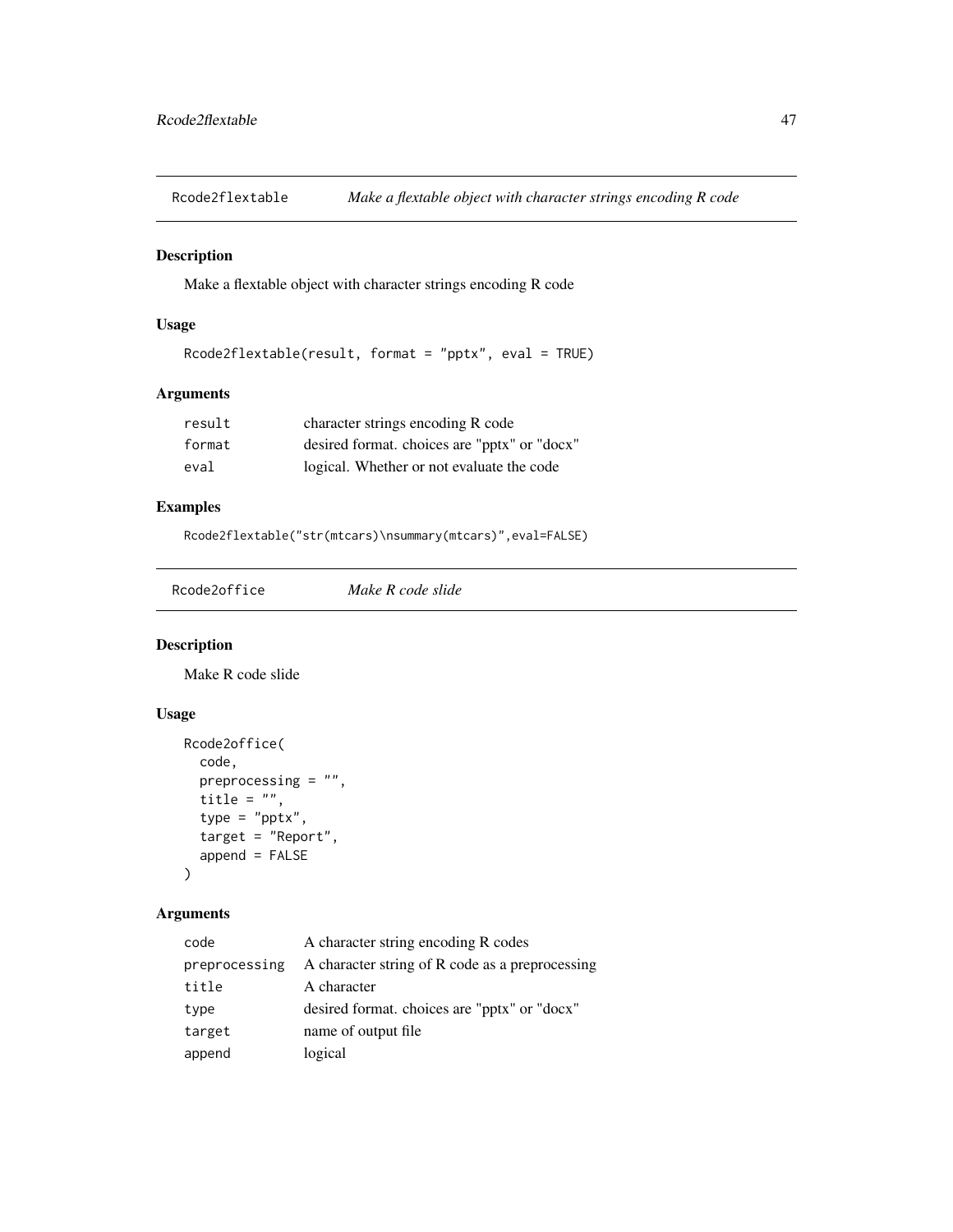# Examples

```
## Not run:
code="summary(lm(mpg~hp+wt,data=mtcars))"
Rcode2office(code=code)
```
## End(Not run)

Rcode2pptx *Save R code to Microsoft Powerpoint format*

### Description

Save R code to Microsoft Powerpoint format

#### Usage

Rcode2pptx(...)

# Arguments

... further arguments to be passed to plot2office

#### Examples

```
## Not run:
code="summary(lm(mpg~hp+wt,data=mtcars))"
Rcode2pptx(code=code,title="R code to pptx")
```
## End(Not run)

readComment *Read comment from a file*

# Description

Read comment from a file

#### Usage

```
readComment(filename, comment = "#")
```

| filename | A path for destination file        |
|----------|------------------------------------|
| comment  | A string used to identify comments |

<span id="page-47-0"></span>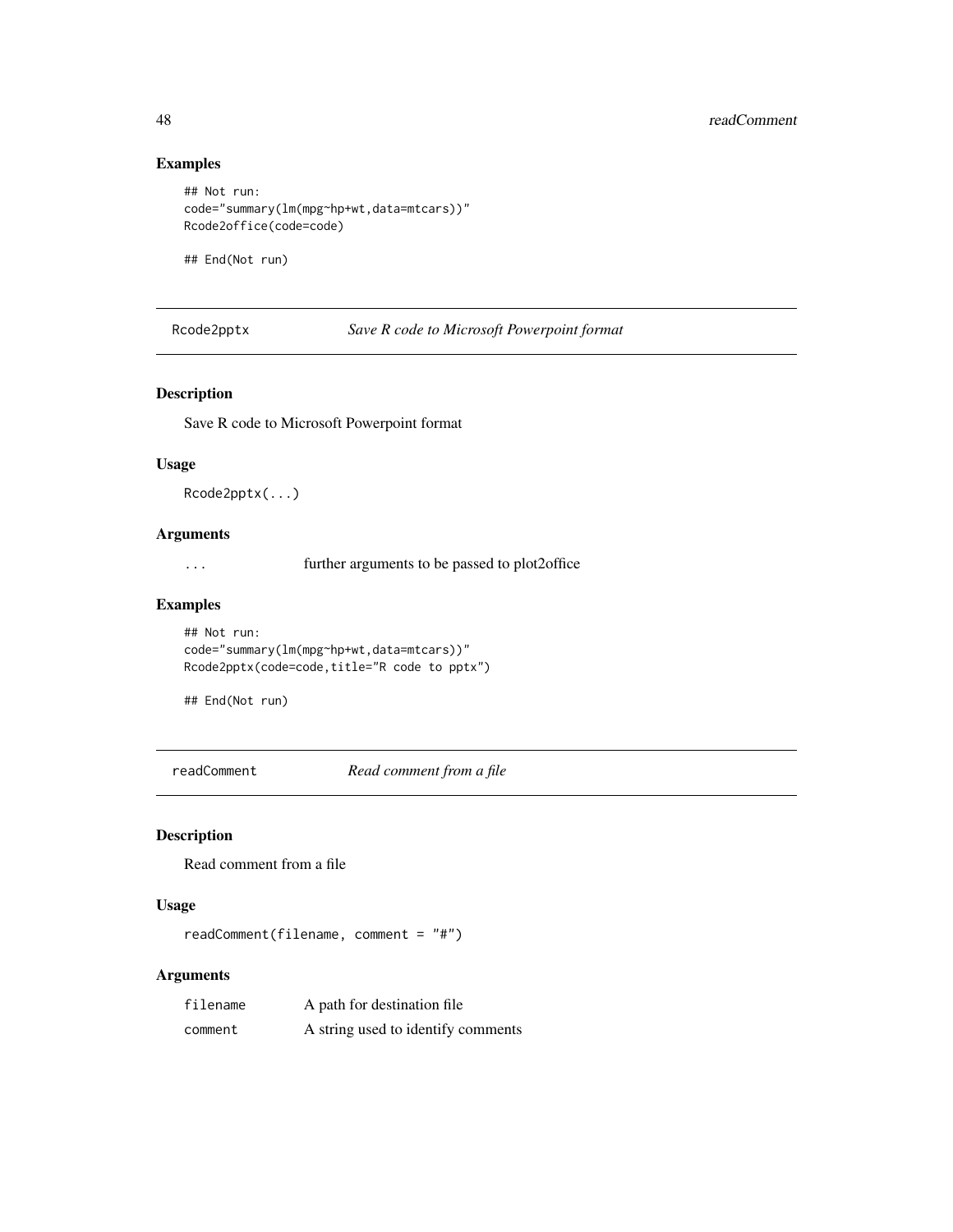<span id="page-48-0"></span>readCSVComment *Read a csv file with comment*

# Description

Read a csv file with comment

#### Usage

```
readCSVComment(file)
```
# Arguments

file A path for destination file

replace\_argument *replace argument of a function*

# Description

replace argument of a function

# Usage

```
replace_argument(substring, argument, value)
```

| substring | string of function call        |
|-----------|--------------------------------|
| argument  | argument of function to be set |
| value     | value to be set                |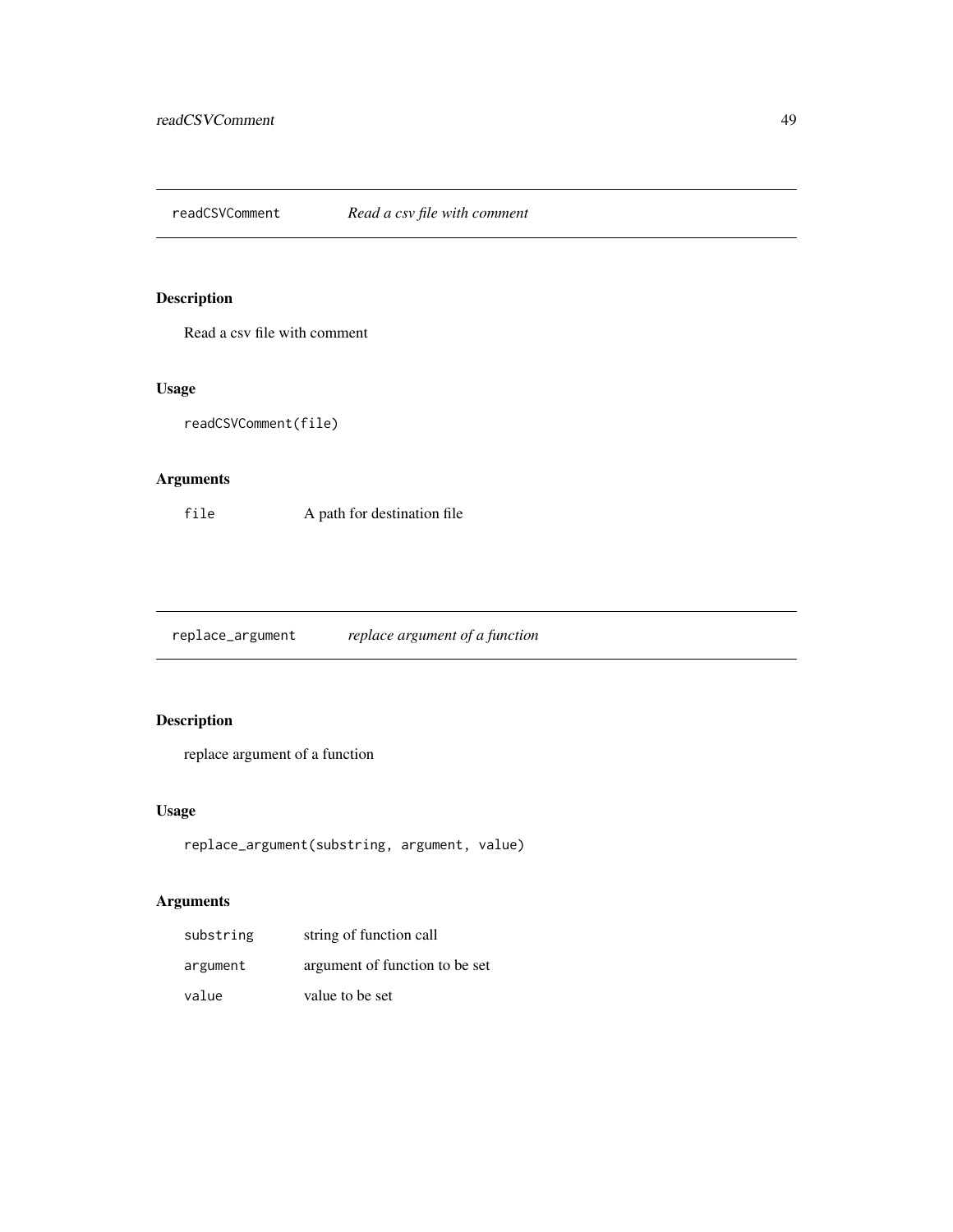<span id="page-49-0"></span>

Convert numeric columns of data.frame to character

#### Usage

roundDf(df, digits = 2)

# Arguments

| df     | A data.frame                                    |
|--------|-------------------------------------------------|
| digits | integer indicating the number of decimal places |

# Examples

roundDf(iris,digits=c(1,2,3,4)) roundDf(mtcars,digits=2)

| sampleData2 | Sample data for pptxList A dataset containing five objects for repro- |
|-------------|-----------------------------------------------------------------------|
|             | ducible research                                                      |

# Description

Sample data for pptxList A dataset containing five objects for reproducible research

# Usage

sampleData2

### Format

A data frame with 5 rows and three columns

type type of data

title title of data

code R code of data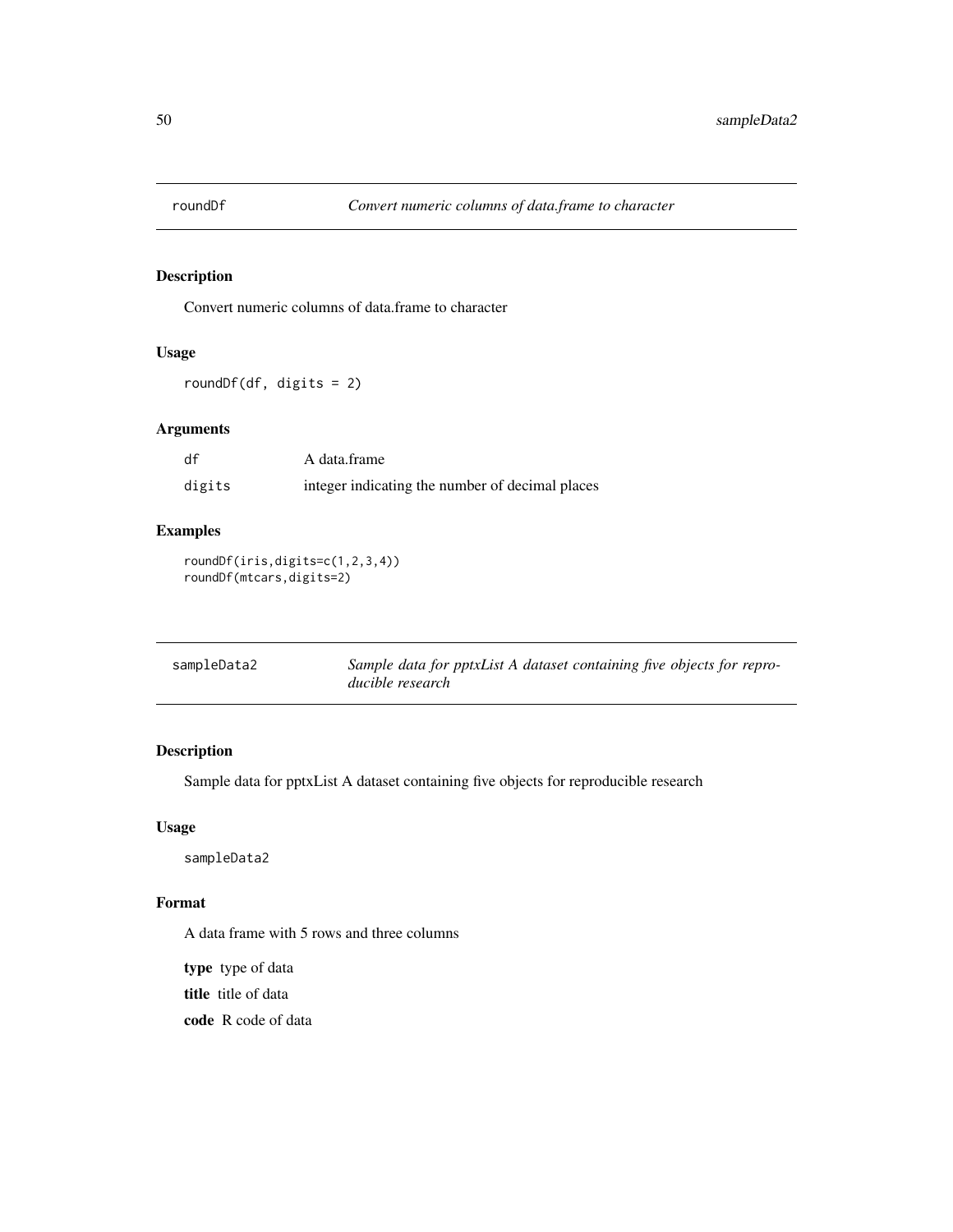<span id="page-50-0"></span>

Sample data for pptxList A dataset containing five objects for reproducible research

# Usage

sampleData3

#### Format

A data frame with 5 rows and three columns

type type of data title title of data text text code R code of data option option for R code

set\_argument *set argument of a function*

# Description

set argument of a function

# Usage

set\_argument(code, argument, value = TRUE)

# Arguments

| code     | string of function call        |
|----------|--------------------------------|
| argument | argument of function to be set |
| value    | value to be set                |

# Examples

```
code="df2flextable( ) "
code="df2flextable(vanilla=TRUE,head(iris[1:10,]))"
code="df2flextable(mtcars)"
code="df2flextable(sampleData3)"
code="df2flextable(head(iris[1:10,]),vanilla=TRUE)"
set_argument(code,"vanilla",FALSE)
```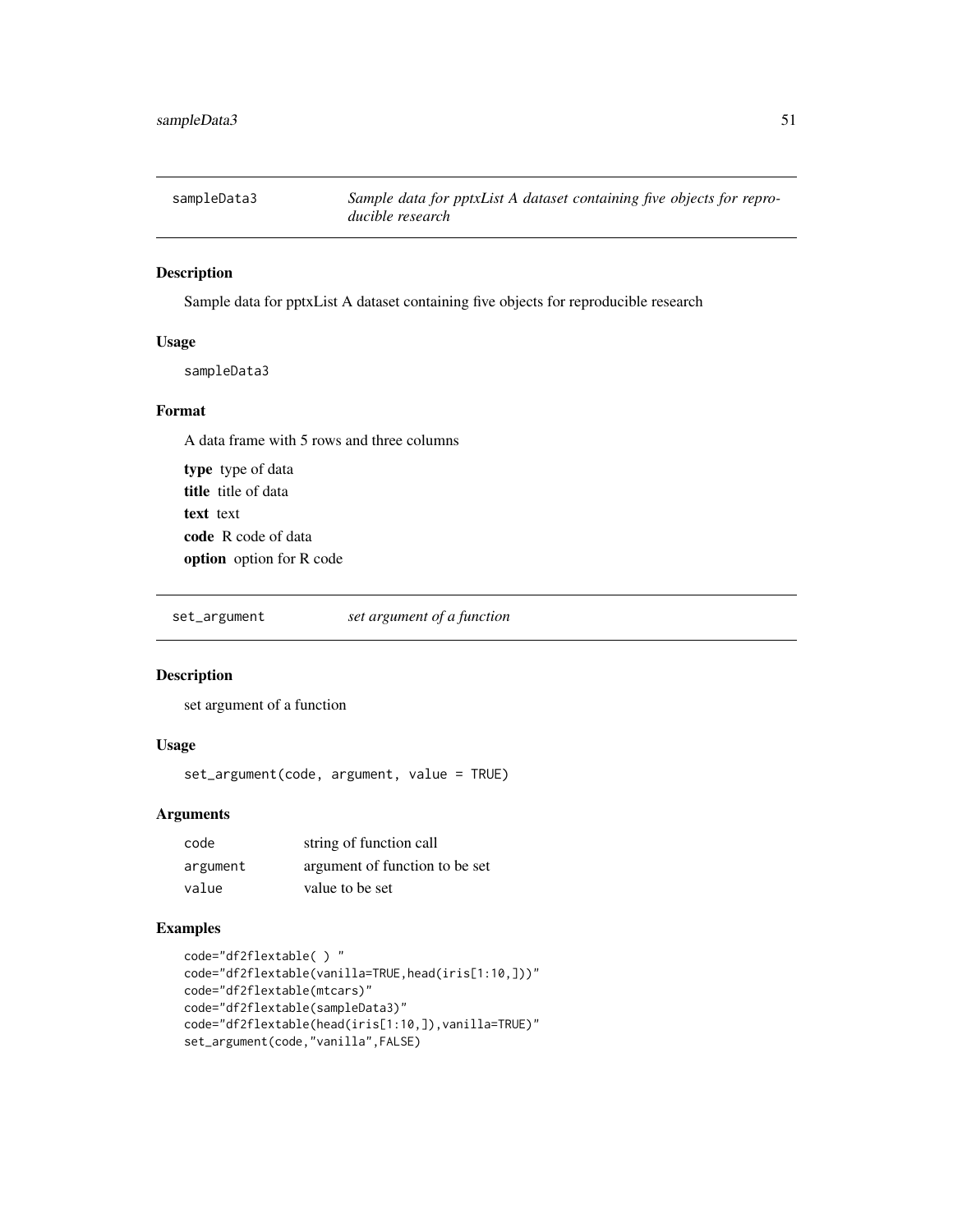<span id="page-51-0"></span>

Export data.frame or statistical output to Microsoft Word format

#### Usage

```
table2docx(...)
```
### Arguments

... further arguments to be passed to table2office

#### Examples

```
## Not run:
require(moonBook)
x=mytable(Dx~.,data=acs)
table2docx(x)
table2docx(head(iris),title="head(iris)",append=TRUE,vanilla=FALSE)
fit=lm(mpg~wt*hp,data=mtcars)
table2docx(fit,title="Linear regression",append=TRUE,vanilla=TRUE)
fit2=aov(yield \sim block + N * P + K, data = npk)
table2docx(fit2,title="Linear regression",append=TRUE,vanilla=TRUE)
```
## End(Not run)

table2office *Export data.frame or statistical output to a table in Microsoft Office*

# Description

Export data.frame or statistical output to a table in Microsoft Office

```
table2office(
 x = NULL,target = "Report",
 append = FALSE,title = ",
 vanilla = FALSE,
  echo = FALSE,
 add.rownames = TRUE,
```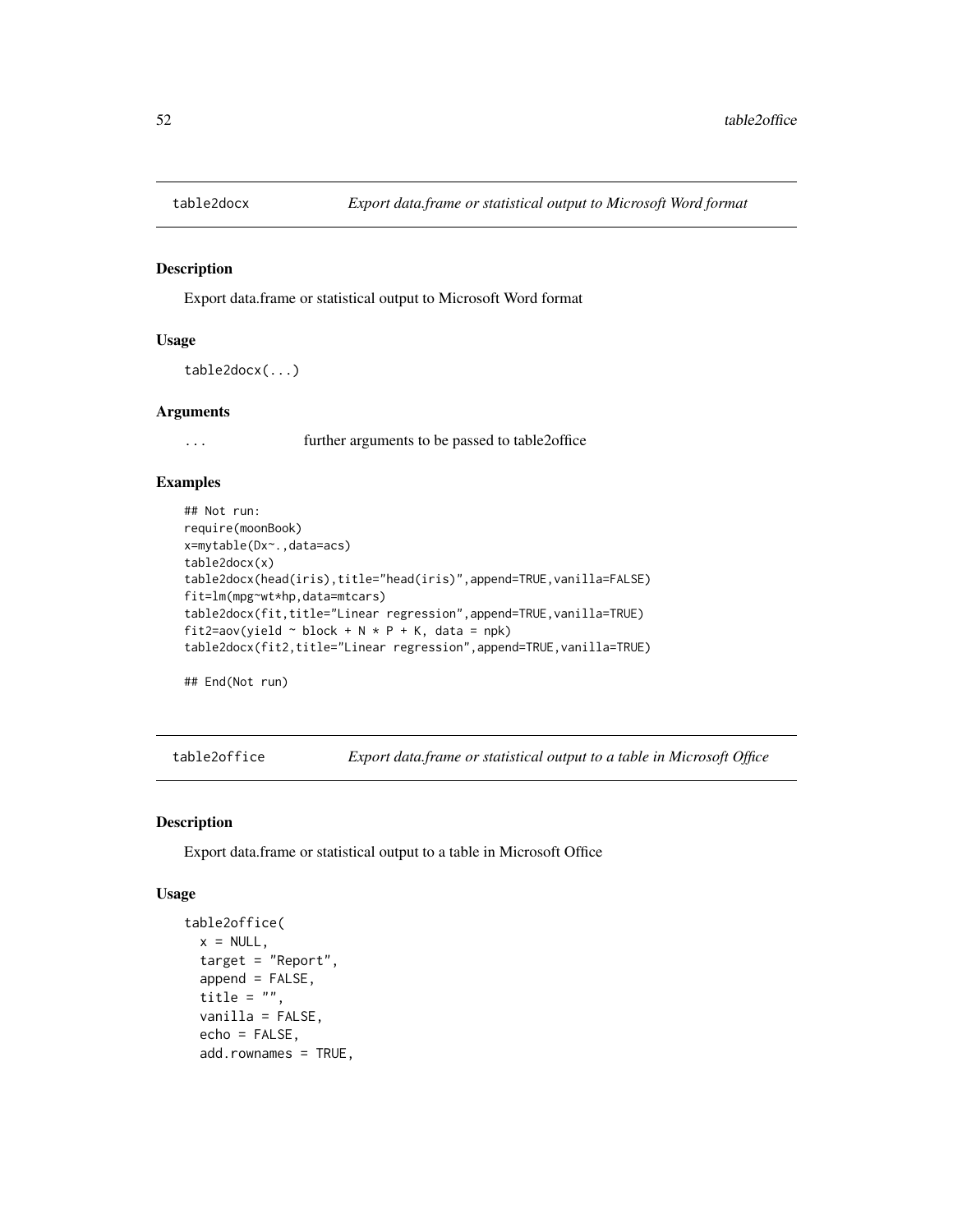# <span id="page-52-0"></span>table2pptx 53

```
preprocessing = ",
 type = "pptx",
 landscape = FALSE,
 left = 1,top = 1)
```
# Arguments

| x            | An object or string              |
|--------------|----------------------------------|
| target       | name of output file              |
| append       | logical value                    |
| title        | Optional character of plot title |
| vanilla      | A logical                        |
| echo         | logical                          |
| add.rownames | logical                          |
|              | preprocessing A character string |
| type         | "pptx" or "docx"                 |
| landscape    | logical                          |
| left         | left margin                      |
| top          | top margin                       |

table2pptx *Export data.frame or statistical output to Microsoft Powerpoint format*

# Description

Export data.frame or statistical output to Microsoft Powerpoint format

# Usage

table2pptx(...)

# Arguments

... further arguments to be passed to table2office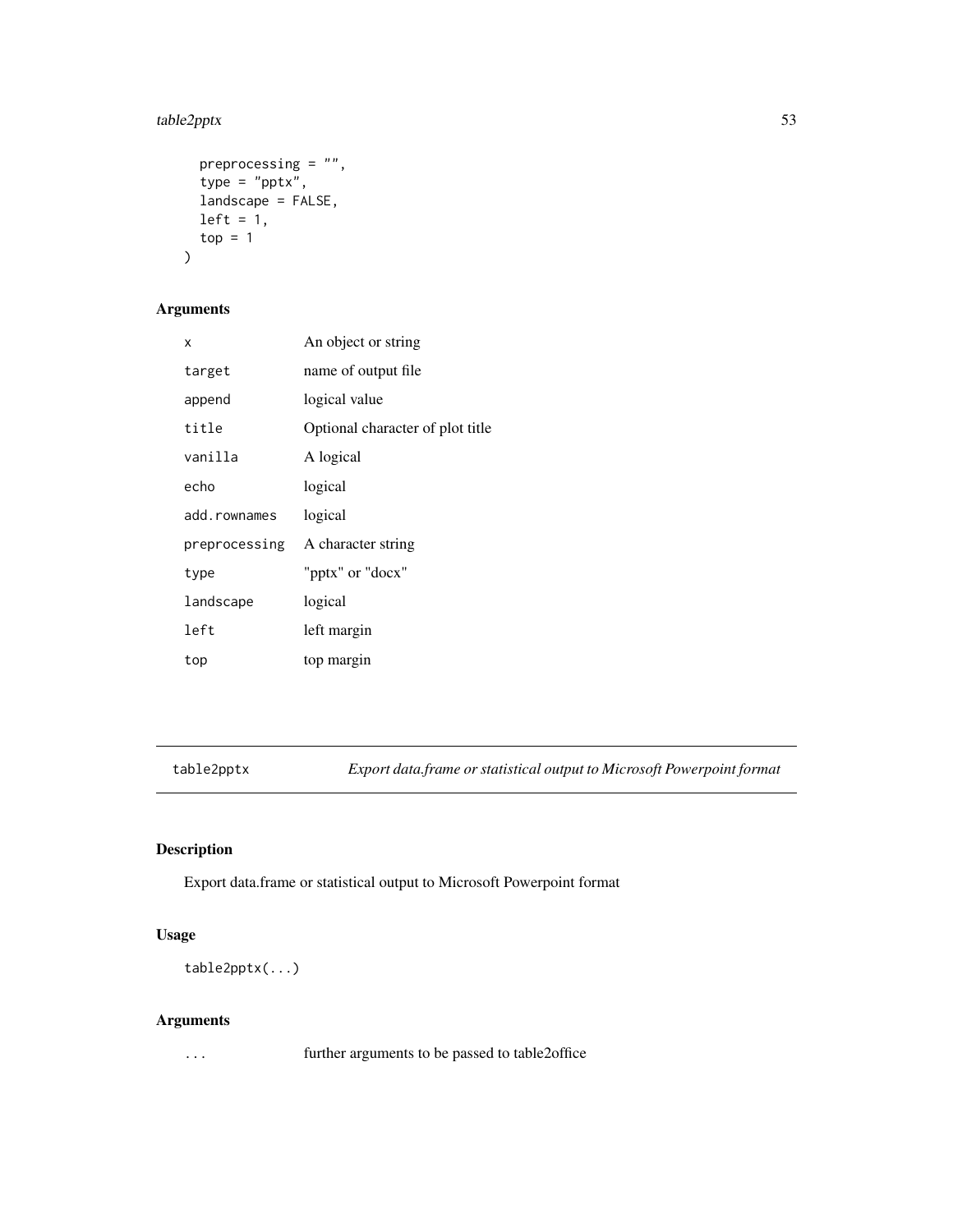54 unsink

# Examples

```
## Not run:
require(moonBook)
x="mytable(Dx~.,data=acs)"
table2pptx(x,title="mytable object",echo=TRUE)
table2pptx("head(iris)",title="data.Frame",append=TRUE,vanilla=FALSE,echo=TRUE)
x="fit<-lm(mpg~wt*hp,data=mtcars);fit"
table2pptx(x,title="Linear regression",append=TRUE,vanilla=TRUE,echo=TRUE)
fit2="aov(yield \sim block + N * P + K, data = npk)"
table2pptx(fit2,title="ANOVA",append=TRUE,vanilla=TRUE,echo=TRUE)
```
## End(Not run)

tensiSplit *Split strings with desired length with exdent*

#### Description

Split strings with desired length with exdent

# Usage

tensiSplit(string, size = 82, exdent = 3)

### Arguments

| string | String         |
|--------|----------------|
| size   | desired length |
| exdent | exdent         |

#### Value

splitted character vector

unsink *Remove File and sink()*

# Description

Remove File and sink()

#### Usage

```
unsink(temp)
```
#### Arguments

temp character file name

<span id="page-53-0"></span>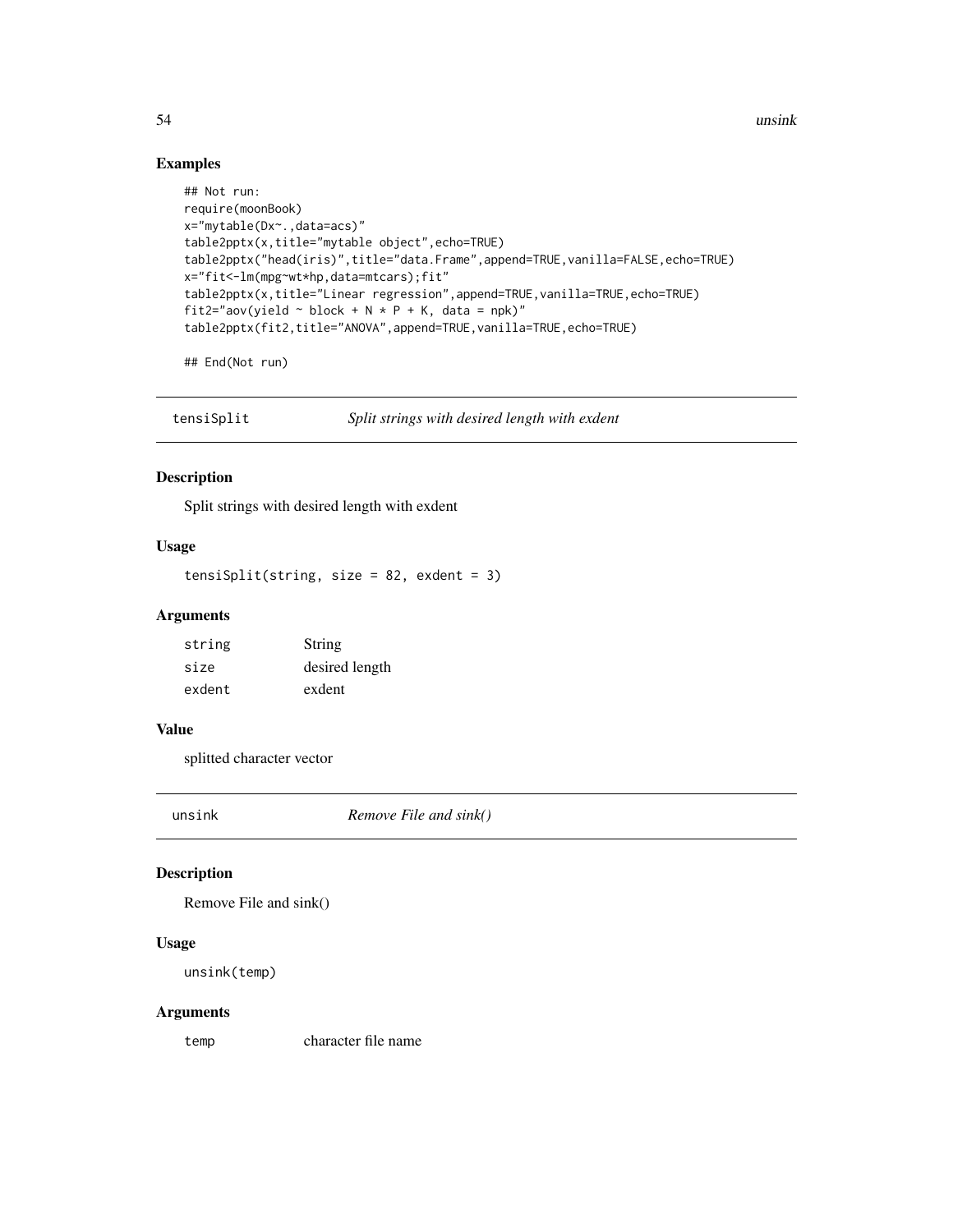<span id="page-54-0"></span>Write a csv file with comment

# Usage

```
writeCSVComment(data, file, metadata = "", comment = "#")
```
# Arguments

| data     | A data.frame                                               |
|----------|------------------------------------------------------------|
| file     | A path for destination file                                |
| metadata | A character string representing R codes as a preprocessing |
| comment  | A string used to identify comments                         |

| ztable2 | Make ztable with desired width |
|---------|--------------------------------|
|---------|--------------------------------|

# Description

Make ztable with desired width

# Usage

```
ztable2(df, width = NULL, width = 80, ...)
```

| df     | a data.frame                              |
|--------|-------------------------------------------|
| cwidth | desired column width                      |
| width  | desired table width in column             |
|        | further argument to be passed to ztable() |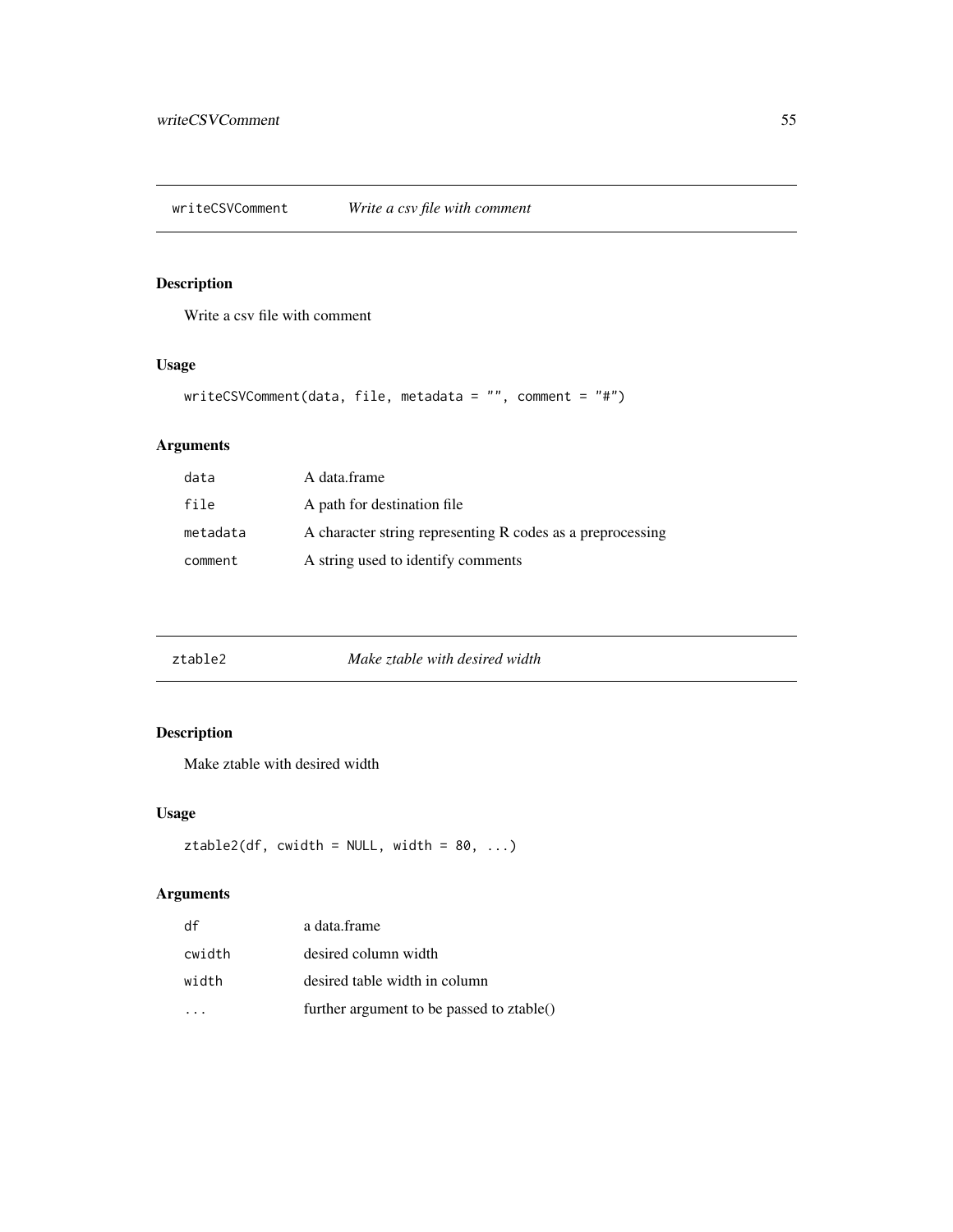<span id="page-55-0"></span>ztable2flextable *Convert ztable to flextable*

# Description

Convert ztable to flextable

# Usage

ztable2flextable(z, ...)

# Arguments

|                   | An object of class ztable                     |
|-------------------|-----------------------------------------------|
| $\cdot\cdot\cdot$ | Further argument to be passed to df2flextable |

# Value

an object of class flextable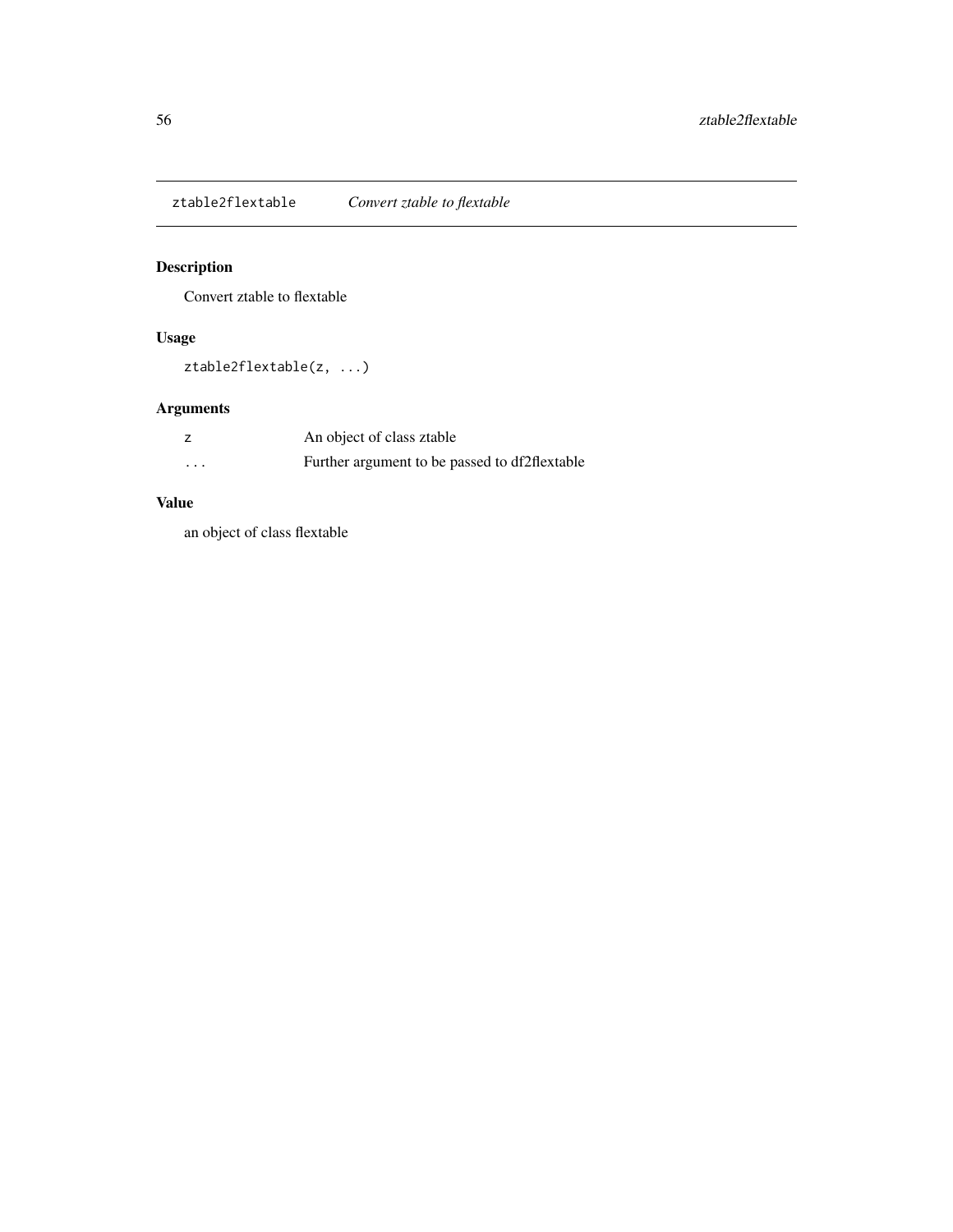# <span id="page-56-0"></span>Index

∗ datasets sampleData2 , [50](#page-49-0) sampleData3 , [51](#page-50-0) add\_2flextables , [3](#page-2-0) add\_2ggplots , [4](#page-3-0) add\_2plots , [5](#page-4-0) add\_anyplot , [6](#page-5-0) add\_flextable , [7](#page-6-0) add\_ggplot, [8](#page-7-0) add\_image , [9](#page-8-0) add\_plot , [10](#page-9-0) add\_Rcode , [11](#page-10-0) add\_self , [11](#page-10-0) add\_text , [12](#page-11-0) add\_text2hyperlink , [12](#page-11-0) add\_title , [13](#page-12-0) add\_title\_slide , [13](#page-12-0) as.mynumeric , [14](#page-13-0) chooser , [14](#page-13-0) chooser2 , [15](#page-14-0) chooser2UI , [16](#page-15-0) chooserInput , [16](#page-15-0) chooserUI , [17](#page-16-0) code2docx , [17](#page-16-0) code2office , [18](#page-17-0) code2pptx , [19](#page-18-0) data2docx , [19](#page-18-0) data2docx2, [20](#page-19-0) data2HTML, [20](#page-19-0) data2office , [21](#page-20-0) data2pdf , [22](#page-21-0) data2plotzip , [23](#page-22-0) data2pptx , [24](#page-23-0) data2pptx2 , [25](#page-24-0) df2flextable , [25](#page-24-0) df2flextable2 , [27](#page-26-0) df2RcodeTable , [27](#page-26-0)

file2docx , [28](#page-27-0) file2docx2 , [29](#page-28-0)

exportCSV , [28](#page-27-0)

file2HTML , [29](#page-28-0) file2pdf, [30](#page-29-0) file2plotzip, [30](#page-29-0) file2pptx , [31](#page-30-0) file2pptx2 , [31](#page-30-0) flextable2ztable , [32](#page-31-0) html2latex , [32](#page-31-0) HTMLcode2latex , [33](#page-32-0) image2docx , [33](#page-32-0) image2office , [34](#page-33-0) image2pptx , [35](#page-34-0) insert\_argument , [35](#page-34-0) is\_ggplot , [36](#page-35-0) is\_ggsurvplot , [36](#page-35-0) mycat, [37](#page-36-0) myFlextable , [37](#page-36-0) mygrep, [37](#page-36-0) myplot2,[38](#page-37-0) mytable2flextable , [38](#page-37-0) open\_doc , [39](#page-38-0)

p2character , [40](#page-39-0) pickerInput3 , [40](#page-39-0) plot2docx , [41](#page-40-0) plot2office , [41](#page-40-0) plot2pptx , [43](#page-42-0) plotPNG2 , [43](#page-42-0) pptxList , [44](#page-43-0) pptxListInput , [45](#page-44-0)

Rcode2df , [45](#page-44-0) Rcode2df2, [46](#page-45-0) Rcode2docx , [46](#page-45-0)